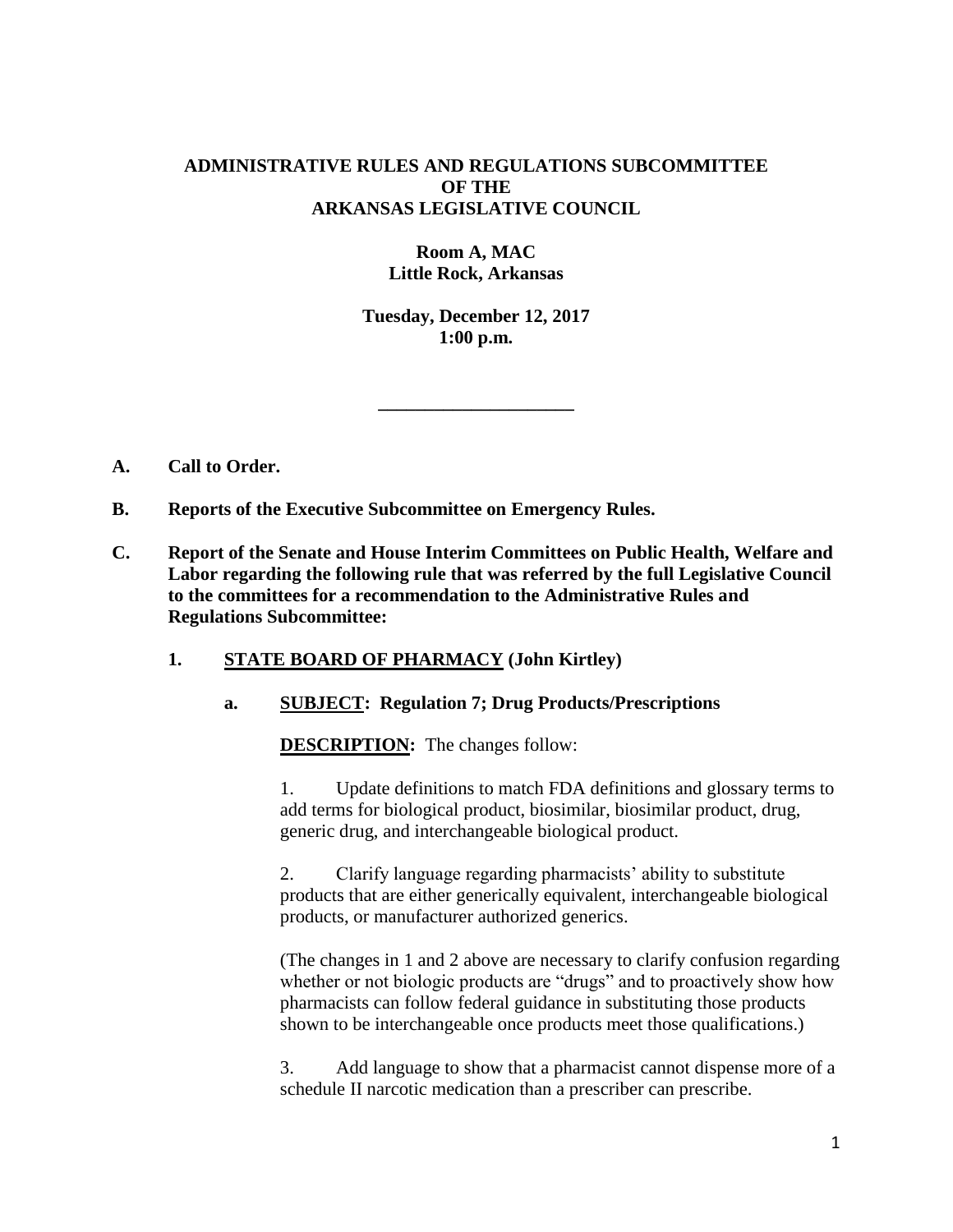**PUBLIC COMMENT:** A public hearing was held on September 26, 2017, and the public comment period expired on that date. The board submitted a public comment summary, attached hereto, detailing all of the comments received regarding these rules. The proposed effective date is pending legislative review and approval.

**FINANCIAL IMPACT:** There is no financial impact.

**LEGAL AUTHORIZATION:** The Arkansas State Board of Pharmacy is authorized to make reasonable rules and regulations, not inconsistent with law, to carry out the purposes and intentions of the pharmacy laws of this state that the board deems necessary to preserve and protect the public health. Ark. Code Ann. § 17-92-205(a)(1).

The Board shall determine which drugs are generically equivalent as defined in § 17-92-101, relying on standards scientifically supported and generally accepted in the field of pharmacy, and, in making this determination, the Board may use a nationally recognized reference source that meets the requirements of this act. *See* § 17-92-503(c).

Additionally, a portion of the rules implements Act 820 of 2017, sponsored by Senator Jeremy Hutchinson, which requires the board to promulgate rules limiting the amount of Schedule II narcotics that may be dispensed by licensees of the board. *See* Ark. Code Ann. § 17-92-205(d), as amended by Act 820.

- **D. Reports on Administrative Directives and Administrative Memoranda Pursuant to Act 1258 of 2015:**
	- **1. Report of the Department of Correction on Administrative Directives for the Quarters ending June 30, 2017 and September 30, 2017 (Solomon Graves)**
	- **2. Report of the Arkansas Parole Board on Administrative Directives for the Quarters ending June 30, 2017 and September 30, 2017 (Brooke Cummings)**
- **E. Rules Deferred from the November 14, 2017 Meeting of the Administrative Rules and Regulations Subcommittee:**
	- **1. ALCOHOLIC BEVERAGE CONTROL (Mary Robin Casteel)**
		- **a. SUBJECT: Section 1.27; Application for Transfer of Location of Premises**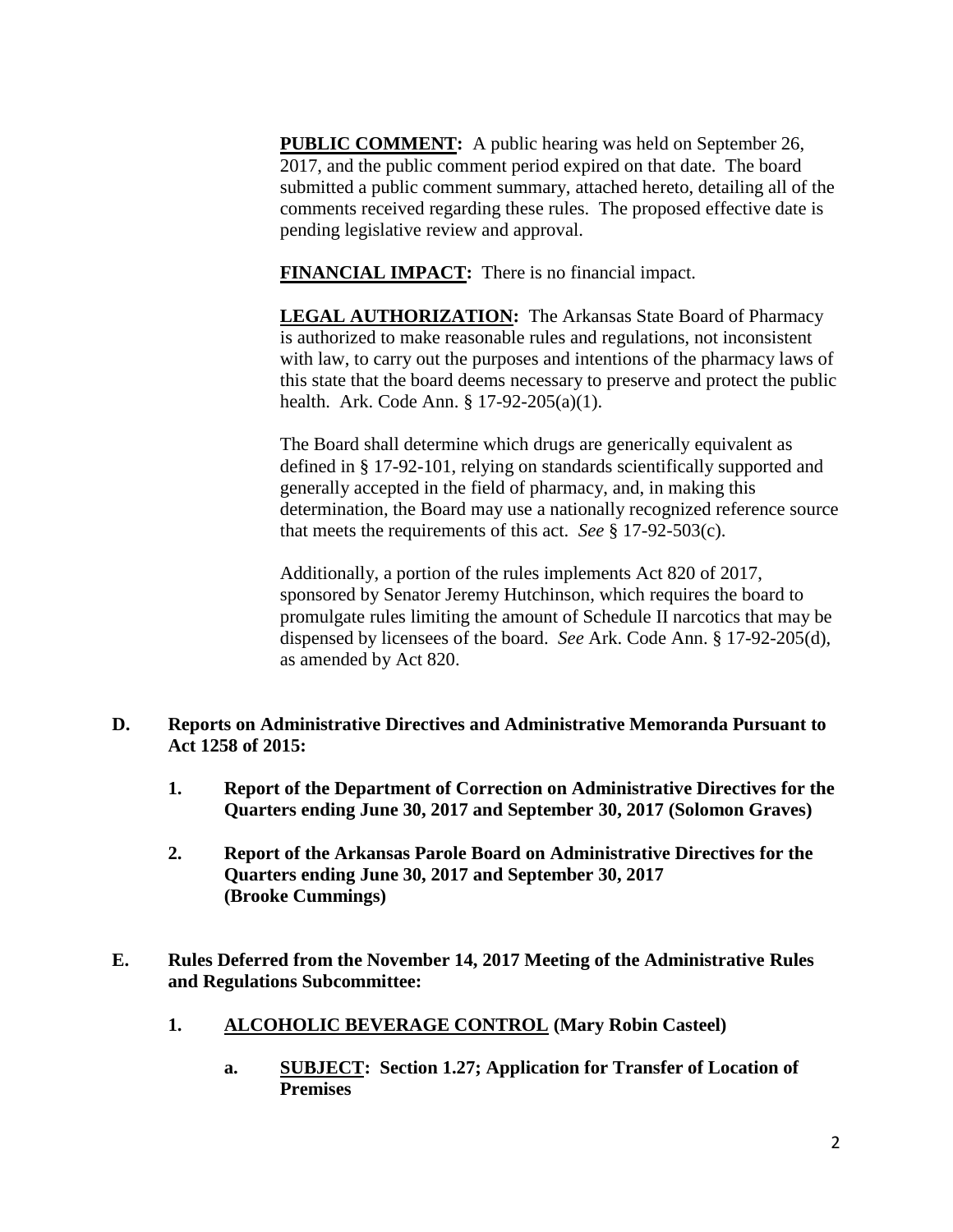**DESCRIPTION:** Act 1112 of 2017 requires applicants for private club permits to obtain an ordinance from the municipality or county in which the club seeks to operate prior to filing an application with the ABC. The proposed rule change amends the existing rule to implement the requirements of Act 1112 of 2017, regarding private clubs.

**PUBLIC COMMENT:** A public hearing was held on September 20, 2017. The public comment period expired on September 18, 2017. No comments were received.

Rebecca Miller-Rice, an attorney with the Bureau of Legislative Research, asked the following question:

Will proposed subsection (4) apply to private clubs (including a large event center private club) seeking to transfer location within the *same* county or municipality as its current location? Or is it solely applicable to those seeking to transfer the location of premises to a *different* county or municipality from its current location? **RESPONSE:** It will apply to any transfer, including those within the same municipality or county.

This rule was promulgated on an emergency basis and was approved at a meeting of the Executive Subcommittee held on September 6, 2017. The proposed effective date for permanent promulgation is pending legislative review and approval.

**FINANCIAL IMPACT:** There is no financial impact.

**LEGAL AUTHORIZATION:** Changes to the rule were made in light of **Act 1112 of 2017**, sponsored by Senator Eddie Joe Williams, which served to authorize the governing bodies of counties and municipalities to initiate the permitting process for private clubs. Arkansas Code Annotated § 3-9-222(a)(1), as amended by Act 1112, § 1, allows an application for a permit to operate as a private club to be made first to the governing body of the county or municipality in which the private club seeks to be located. If the governing body of the county or municipality approves by ordinance the application for a permit made under subsection  $(a)(1)$  of the statute, the Alcoholic Beverage Control Division ("Division") may then issue a permit to operate as a private club to the applicant for the proposed location. *See* Ark. Code Ann. § 3-9-222(a)(2), as amended by Act 1112, § 1.

The instant proposed rule requires that any application to transfer a private club permit, including a large event center private club permit, likewise be accompanied by an ordinance of approval. The Alcoholic Beverage Control Board is authorized and directed to establish rules and regulations with respect to permits issued under the provisions of Ark. Code Ann. § 3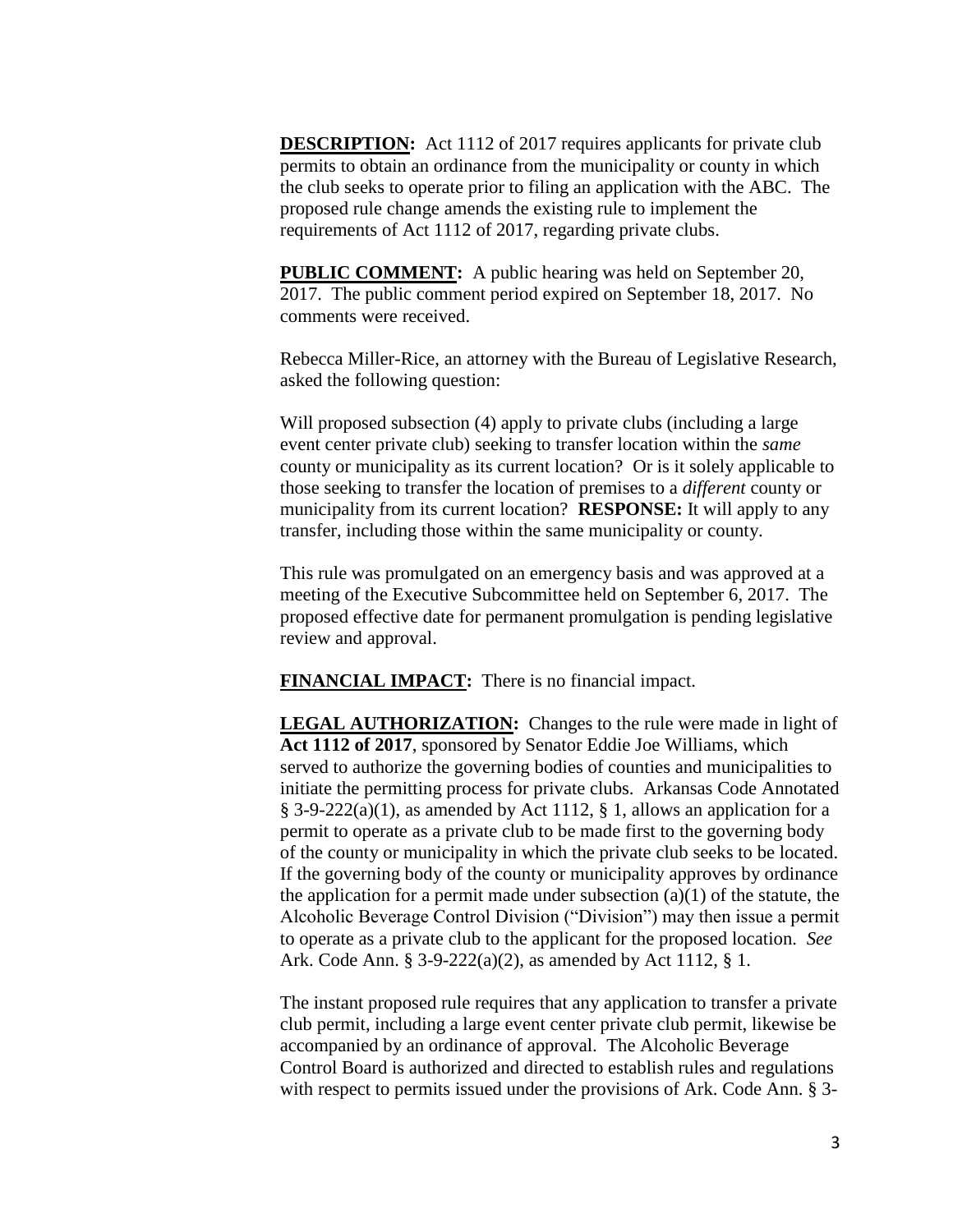9-222 to assure compliance with the provisions and to prohibit any permittee from engaging in the unlawful sale of alcoholic beverages. *See* Ark. Code Ann. § 3-9-225. The Director of the Division shall adopt and promulgate such rules and regulations as shall be necessary to carry out the intent and purposes of any alcohol control acts enforced in this state. *See* Ark. Code Ann. § 3-2-206(a). By the grant of this power to adopt rules and regulations, it is intended "that the director shall be clothed with broad discretionary power to govern the traffic in alcoholic liquor and to enforce strictly all the provisions of the alcohol control laws of this state." Ark. Code Ann. § 3-2-206(d).

### **b. SUBJECT: Section 1.34; Continuation of Permit Conditioned Upon Operation of Originally Proposed Business**

**DESCRIPTION:** Act 1112 of 2017 requires applicants for private club permits to obtain an ordinance from the municipality or county in which the club seeks to operate prior to filing an application with the ABC. This rule is being amended to ensure that private clubs remain compliant with the local ordinance authorizing their operations.

**PUBLIC COMMENT:** A public hearing was held on September 20, 2017. The public comment period expired on September 18, 2017. No comments were received.

This rule was promulgated on an emergency basis and was approved at a meeting of the Executive Subcommittee held on September 6, 2017. The proposed effective date for permanent promulgation is pending legislative review and approval.

**FINANCIAL IMPACT:** There is no financial impact.

**LEGAL AUTHORIZATION:** Changes to the rule were made in light of **Act 1112 of 2017**, sponsored by Senator Eddie Joe Williams, which served to authorize the governing bodies of counties and municipalities to initiate the permitting process for private clubs. Arkansas Code Annotated § 3-9-222(a), as amended by Act 1112, § 1, allows an application for a permit to operate as a private club to be made first to the governing body of the county or municipality in which the private club seeks to be located, and if the governing body approves by ordinance the application for a permit made under subsection  $(a)(1)$  of the statute, the Alcoholic Beverage Control Division ("Division") may then issue a permit to operate as a private club to the applicant for the proposed location.

Pursuant to Ark. Code Ann. § 3-9-225, the Alcoholic Beverage Control Board is authorized and directed to establish rules and regulations with respect to permits issued under the provisions of Ark. Code Ann. § 3-9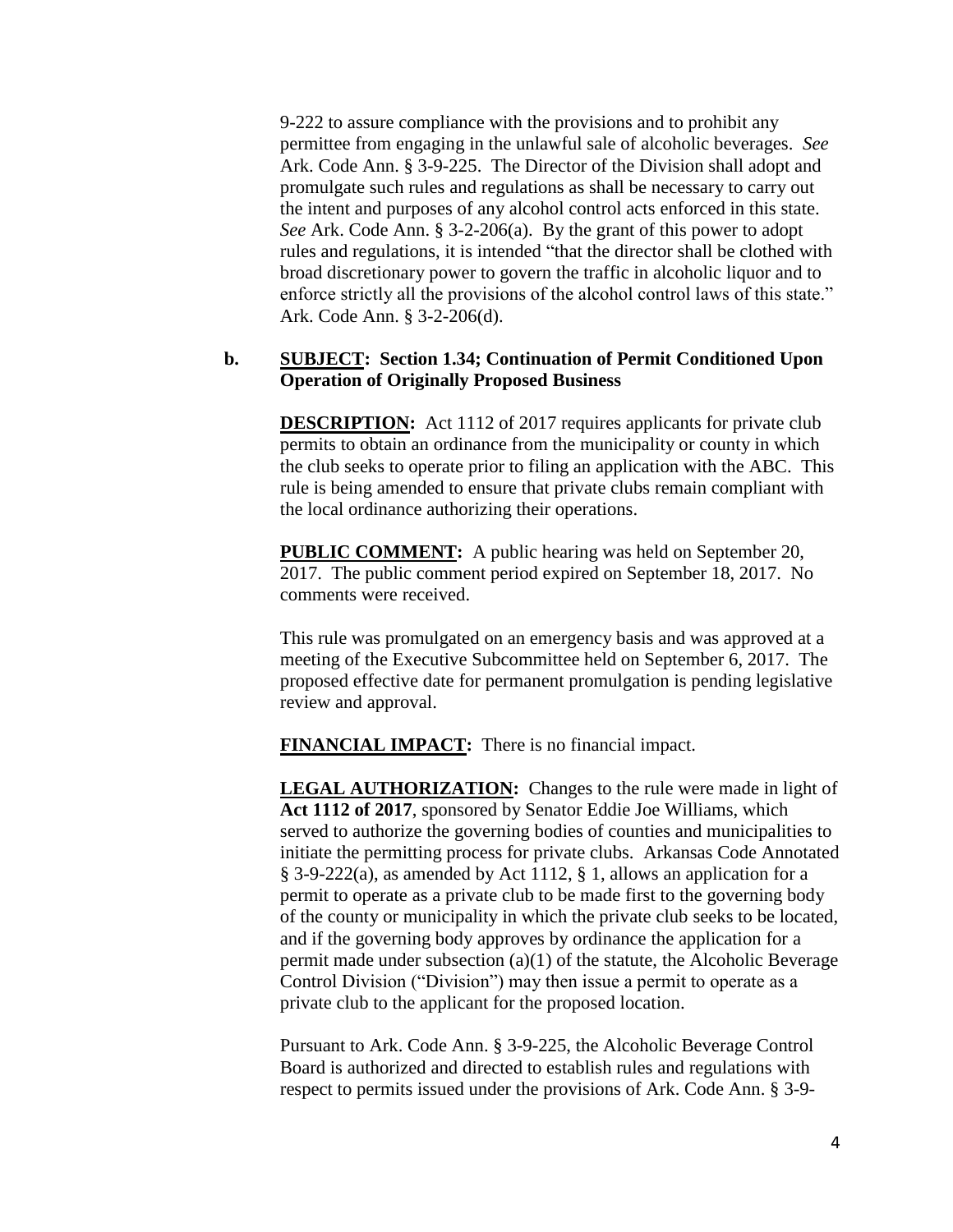222 to assure compliance with the provisions and to prohibit any permittee from engaging in the unlawful sale of alcoholic beverages. Further authority for the proposed changes can be found in Ark. Code Ann. § 3-2- 206(a), which provides that the director of the Division shall adopt and promulgate such rules and regulations as shall be necessary to carry out the intent and purposes of any alcohol control acts enforced in this state. By the grant of this power to adopt rules and regulations, it is intended "that the director shall be clothed with broad discretionary power to govern the traffic in alcoholic liquor and to enforce strictly all the provisions of the alcohol control laws of this state." Ark. Code Ann. § 3-  $2-206(d)$ .

# **2. DEPARTMENT OF LABOR, BOARD OF ELECTRICAL EXAMINERS (Denise Oxley)**

### **a. SUBJECT: Rule 010.13-008: The National Electrical Code**

**DESCRIPTION:** The summary follows:

**Rule 010.13-008.** This rule would be amended to update the National Electrical Code from the 2014 edition to the 2017 edition, with the continued exception that arc fault circuit interrupters will not be required in the kitchen and laundry room.

**Rule 010.13-023.** This rule reflecting the history and effective dates of the board's rules would be amended to include the foregoing with an effective date of December 15, 2017.

**PUBLIC COMMENT:** A public hearing was held on September 19, 2017, and the public comment period expired on that date. Public comments were as follows:

### **Don Iverson, Midwest Field Representative, National Electrical Manufacturers Association (NEMA)**

Mr. Iverson submitted written comments to the board on behalf of the over 400 member companies of NEMA. NEMA supports the adoption of the 2017 National Electrical Code (NEC) as the standard for performance of electrical work in Arkansas. The organization has a long history of supporting timely adoption of the NEC by state and local jurisdictions. Mr. Iverson states the organization believes that current codes mean safer and more economically prosperous communities.

NEMA requested that the board remove the Arkansas exception to the NEC adoption that would eliminate the requirement for arc fault circuit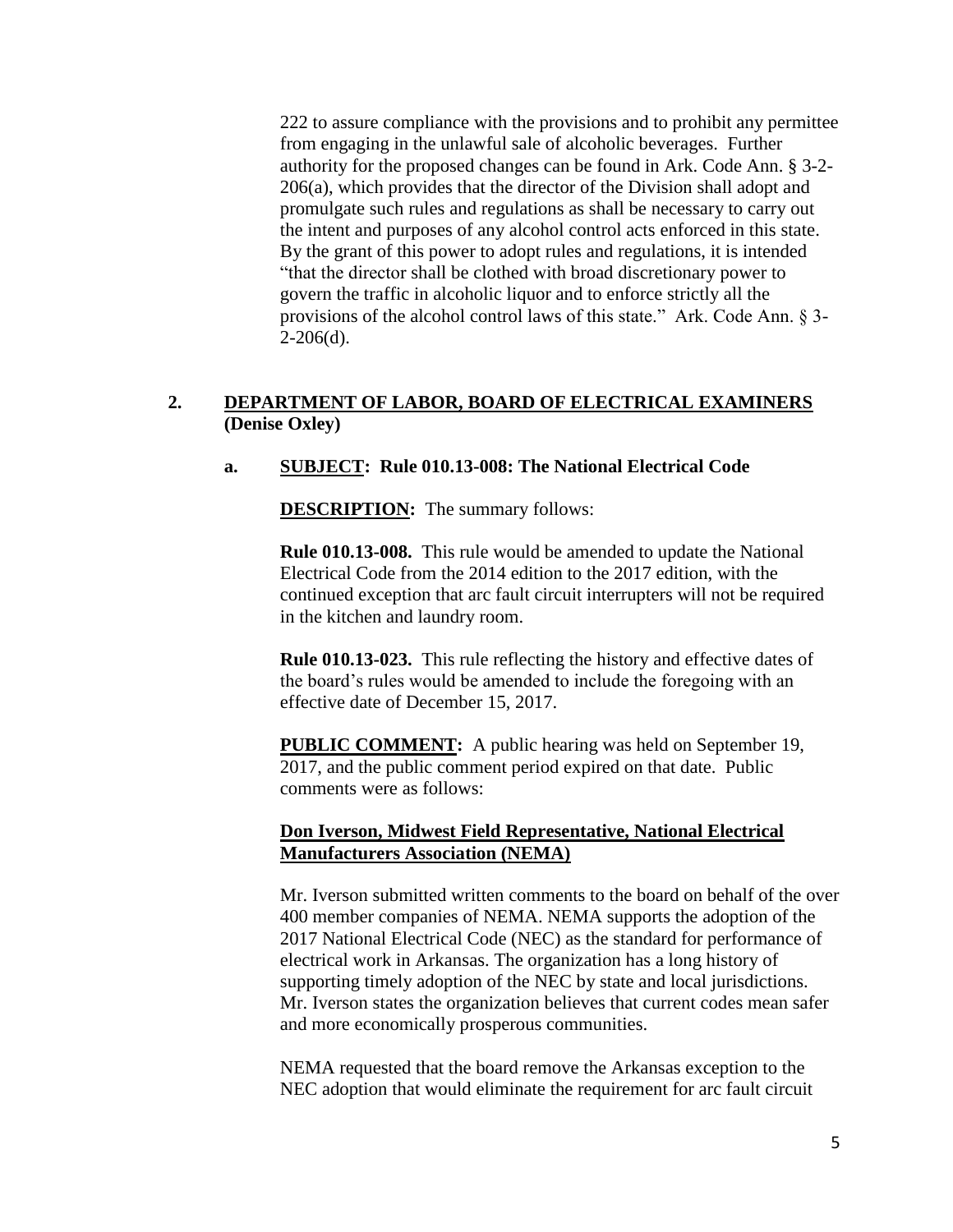interrupters (AFCI) in kitchen and laundry areas. NEMA cited other groups involved in fire and electrical safety that support AFCI expansion, including: the National Fire Protection Association, the Electrical Safety Foundation International, the National Association of State Fire Marshals, the National Electrical Contractors Association, the International Association of Electrical Inspectors, the Independent Electrical Contractors Association, the Underwriters Laboratories, and the U. S. Consumer Product Safety Commission.

**RESPONSE:** No change was made as a result of the comment.

#### **Mike Stone, West Coast Field Representative, NEMA**

Mr. Stone provided verbal testimony before the board that reiterated the position of NEMA as stated by Mr. Don Iverson.

**RESPONSE:** No change was made as a result of the comment.

The proposed effective date is pending legislative review and approval.

**FINANCIAL IMPACT:** The cost to the regulated party will vary depending on the nature and design of any particular construction project. This is particularly true for non-residential construction. Further, many of the large electrical contractors are already complying with the changes due to industry practice, client needs, contract requirements, or liability issues.

For residential construction, the cost estimate is under \$150 per residence based on average construction. Specifically, this is itemized as follows:

a. If the new residence is to have lighting outlet(s) in a crawl space under the home, new requirements would increase costs less than \$50.

b. There is a new requirement for a minimum 20 amp branch circuit for residential garage receptacles that would increase costs less than \$100 if applicable.

Note: The 2014 National Electrical Code (NEC) would have required AFCI protection in the kitchen and laundry areas. This was specifically amended out of the 2014 NEC as adopted in Arkansas for statewide standards. Adoption of the 2017 NEC would continue these two exceptions, so that AFCI protection would not be required in the kitchen and laundry areas.

**LEGAL AUTHORIZATION:** The Board of Electrical Examiners is empowered to adopt rules and regulations to establish statewide standards for the construction, installation, and maintenance of electrical facilities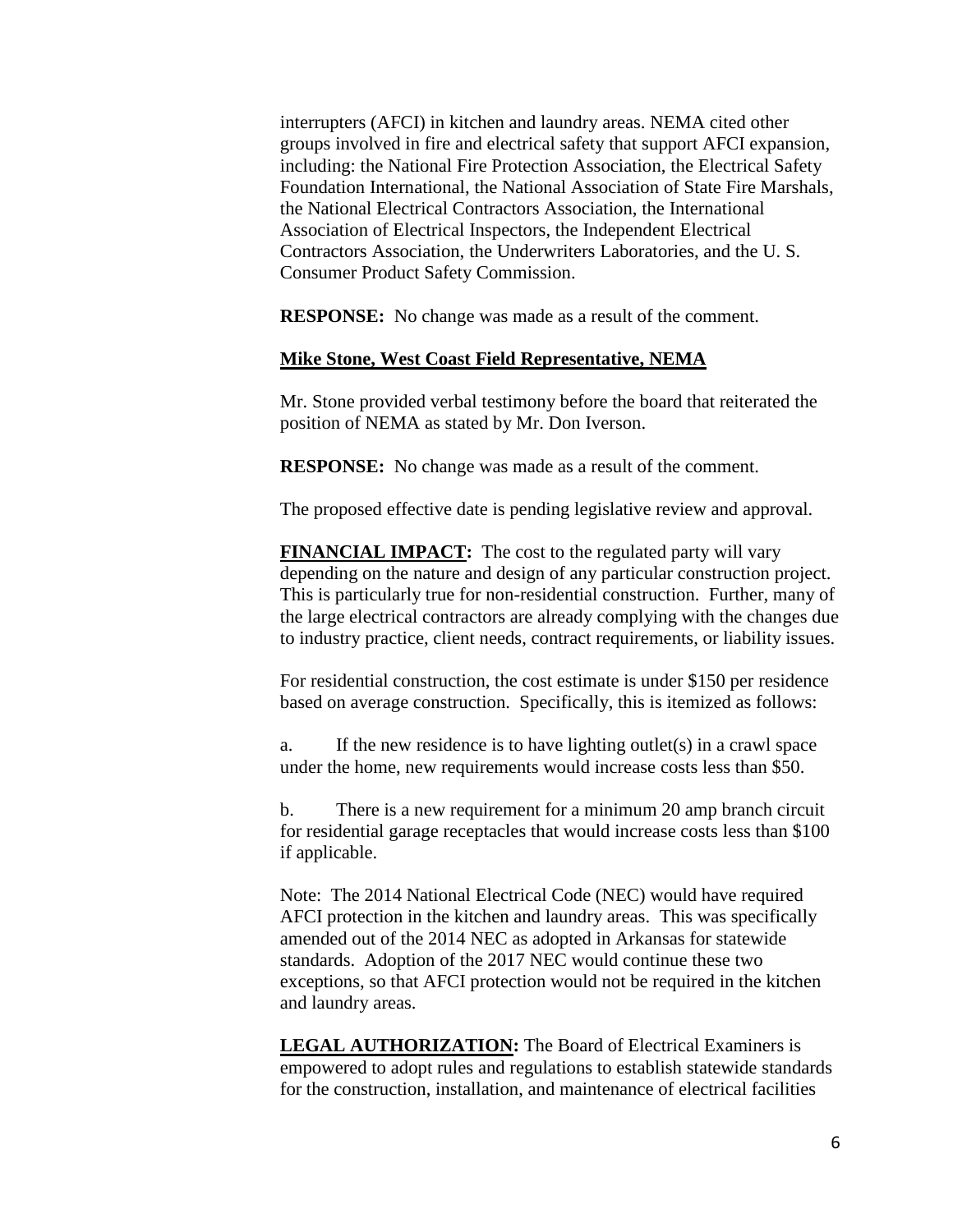and the performance of electrical work. Ark. Code Ann. § 20-31-104(a). Pursuant to Arkansas Code Annotated § 20-31-104(b), the Board was required to adopt the National Electrical Code, 1990 edition, of the National Fire Protection Association. If there are updates and new editions to the National Electrical Code, the board, after notice and public hearing, shall adopt such changes and editions which it determines are necessary to ensure public health and safety. Ark. Code Ann. § 20-31-  $104(c)$ .

### **F. Rules Filed Pursuant to Ark. Code Ann. § 10-3-309:**

### **1. DEPARTMENT OF CAREER EDUCATION (Dr. Charisse Childers and Trenia Miles)**

### **a. SUBJECT: Adult Education Program Policies Update**

**DESCRIPTION:** The Adult Education Policies and Procedures have been updated to align more effectively with state and federal laws, especially the Workforce Innovation and Opportunity Act (WIOA).

Policies regarding the *Termination of an Award to a Local Grantee: Voluntary* and *Termination of an Award to a Local Grantee: Involuntary* have been added to address the need for changes in the Local Education Agency administering a program.

The *Correctional/Institutional Federal Funding* policy has been amended to indicate that not more than 20 percent, rather than 8.25 percent of federal funds can be used for the education of institutionalized adults, including those in correctional or institutions.

A statement indicating that when funding is no longer provided to a LEA, a final inventory list must be provided and equipment purchased with Adult Education funds must be transferred back to the Arkansas Department of Career Education, Adult Education Division has been added to the *Purchase/Disposal of Equipment* policy.

In the *Enrollment Policy: Minimum Age Adult Education* and *Enrollment Policy: Private, Parochial or Home School Minimum Age* policies, the minimum passing score on the official GED practice test was updated for alignment with the new passing score as determined by the test provider.

An exception to the test score requirements for minor students who are court ordered was added to the *Enrollment Policy: Minimum Age Adult Education* policy.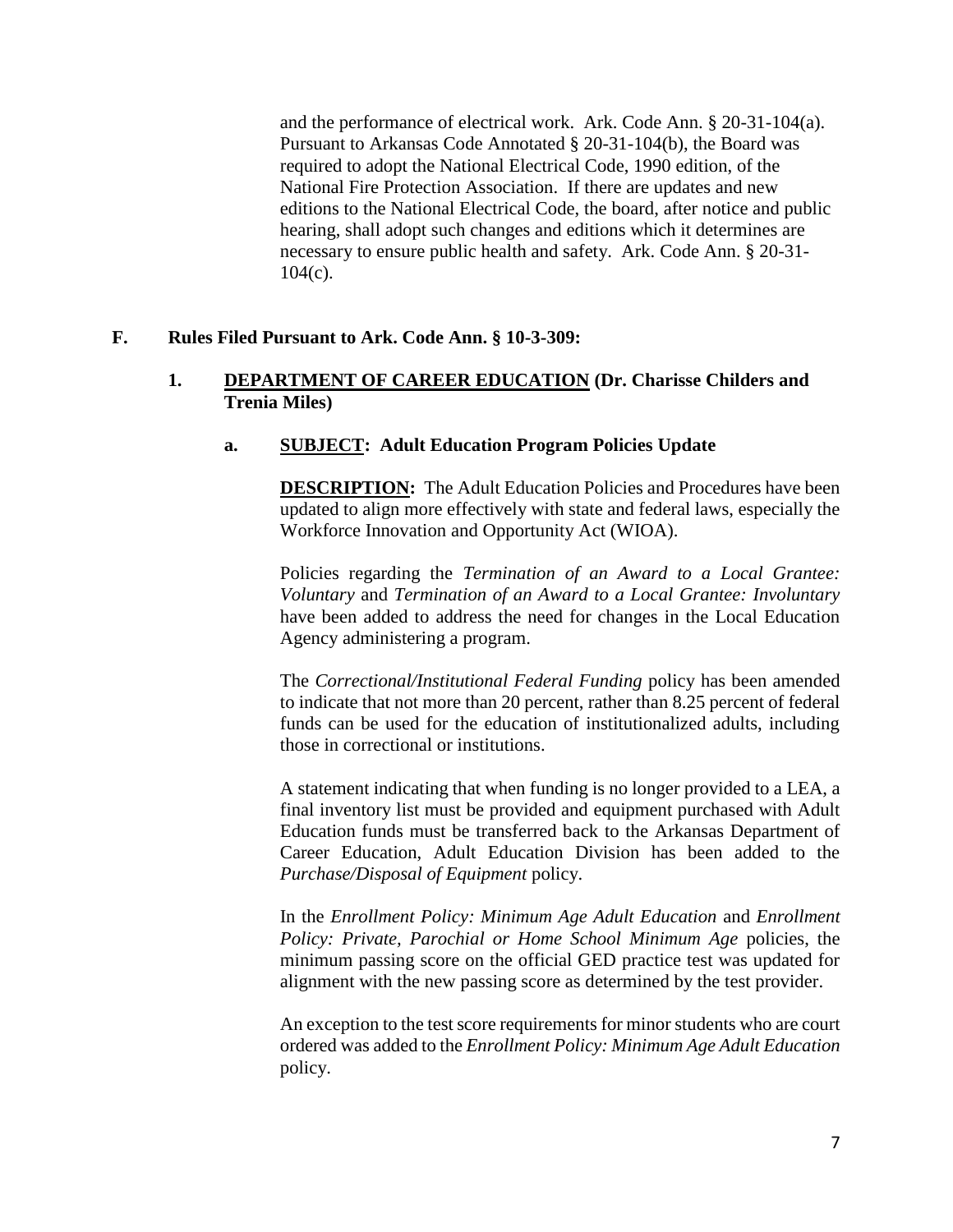A note was added to several policies requiring any alternate forms of documentation referenced in the policy regarding minimum age requirements for enrollment in adult education be approved by the Adult Education Division.

A policy regarding *Termination of Employment* for those paid with Adult Education funds was added.

A *Year-Round Education Services* policy on the continual operation of local programs throughout the year has been added.

A *Non-Profit Community-Based Organization Director Qualifications* policy has been added.

A *Waivers for Adult Education Teachers Without a License* policy has been added.

A *High School Equivalency Test* policy has been added.

A *Student Confidentiality* policy has been added.

An *Adult Education/Post-Secondary Co-Enrollment* policy has been added.

**PUBLIC COMMENT:** No public hearing was held. The public comment period expired on October 20, 2017. The agency provided the following summary of the sole comment it received and its response:

**Carol Birth, Director, Phillips Community College Adult Education** "Note: An exception to the minimum test score are allowable when a 16/17 year old has been court ordered to enroll in adult education. These

individuals must adhere to all other requirements set forth in this policy." Just a note on grammar:

An exception to the minimum test score IS allowable or

Exceptions to the minimum test score ARE allowable… Everything else looks good.

**AGENCY RESPONSE:** Your email has been read and will be considered as we move forward on the decisions related to the rule. Specifically, there is a plan to implement the change to correcting the grammatical error. Thank you for your comment and your support of Adult Education and the students we serve.

Rebecca Miller-Rice, an attorney with the Bureau of Legislative Research, asked the following questions:

(1) Are these policies promulgated by the Career Education and Workforce Development Board? **RESPONSE:** Yes, these rules were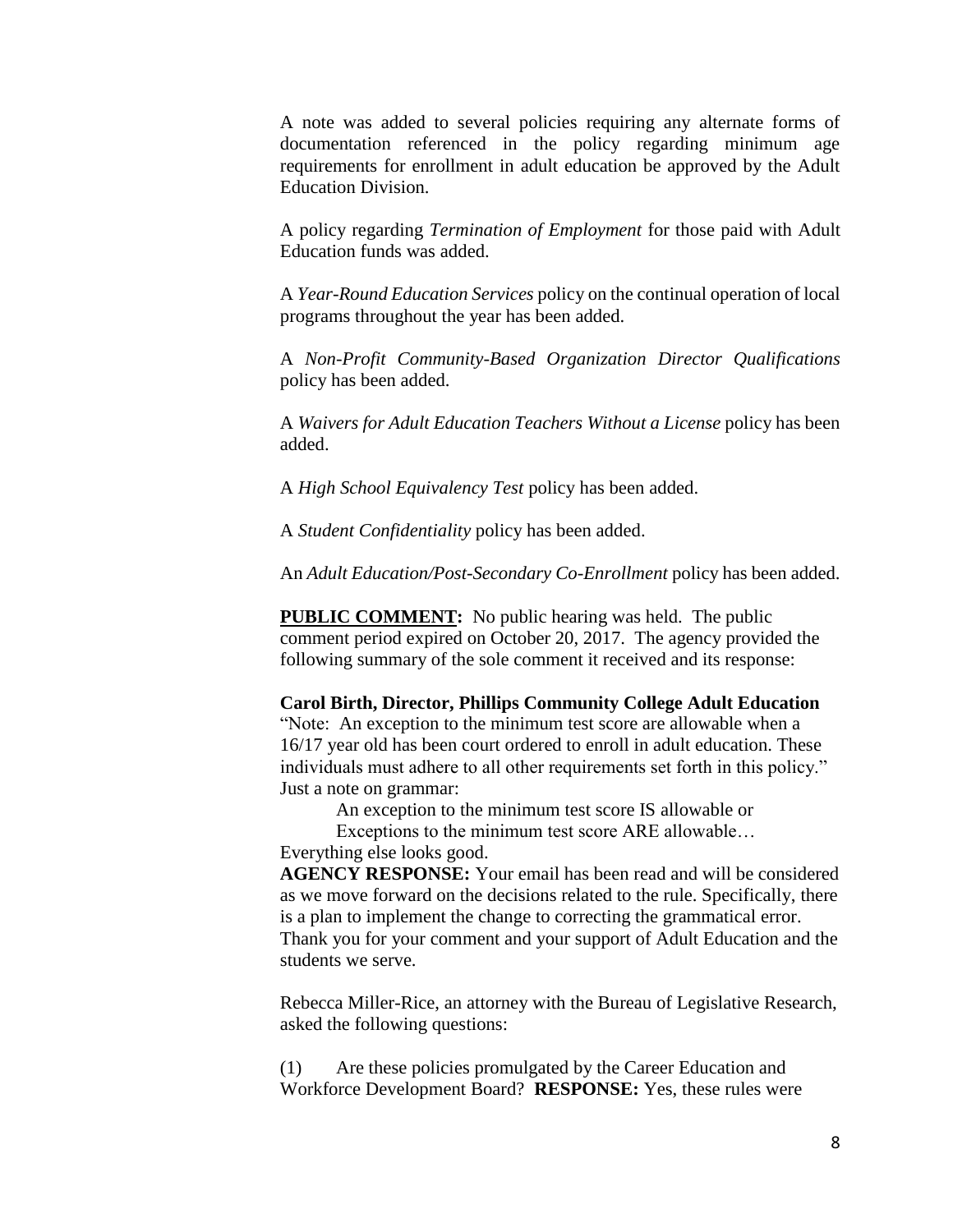brought to the Career Education and Workforce Development Board first before moving forward.

(2) These proposed changes are simply updates to the current rules, correct? None of the changes are based on any recent act or legislation? **RESPONSE:** You are correct in that these rules are updates to the current ones.

The proposed effective date is pending legislative review and approval.

**FINANCIAL IMPACT:** There is no financial impact.

**LEGAL AUTHORIZATION:** The authority and responsibility of the Department of Career Education and the Career Education and Workforce Development Board ("Board") shall include general control and supervision of all programs of vocational, technical, and occupational education in secondary institutions. *See* Ark. Code Ann. § 25-30- 107(b)(1). Pursuant to Arkansas Code Annotated  $\S 25-30-102(c)(2)(A)$ (B), the Board shall administer the career education and workforce development programs administered by the Board and shall adopt rules to administer the Board and the programs developed by the Board.

# **2. ARKANSAS ETHICS COMMISSION (Graham Sloan)**

### **a. SUBJECT: Rules on Prohibition of Gifts from Lobbyists to Certain Public Officials under Ark. Const. Art. 19, § 30**

**DESCRIPTION:** The Ethics Commission is amending the existing set of Rules on Prohibition of Gifts from Lobbyists to Certain Public Officials to reflect statutory changes made during the 91<sup>st</sup> General Assembly to implement and administer the provisions of Acts 207 and 312 of 2017 and Act 2 of the first Extrordinary Session of 2017.

 In accordance with Act 2 of the first extraordinary special Session of 2017, the exceptions to the definition of "Gift" were expanded and amended to reflect a change to Arkansas Constitution, Article 19, § 30. The amendments also include some subsections that were renumbered, and some rewordings for clarity, as follows:

### **§ 1900 Definitions**

**(b) Gift** –  $(1)$  As used in these rules, the term "gift" means:

(A) Any payment, entertainment, advance, service, or anything of value, unless consideration of equal or greater value has been given therefor. ; or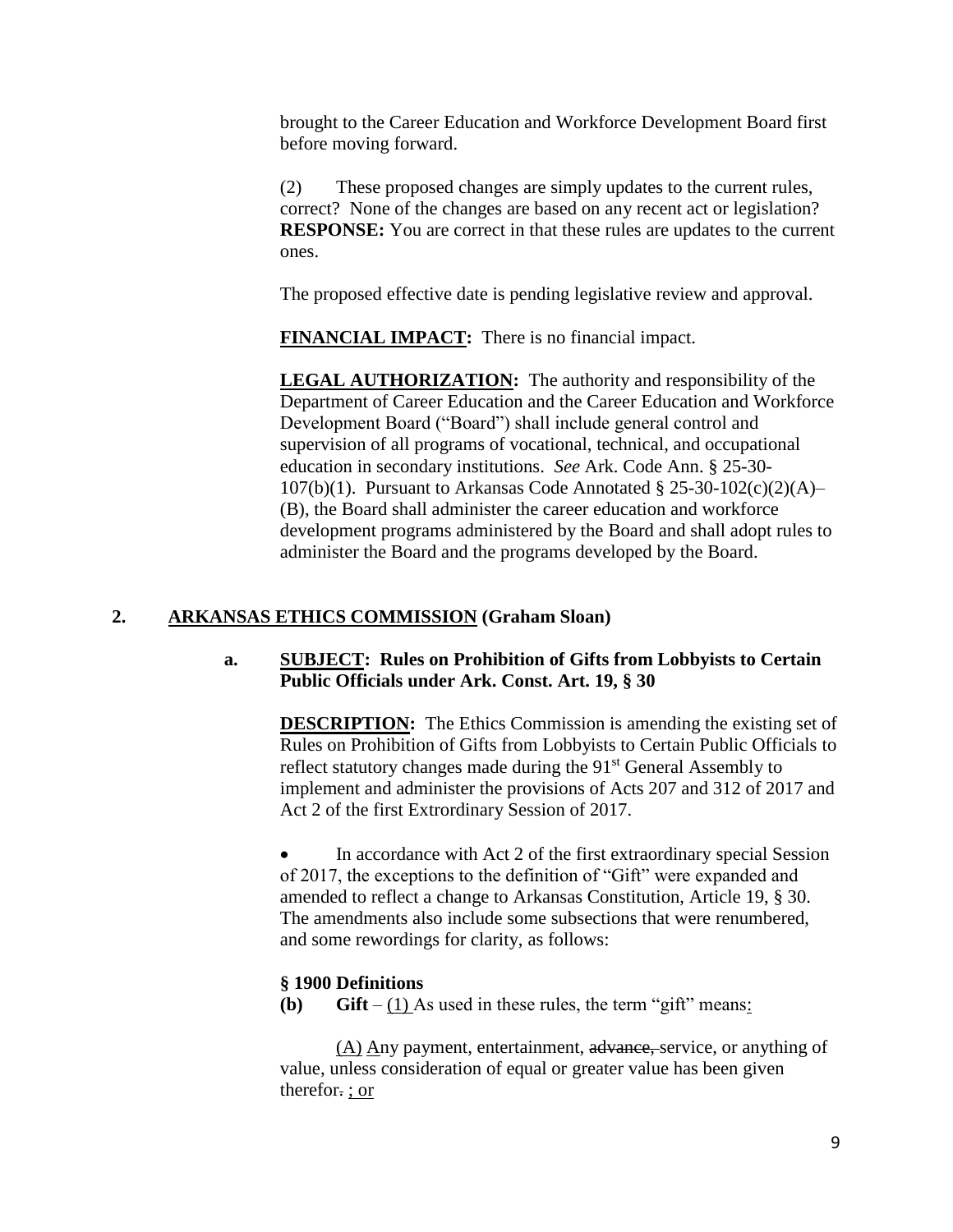(B) Advance or loan.

(2)"Gift" does not include:

 $\overline{(x_i)(a)}(K)(1)$  The use of one (1) or more rooms or facilities owned, operated, or otherwise utilized by a state agency or political subdivision of the state for the purpose of conducting a meeting of a specific governmental body.

(2) As used in this subdivision  $\S 1900(K)(1)$ :

(a) "Rooms or facilities" includes without limitation property belonging to a state agency or political subdivision used in connection with a meeting of a specific governmental body such as projectors, microphones, and computer equipment; and

(b) "State agency" means every department, division, office, board, commission, and institution of this state, including state-supported institutions of higher education;

(L) Nonalcoholic beverages provided to attendees at a meeting of a civic, social, or cultural organization or group;

(M) Food and nonalcoholic beverages provided to participants in a bona fide panel, seminar, or speaking engagement at which the audience is a civic, social, or cultural organization or group; and

(N) Anything of value provided by a recognized political party when serving as the host of the following events to all attendees as part of attendance at the event:

(1) The official swearing-in, inaugural, and recognition events of constitutional officers and members of the General Assembly; and

(2) An official event of a recognized political party so long as all members of either house of the General Assembly affiliated with the recognized political party are invited to the official event;

 In accordance with Act 2 of the first extraordinary special Session of 2017, the newly defined terms, "Recognized Political Party" and "Advanced or Loan" were added to reflect a changes to Arkansas Constitution, Article 19, § 30, as follows:

**(n) Recognized political party-** As used in these rules, the term "recognized political party**"** means a political party that: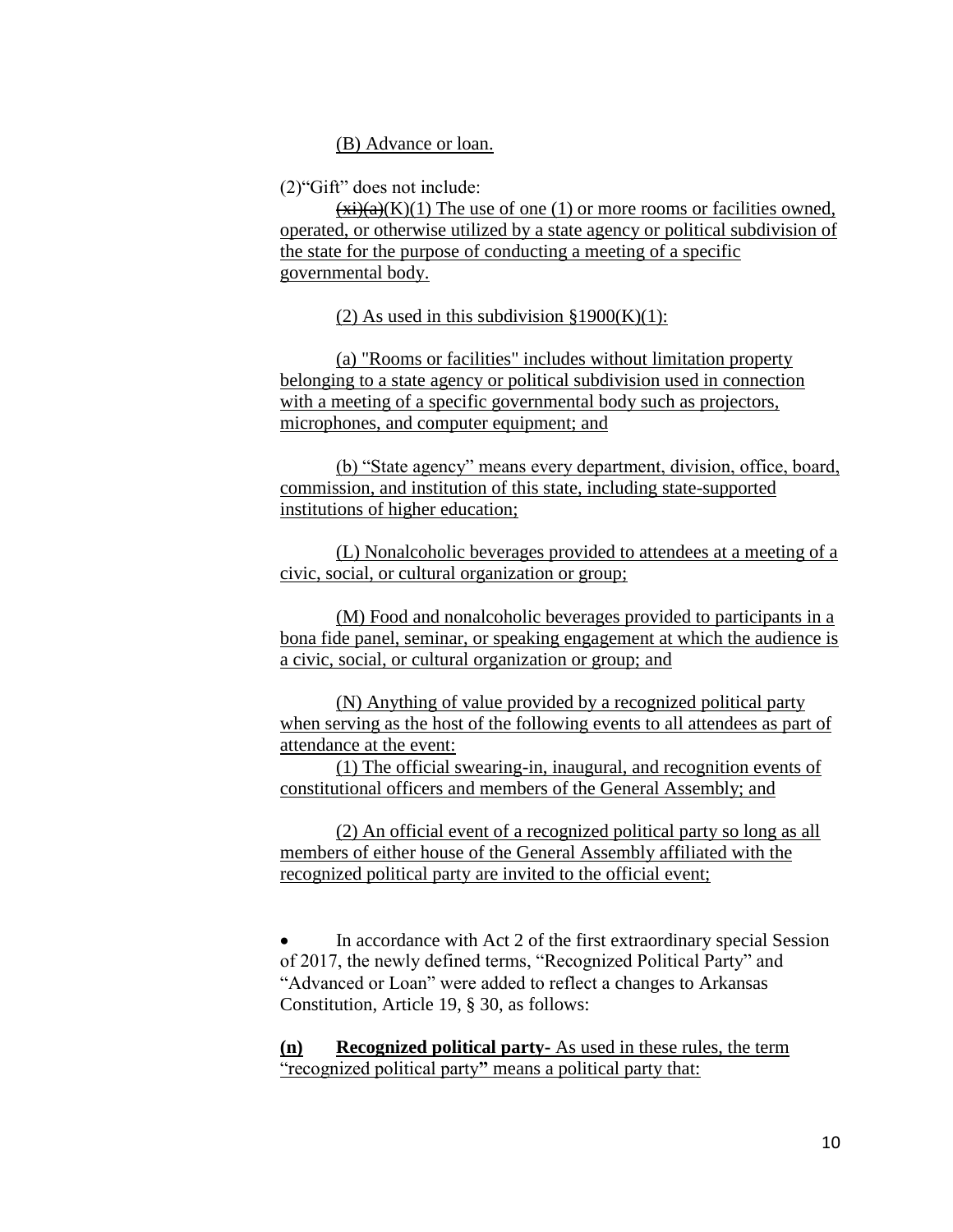(1)(A)(i)At the last preceding general election polled for its candidate for Governor in the state or nominees for presidential electors at least three percent (3%) of the entire vote cast for the office; or

(ii) Has been formed by the petition process under § 7-7-205.

(B) When a recognized political party fails to obtain three percent (3%) of the total votes cast in an election for the office of Governor or nominees for presidential electors, it shall cease to be a recognized political party; and

**(o) Advance or Loan-** As used in these rules, the term "advance or loan" means a sum of money that is borrowed with the expectation that it be paid back, regardless of whether interest is charged. (B) "Advance or loan" does not include an advance or loan made in the ordinary course of business by a: (i) Financial institution; or (ii) Business that regularly and customarily extends credit.

**PUBLIC COMMENT:** A public hearing was held on October 20, 2017. The public comment period expired on October 13, 2017. No public comments were submitted to the agency. The proposed effective date is December 31, 2017.

**FINANCIAL IMPACT:** There is no financial impact.

**LEGAL AUTHORIZATION:** The Arkansas Ethics Commission is authorized, pursuant to the Arkansas Administrative Procedure Act, to promulgate reasonable rules and regulations to implement and administer applicable provisions of law under the commission's jurisdiction and to govern procedures before the commission, matters of commission operations, and all investigative and disciplinary procedures and proceedings. Ark. Code Ann. § 7-6-217(g). These rules implement Act 207 of 2017, sponsored by Senator Eddie Joe Williams, Act 312 of 2017, sponsored by Representative Jeremy Gillam, and Act 2 of the First Extraordinary Session of 2017, sponsored by Representative Jeremy Gillam, all relating to the definitions of "gift," "recognized political party," and "advance or loan" as defined by the ethics laws and the Arkansas Constitution, Article 19, § 30.

# **b. SUBJECT: Rules on Political Committees**

**DESCRIPTION:** The Ethics Commission is amending the existing set of Rules on Political Committees to reflect statutory changes made during the 91<sup>st</sup> General Assembly to implement and administer the provisions of Act 616 of 2017.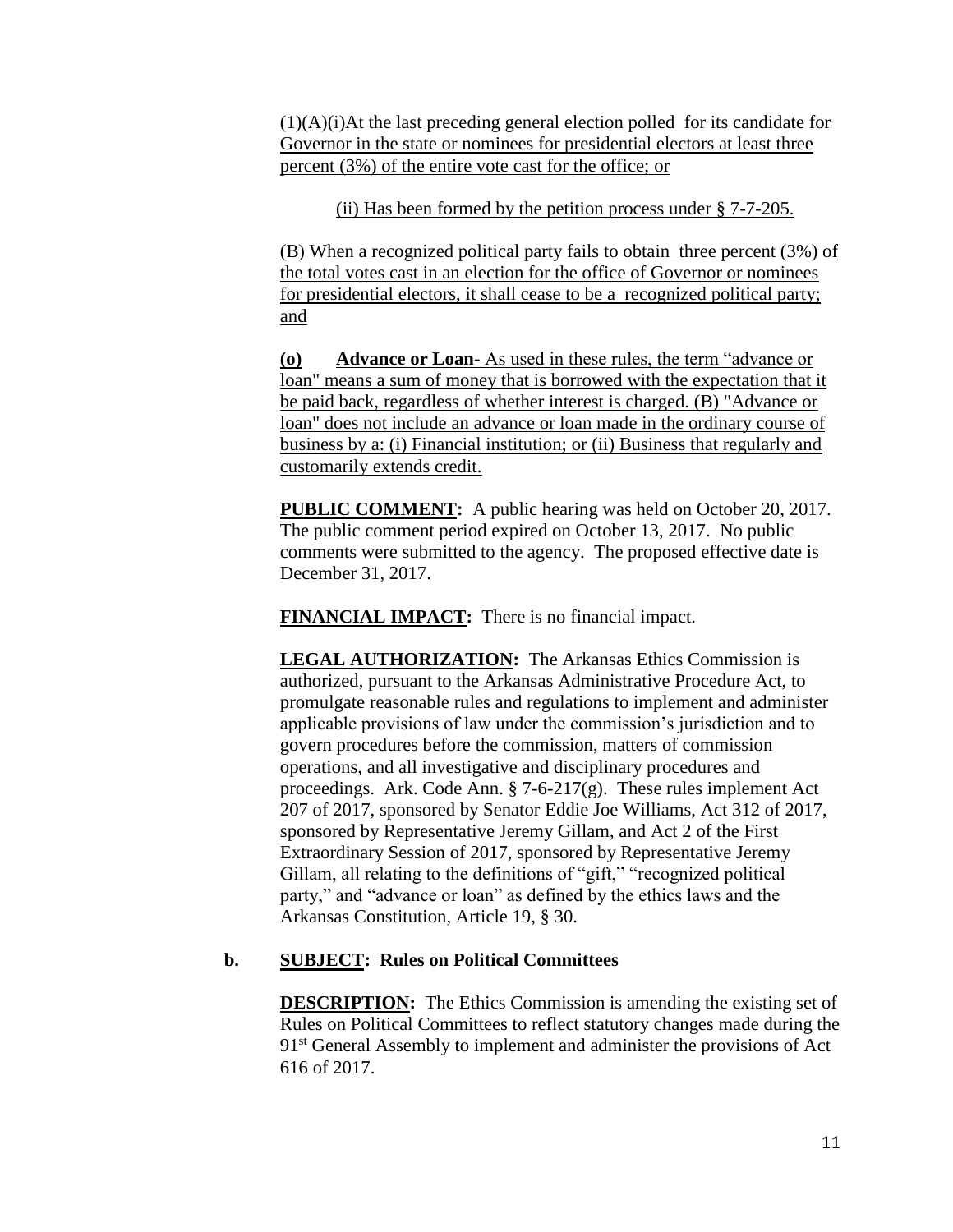In accordance with Act 616 of 2017, this amendment provides that financial reports for Political Action Committees ("PAC") shall be filed in electronic format with the SOS, mandates that such filings shall be posted on the SOS website and be searchable, the S.O.S shall not accept a paper filing if the notarized affidavit was not submitted with the first report in the election cycle. It further adds an exception to electronic filing for a PAC if it does not have access to the technology necessary to submit reports in an electronic format and when submitting electronically would be a substantial hardship, PAC may file reports in paper form. These amendments reflect a changes to Ark. Code Ann. § 7-6-214 and Ark. Code Ann. § 7-6-215 (d)(5).

#### **§ 502 Reporting by Political Action Committees**

**(a)(1)** Within fifteen (15) calendar days after the end of each calendar quarter, approved political action committees are required to file a quarterly report with the Secretary of State, including the following information:

**(5)(A)** A report is timely filed if it is:  $(i)$  delivered by hand or mailed to the Secretary of State, properly addressed, postage prepaid, and bearing a postmark indicating that it was received by the post office or common carrier on or before the date that the report is due if the report is filed in paper form; or (ii) filed in electronic form through the official website of the Secretary of State on or before the date that the report is due if the Secretary of State offers electronic filing of committee reports.

**(B)** The Secretary of State shall accept via facsimile any report if the original is received by the Secretary of State within ten (10) days of the date of transmission.

**(C) (B)(i)** The Secretary of State may shall receive reports in a readable electronic format that is acceptable to the Secretary of State and approved by the Arkansas Ethics Commission.

**(D)** If the Secretary of State offers electronic filing of committee reports: (i) the Arkansas Ethics Commission shall approve a format used by the Secretary of State for the filing of committee reports in electronic form to ensure that all required information is requested; and  $(ii)$ 

**(ii)** The Arkansas Ethics Commission shall approve the format used by the Secretary of State for the filing of political action committee reports in electronic form to ensure that all required information is requested.

**(iii)** The official website of the Secretary of State shall allow for searches of committee report information filed in electronic form.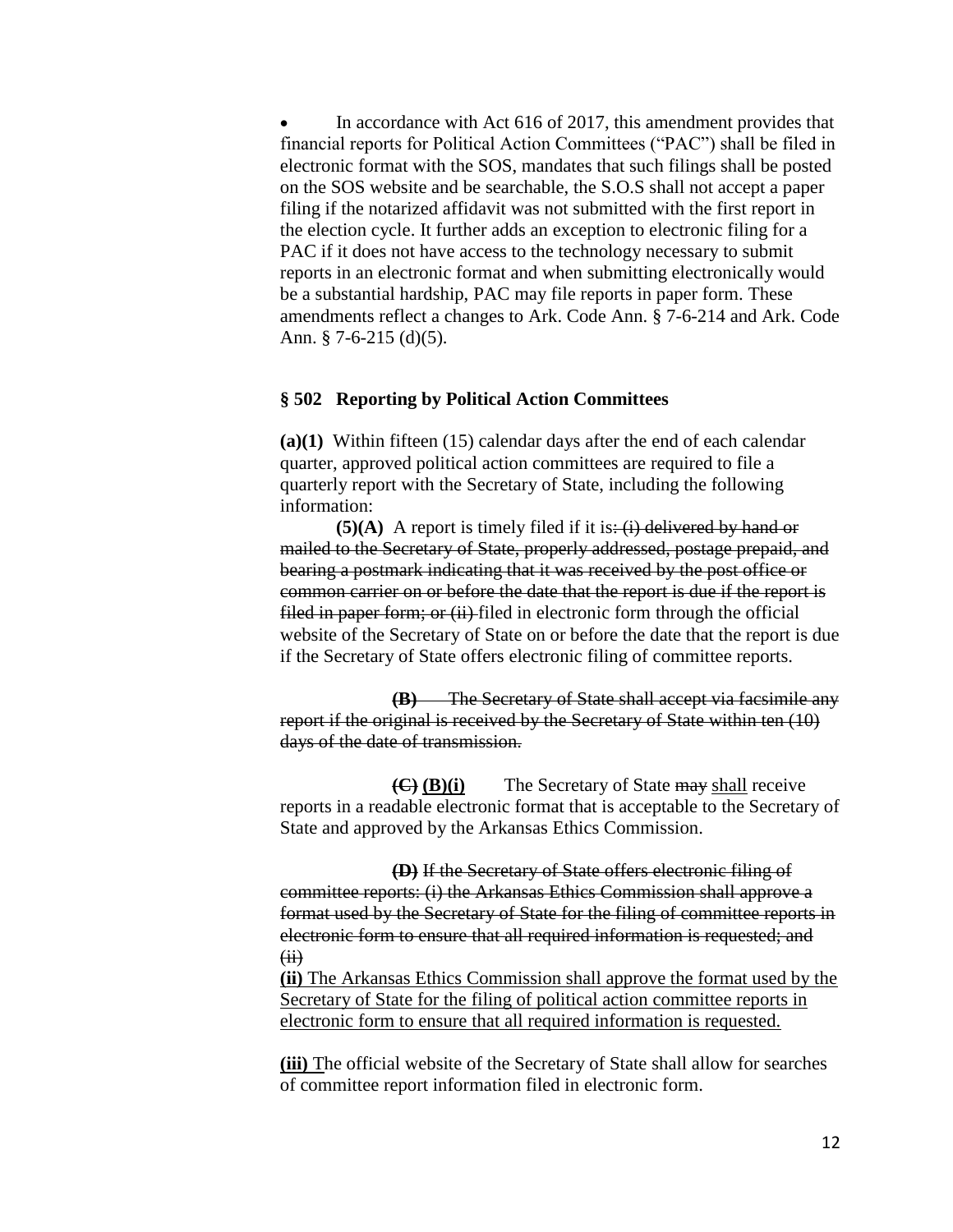**(iv)** A political action committee under this section may file reports in paper form under this section if:

**(a)** The political action committee does not have access to the technology necessary to submit reports in electronic form; and

**(b)** Submitting reports in electronic form would constitute a substantial hardship for the political action committee.

**(v)** A report submitted in paper form in accordance with §502(B)(iv) is timely filed if it is delivered by hand or mailed to the Secretary of State, properly addressed, postage prepaid, and bearing a postmark indicating that it was received by the post office or common carrier on or before the date that the report is due.

**PUBLIC COMMENT:** A public hearing was held on October 20, 2017. The public comment period expired on October 13, 2017. No public comments were submitted to the agency. The proposed effective date is December 31, 2017.

**FINANCIAL IMPACT:** There is no financial impact.

**LEGAL AUTHORIZATION:** The Arkansas Ethics Commission is authorized, pursuant to the Arkansas Administrative Procedure Act, to promulgate reasonable rules and regulations to implement and administer applicable provisions of law under the commission's jurisdiction and to govern procedures before the commission, matters of commission operations, and all investigative and disciplinary procedures and proceedings. Ark. Code Ann. § 7-6-217(g). These rules implement Act 616 of 2017, sponsored by Representative Warwick Sabin, which amended the law concerning the filing and publication of certain campaign finance reports.

#### **c. SUBJECT: Rules on Local-Option Ballot Question Committees**

**DESCRIPTION:** The Ethics Commission is amending the existing set of Rules on Local-Option Ballot Question Committees to reflect statutory changes made during the  $91<sup>st</sup>$  General Assembly to implement and administer the provisions of Act 721 of 2017.

 In accordance with Act 721 of 2017, this amendment removes the requirement that L-OBQC that are entities that are spending its own money (as opposed to raising money from sources, for example, a corporation or a professional society) need not list contributions received on its financial reports, because it has not received contributions,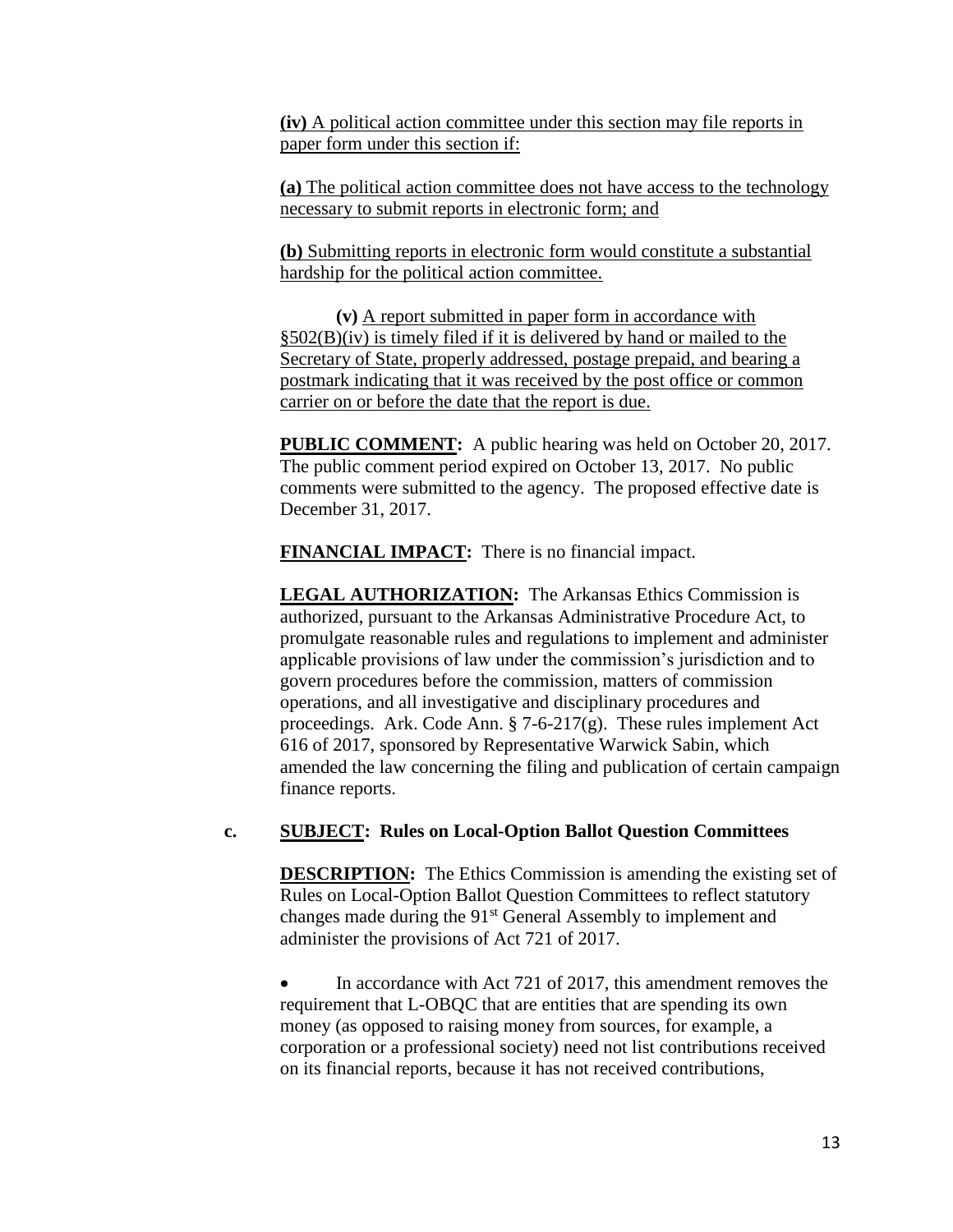reflecting a change to Ark. Code Ann. § 3-8-706(2)(B) and (C). Likewise, there were some style changes made to improve the readability and clarity:

#### **§ 806 STATEMENT OF ORGANIZATION**

**(a)(1)(A)** A local-option ballot question committee shall file a statement of organization Local-Option Ballot Question Committee Statement of Organization with the Arkansas Ethics Commission within five (5) days of receiving contributions or making expenditures in excess of five hundred dollars (\$500) for the purpose of expressly advocating the qualification, disqualification, passage, or defeat of a local-option ballot question.

**(B)** The Arkansas Ethics Commission shall maintain the statement of organization until notified of the committee's dissolution.

**(2)** A local-option ballot question committee failing to file a statement of organization required by this section shall be subject to a late filing fee not exceeding fifty dollars (\$50.00) for each day the statement remains not filed.

**(b)** The statement of organization for a local-option ballot question committee as defined in § 800 (i)(1) of these rules shall include the following information:

**(1)** The name, street address, and where available, the telephone number of the committee. A committee address and telephone number may be that of the residence of an officer or director of the committee;

**(2)** The name, street address, and where available, the telephone number of the treasurer and other principal officers and directors of the committee;

**(3)** The name and address of each financial institution in which the committee deposits money or anything else of monetary value;

**(4)** The name of each person who is a member of the committee. A person that is not an individual may be listed by its name without also listing its own members, if any; and

**(5)** A brief statement identifying the substance of each local-option ballot question, the qualification, disqualification, passage, or defeat of which the committee seeks to influence or of each legislative question, the passage or defeat of which the committee seeks to influence, and if known, the date each local-option ballot or legislative question shall be presented to a popular vote at an election.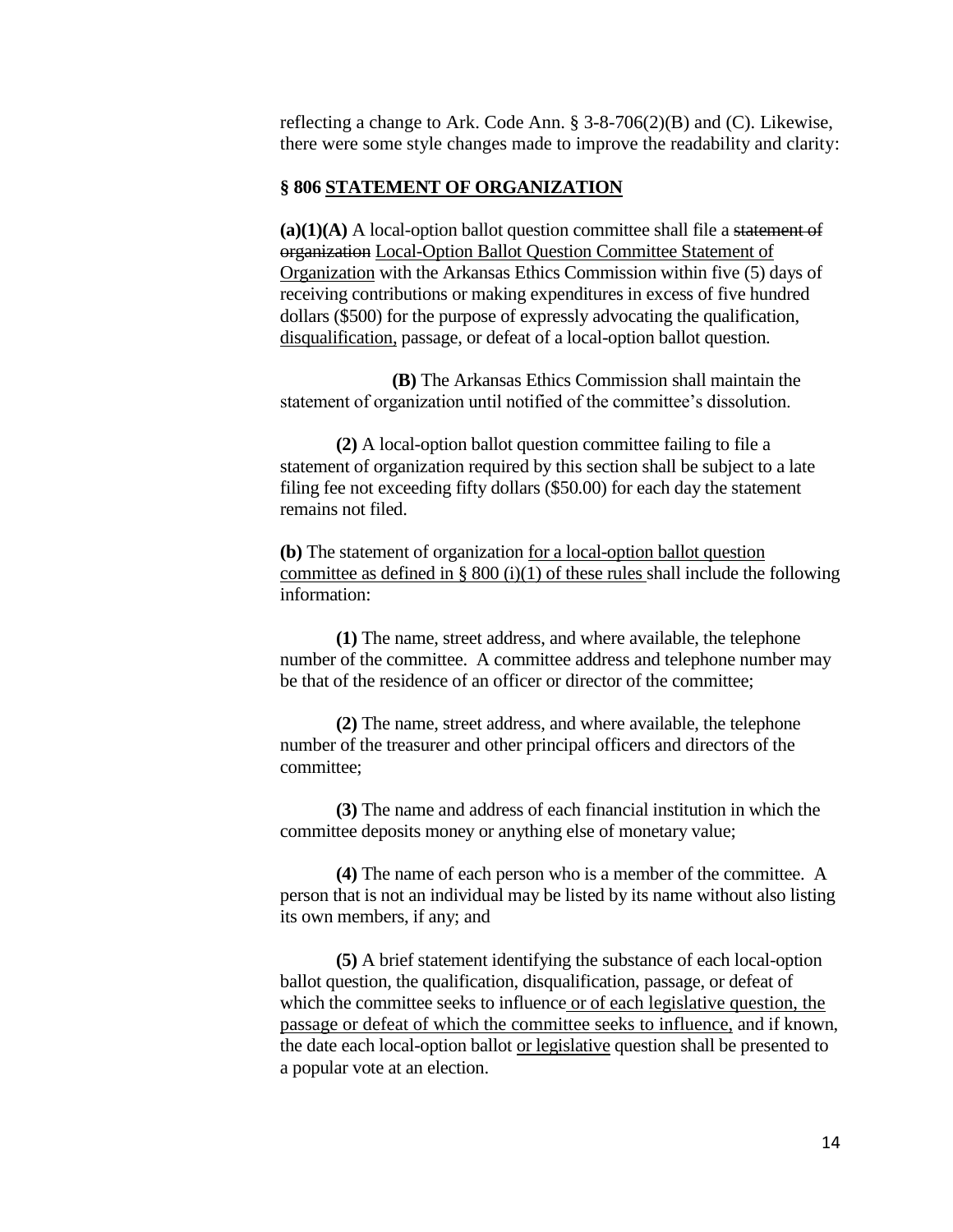**(c)** The statement of organization for a local-option ballot question committee as defined in §  $800(i)(2)$  of these rules shall include the following information:

**(1)(A)** The name, the street address, and if available, the telephone number of the committee.

**(B)** A committee's address and telephone number may be that of the residence of an officer or a director of the committee;

**(2)** The name, street address, and where available, the telephone number of the treasurer and the other principal officers and directors of the committee;

**(3)** The name and address of each financial institution in which the committee deposits money or anything else of monetary value;

**(4)** The name of each person who is a member of the committee. A person that is not an individual may be listed by its name without also listing its own members, if any; and

**(5)** A brief statement identifying the substance of each ballot question, the qualification, disqualification, passage, or defeat of which the committee seeks to influence, and if known, the date each ballot or legislative question shall be presented to a popular vote at an election.

• In accordance with Act 721 of 2017, this amendment removes the requirement that L-OBQC report a list of paid canvassers, reflecting a change to Ark. Code Ann.  $\frac{8}{9}$  7-9-407(2)(A)(x). Likewise, in accordance with Act 721 of 2017, this amendment amends the reporting requirements for certain types of Local Option Ballot question Committees, reflecting a change to Ark. Code Ann.  $\S$  3-8-706(2)(B) and (C), in accordance.

#### **§ 808 CONTENTS OF FINANCIAL REPORTS**

A financial report of a local-option ballot question committee, individual person, or elected official as required by § 807, shall contain the following information:

**(1)** The name, address, and telephone number of the local-option ballot question committee, individual person, or elected official filing the report;

**(2)** For a local-option ballot question committee as defined in § 800  $(i)(1)$  of these rules: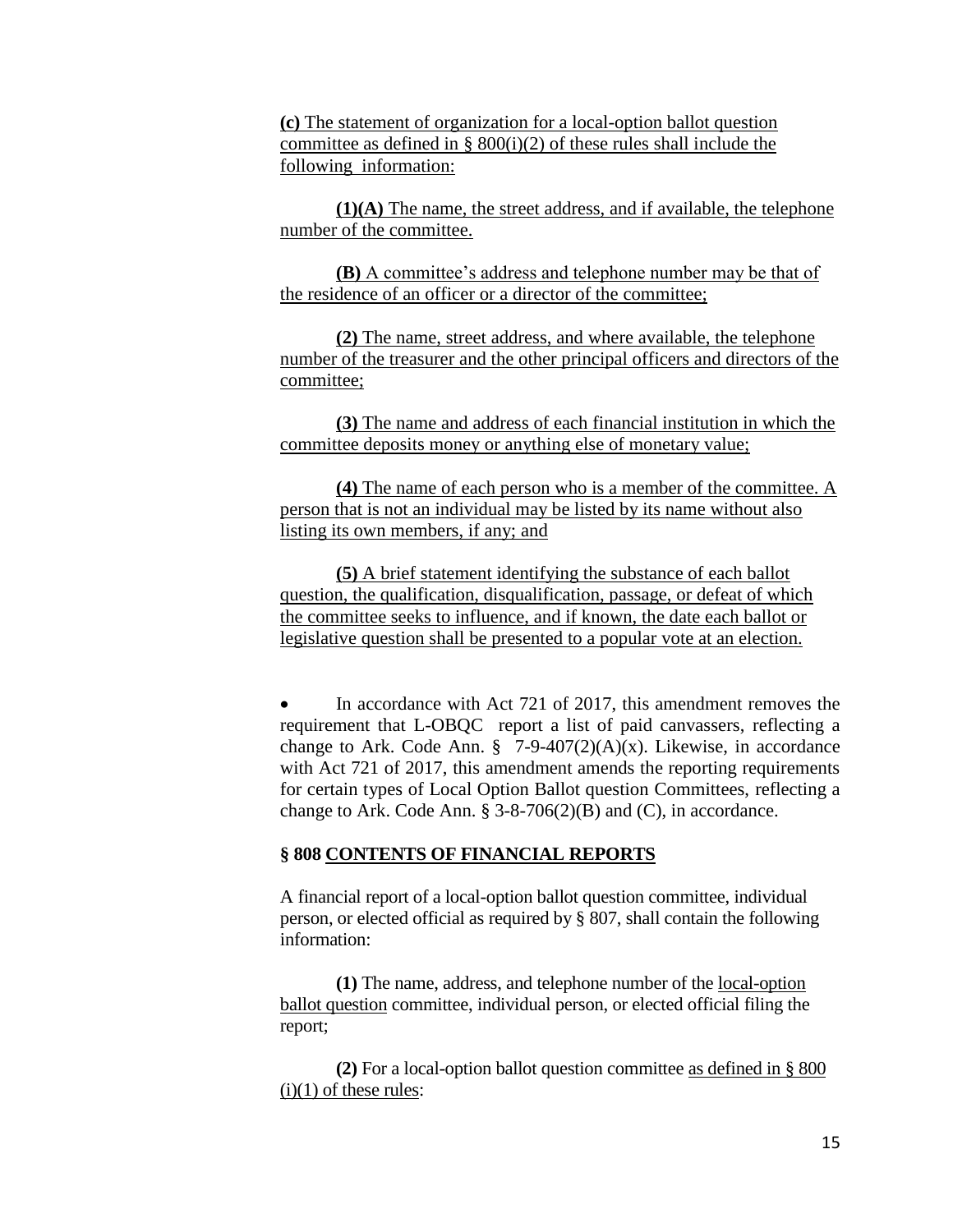**(j)** A list of all paid canvassers, officers, and directors and the amount each person was paid;

**(k) (j)** A list of all expenditures by category, including without limitation the following: (i) advertising; (ii) direct mail; (iii) office supplies; (iv) travel; (v) expenses; and (vi) telephone;

**(l) (k)** The total amount of nonitemized expenditures made during the period covered by the financial report; and

**(m) (l)** The name and street address of each person to whom expenditures totaling one hundred dollars (\$100) or more were made by the committee or on behalf of the committee by an advertising agency, public relations firm, or political consultant, together with the date and amount of each separate expenditure to each person during the period covered by the financial report and the purpose for each expenditure.

**(3)** For a local-option ballot question committee as defined in §  $800(i)(2)$  of these rules:

**(a)** The total amount of contributions made by the committee to another ballot or legislative question committee reported during the period covered by the financial report; and

**(b)** The cumulative amount of contributions under subdivision (3)(a) of this section.

**(3) (4)** For an individual person:

**(a)** The total amount of expenditures made by the individual person or on behalf of the individual person by an advertising agency, public relations firm, or political consultant during the period covered by the financial report;

**(b)** The cumulative amount of expenditures for each localoption ballot question; and

**(c)** The name and street address of each person to whom expenditures totaling one hundred dollars (\$100) or more were made by the individual person or on behalf of the individual person by an advertising agency, public relations firm, or political consultant, together with the date and amount of each separate expenditure to each person during the period covered by the financial report and the purpose for each expenditure.

**(4) (5)** For an elected official using public funds: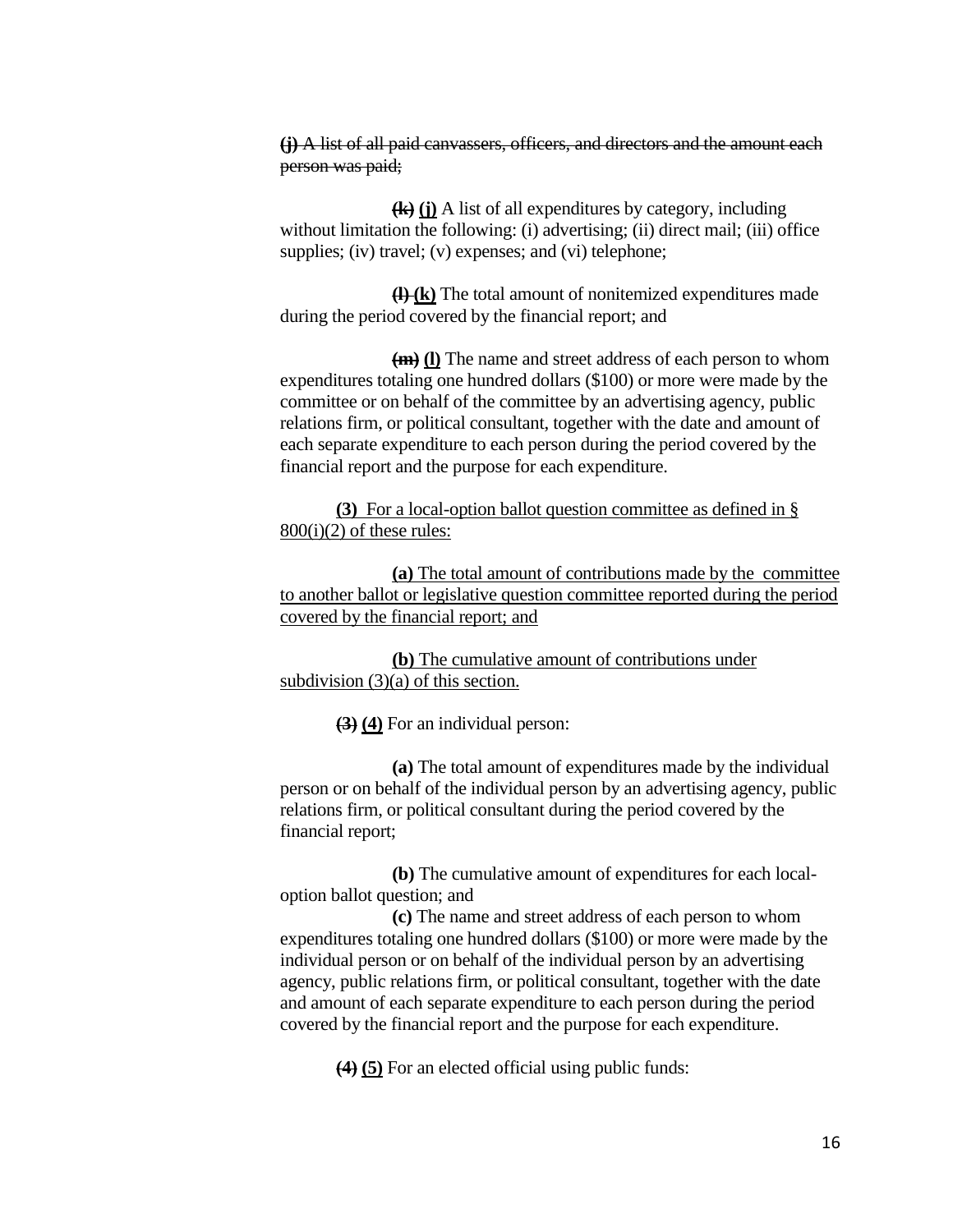**PUBLIC COMMENT:** A public hearing was held on October 20, 2017. The public comment period expired on October 13, 2017. No public comments were submitted to the agency. The proposed effective date is December 31, 2017.

**FINANCIAL IMPACT:** There is no financial impact.

**LEGAL AUTHORIZATION:** The Arkansas Ethics Commission is authorized, pursuant to the Arkansas Administrative Procedure Act, to promulgate reasonable rules and regulations to implement and administer applicable provisions of law under the commission's jurisdiction and to govern procedures before the commission, matters of commission operations, and all investigative and disciplinary procedures and proceedings. Ark. Code Ann. § 7-6-217(g). These rules implement Act 721 of 2017, sponsored by Senator David Sanders, concerning amendments to the Disclosure Act for Initiative Proceedings, registration and reporting requirements, and filing deadlines.

### **d. SUBJECT: Rules on Independent Expenditures**

**DESCRIPTION:** The Ethics Commission is amending the existing set of Rules on Independent Expenditures to reflect statutory changes made during the 91<sup>st</sup> General Assembly to implement and administer the provisions of Act 616 of 2017.

 In accordance with Act 616 of 2017, the change to Ark. Code Ann. §7-6-214, 215, 216, and 220 as follows:

### **§ 702 Reporting of Independent Expenditures**

**(e)(1)** A report is timely filed if it is either hand-delivered or mailed to the Secretary of State, properly addressed, postage prepaid, bearing a postmark indicating that it was received by the post office or common carrier filed in electronic form through the official website of the Secretary of State on or before the date that the report is due.

**(2)** The Secretary of State shall accept via facsimile any report if the original is received by the Secretary of State within ten (10) days of the date of transmission.

**(3) (2)(A)** The Secretary of State may shall receive reports in a readable electronic format that is acceptable to the Secretary of State and approved by the Arkansas Ethics Commission.

**(B)** The Arkansas Ethics Commission shall approve the format used by the Secretary of State for the filing of independent expenditure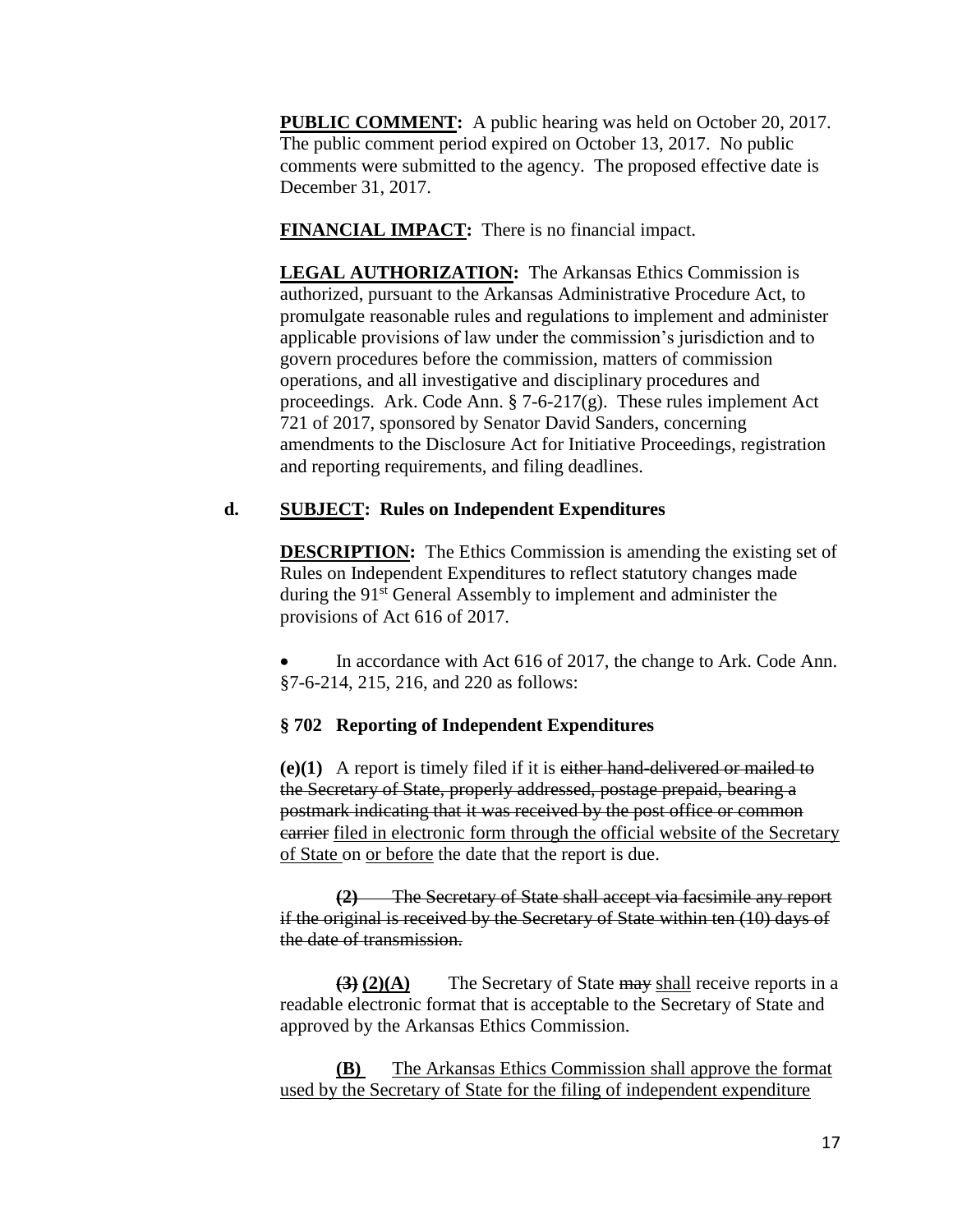reports in electronic form to ensure that all required information is requested.

**(C)** The official website of the Secretary of State shall allow for searches of independent expenditure report information filed in electronic form.

**(3)** A person or independent expenditure committee under this section may file reports in paper form under this section if:

**(A)** The person or independent expenditure committee does not have access to the technology necessary to submit reports in electronic form; and

**(B)** Submitting reports in electronic form would constitute a substantial hardship for the person or independent expenditure.

**(4)** A report submitted in paper form in accordance with §702(e)(3) is timely filed if it is delivered by hand or mailed to the Secretary of State, properly addressed, postage prepaid, and bearing a postmark indicating that it was received by the post office or common carrier on or before the date that the report is due.

**PUBLIC COMMENT:** A public hearing was held on October 20, 2017. The public comment period expired on October 13, 2017. No public comments were submitted to the agency. The proposed effective date is December 31, 2017.

**FINANCIAL IMPACT:** There is no financial impact.

**LEGAL AUTHORIZATION:** The Arkansas Ethics Commission is authorized, pursuant to the Arkansas Administrative Procedure Act, to promulgate reasonable rules and regulations to implement and administer applicable provisions of law under the commission's jurisdiction and to govern procedures before the commission, matters of commission operations, and all investigative and disciplinary procedures and proceedings. Ark. Code Ann. § 7-6-217(g). These rules implement Act 616 of 2017, sponsored by Representative Warwick Sabin, which amended the law concerning the filing and publication of certain campaign finance reports.

### **e. SUBJECT: Rules on Gifts**

**DESCRIPTION:** The Ethics Commission is amending the existing set of Rules on Gifts to reflect statutory changes made during the 91<sup>st</sup> General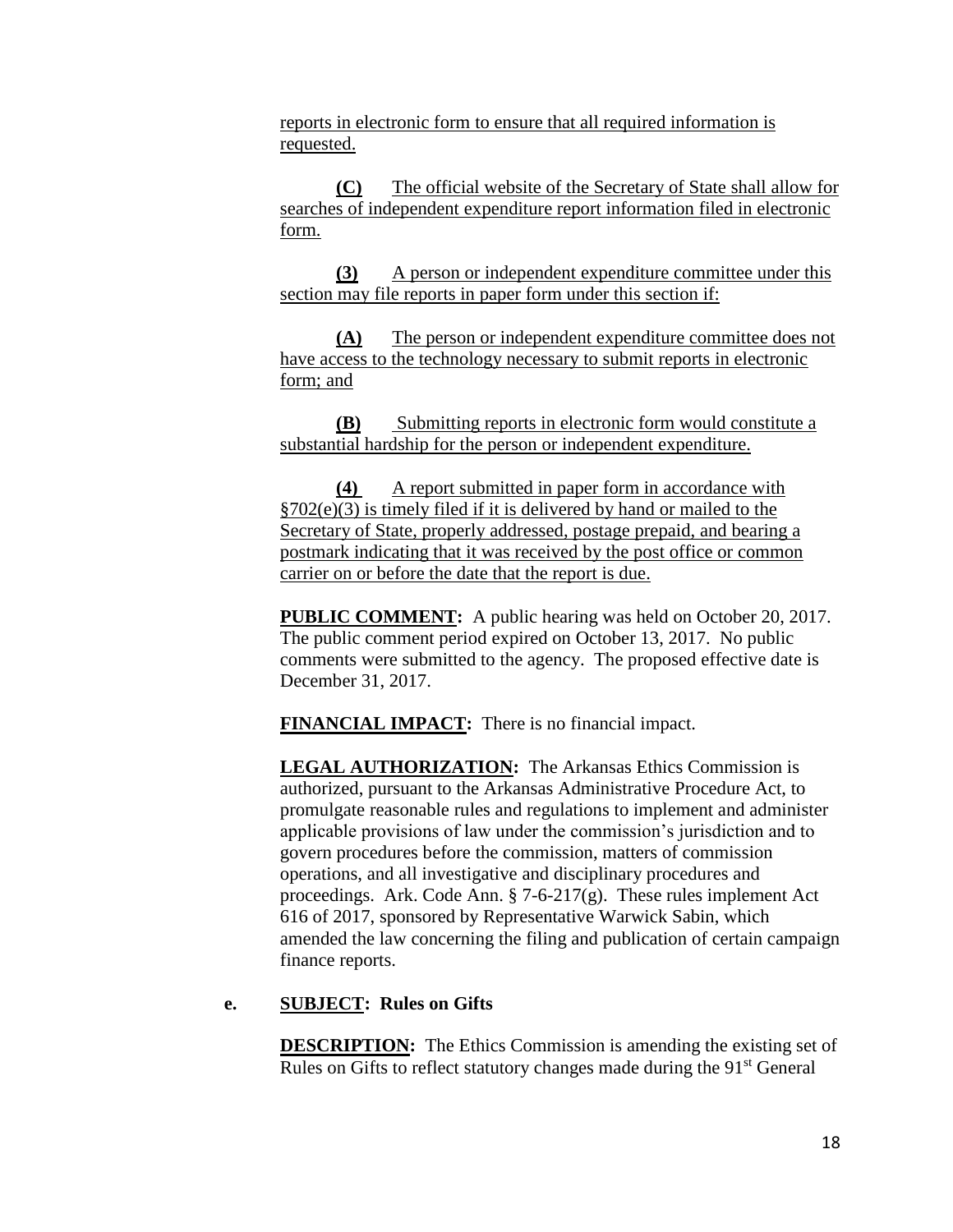Assembly to implement and administer the provisions of Acts 312 and 449 of 2017.

 In accordance with Act 312 of 2017, the exceptions to the definition of "Gift" were expanded and amended to reflect a change to Ark. Code Ann. §21-8-402 (5)(B) as follows:

### **§ 300 Definitions**

**(b) Gift** – As used in these rules, the term "gift" means any payment, entertainment,

advance, services, or anything of value, unless consideration of equal or greater value has been given therefor. It does not include:

(18) Anything of value provided by a political party under § 7-1-101 or § 7-7-205 when serving as the host of the following events to all attendees as part of attendance at the event:

(A) The official swearing-in, inaugural, and recognition events of constitutional officers and members of the General Assembly; and

(B) An official event of a recognized political party so long as all members of either house of the General Assembly affiliated with the recognized political party are invited to the official event.

 In accordance with Act 449 of 2017, the definitions of "legislator" and "public official" were amended to reflect a change to Ark. Code Ann. §21-8-402 as follows. Likewise, In accordance with Act 449 of 2017, a new term was defined, "recognized political party", to reflect the new term in Ark. Code Ann. §21-8-402.

### **§ 300 Definitions**

**(d) Legislator** – As used in these rules, the term "legislator" means any person who is a member of the General Assembly, a quorum court of any county, or the city council or board of directors of any municipality, or a member of a school district board of directors.

**(i) Public Official** – (1) As used in these rules, the term "public official" means a legislator or any other person holding an elective office of any governmental body, whether elected or appointed to the office, and shall include such persons during the time period between the date they were elected and the date they took office.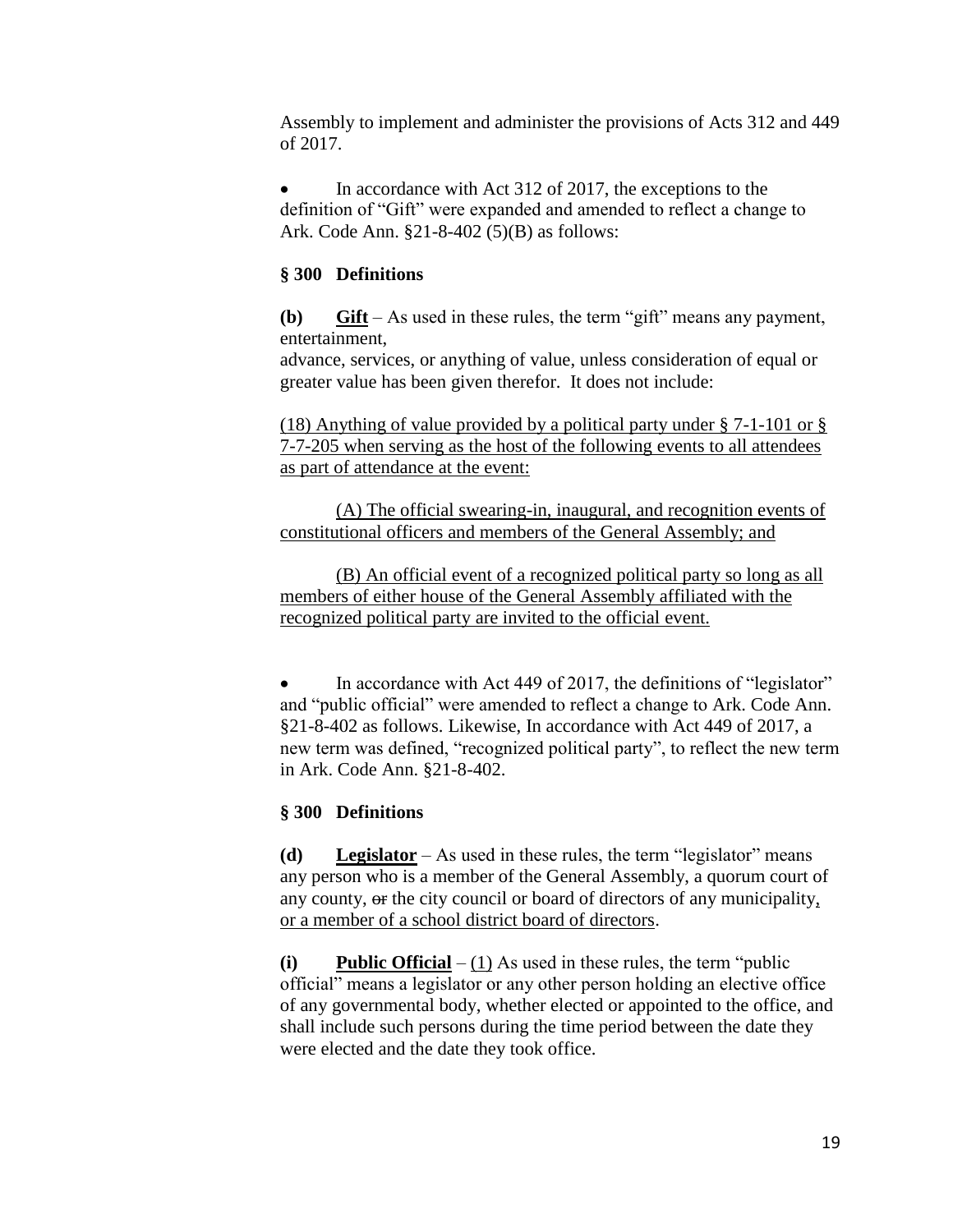(2) "Public official" includes without limitation a member of a school district board of directors.

**(j) Public Servant** – As used in these rules, the term "public servant" means all public officials, public employees, and public appointees.

**(k) Recognized political party-** (1) As used in these rules, the term "recognized political party" means a political party that:

(A) At the last preceding general election polled for its candidate for Governor in the state or nominees for presidential electors at least three percent (3%) of the entire vote cast for the office; or

(B) Has been formed by the petition process under § 7-7-205.

(2) When a recognized political party fails to obtain three percent (3%) of the total votes cast in an election for the office of Governor or nominees for presidential electors, it shall cease to be a recognized political party.

**(k) (l) Registered Lobbyist** – As used in these rules, the term "registered lobbyist" means a person who is registered as a lobbyist pursuant to the provisions of Ark. Code Ann. § 21-8-601 et seq.

**PUBLIC COMMENT:** A public hearing was held on October 20, 2017. The public comment period expired on October 13, 2017. No public comments were submitted to the agency. The proposed effective date is December 31, 2017.

**FINANCIAL IMPACT:** There is no financial impact.

**LEGAL AUTHORIZATION:** The Arkansas Ethics Commission is authorized, pursuant to the Arkansas Administrative Procedure Act, to promulgate reasonable rules and regulations to implement and administer applicable provisions of law under the commission's jurisdiction and to govern procedures before the commission, matters of commission operations, and all investigative and disciplinary procedures and proceedings. Ark. Code Ann. § 7-6-217(g). These rules implement Act 312 of 2017, sponsored by Representative Jeremy Gillam, amending the definition of the term "gift" as defined by Ark. Code Ann. § 21-8-402(5), and Act 449 of 2017, sponsored by Representative DeAnn Vaught, concerning the applicability of certain ethics laws to members of school district boards of directors.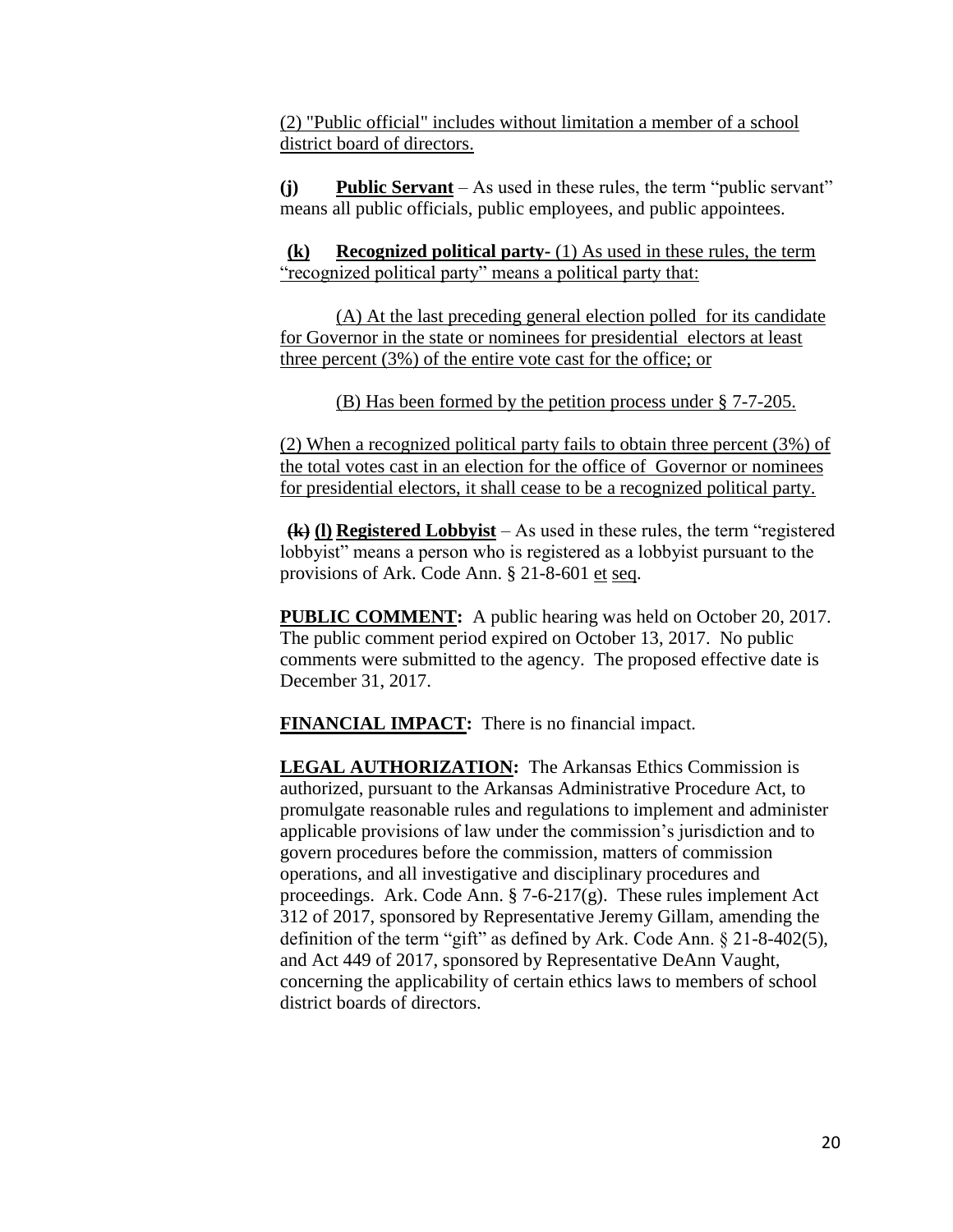### **f. SUBJECT: Rules on Conflicts**

**DESCRIPTION:** The Ethics Commission is amending the existing set of Rules on Conflicts to reflect statutory changes made during the 91<sup>st</sup> General Assembly to implement and administer the provisions of Act 449 of 2017.

 In accordance with Act 449 of 2017, the definition of "legislator" was amended to reflect a change to Ark. Code Ann. 21-8-402(9) as follows:

# **§ 400 Definitions**

**(h) Legislator** – As used in these rules, the term "legislator" means any person who is a member of the General Assembly, a quorum court of any county, or the city council or board of directors of any municipality. of:

- **1.** The General Assembly;
- **2.** A quorum court of any county;
- **3.** The city council or board of directors of any municipality; or
- **4.** A member of a school district board of directors.

 In accordance with Act 449 of 2017, the definition of "public official" was amended to reflect a change to Ark. Code Ann. 21-8-301(4) as follows:

# **§ 400 Definitions**

**(n) Public official** – (1) As used in these rules, the term "public official" means a legislator or any other person holding an elective office of any governmental body, whether elected or appointed to the office, and shall include such persons during the time period between the date they were elected and the date they took office.

### (2) "Public official" includes without limitation:

(A) A person holding an elective office of any governmental body, whether elected or appointed to the office, during the time period between the date he or she is elected or appointed and the date he or she takes office; and

(B) A member of a school district board of directors.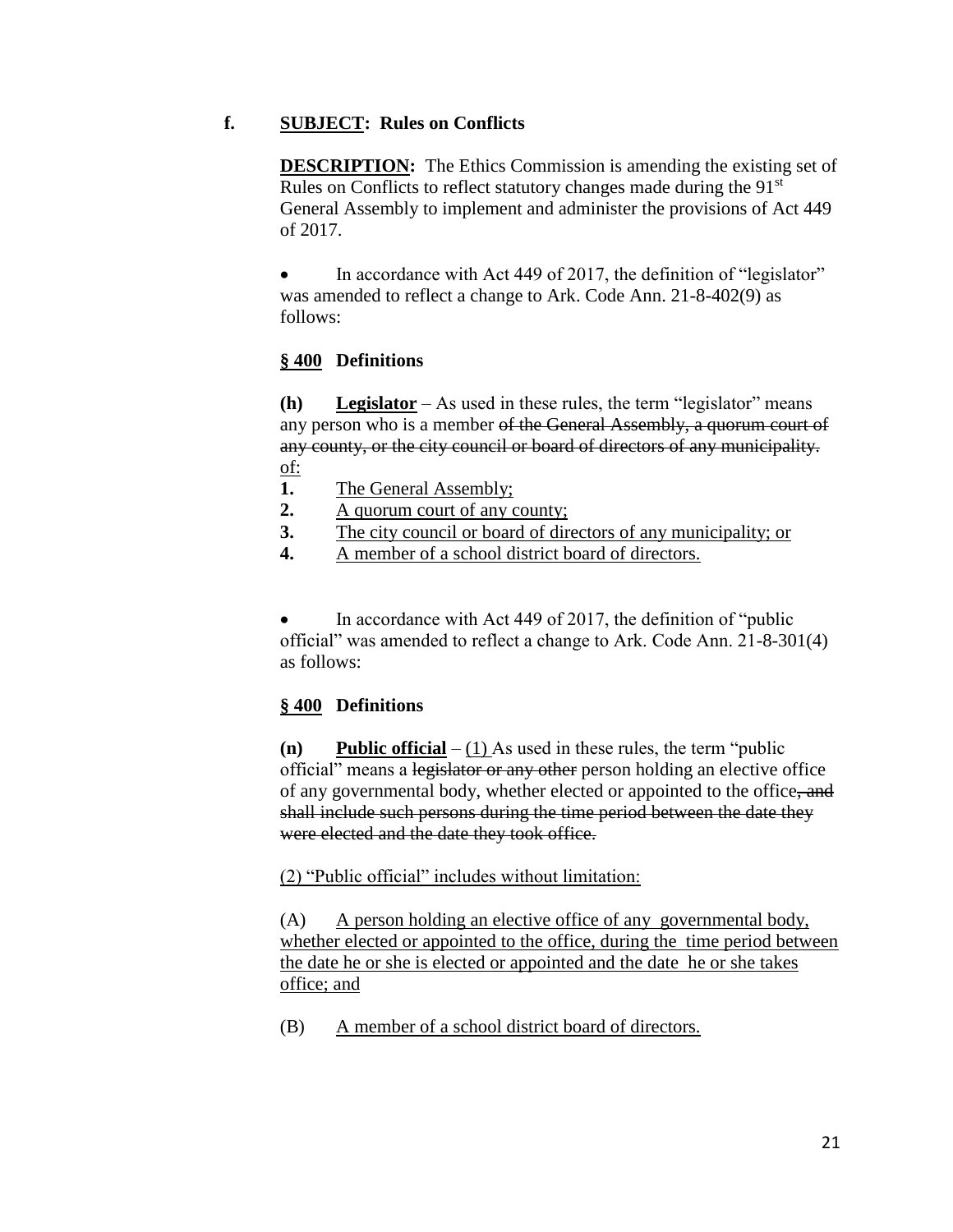In accordance with Act 449 of 2017, this Rule amendment adds a prohibition that a member of a school district board of directors shall not appear for compensation on behalf of another person, firm, corporation, or entity before the member's school, in accordance with Ark. Code Ann. §21-8-802, as follows:

#### **§ 404 Appearances**

No legislator shall appear for compensation on behalf of another person, firm, corporation, or entity before any entity of:

State government, if the legislator is a member of the General Assembly;

The legislator's county government, if the legislator is a member of a quorum court; or

The legislator's municipal government, if the legislator is a member of a city council or board of directors of a municipality. ;or

The legislator's school district board of directors, if the legislator is a member of a school district board of directors.

This section shall not:

Apply to any judicial proceeding or to any hearing or proceeding which is adversarial in nature or character;

Apply to any hearing or proceeding on which a record is made by the entity of state government, entity of county government, or entity of municipal government, or school district board of directors;

Apply to an appearance which is a matter of public record;

Apply to ministerial actions; or

Preclude a legislator from acting on behalf of a constituent to determine the status of a matter without accepting compensation.

An appearance which is a matter of public record as provided in subdivision  $(b)(3)$  of this section may be made by:

**(1)(A)** Filing a written statement within twenty-four (24) hours with the agency head of the entity of state government, entity of county government, or entity of municipal government, or school district before which an appearance is sought.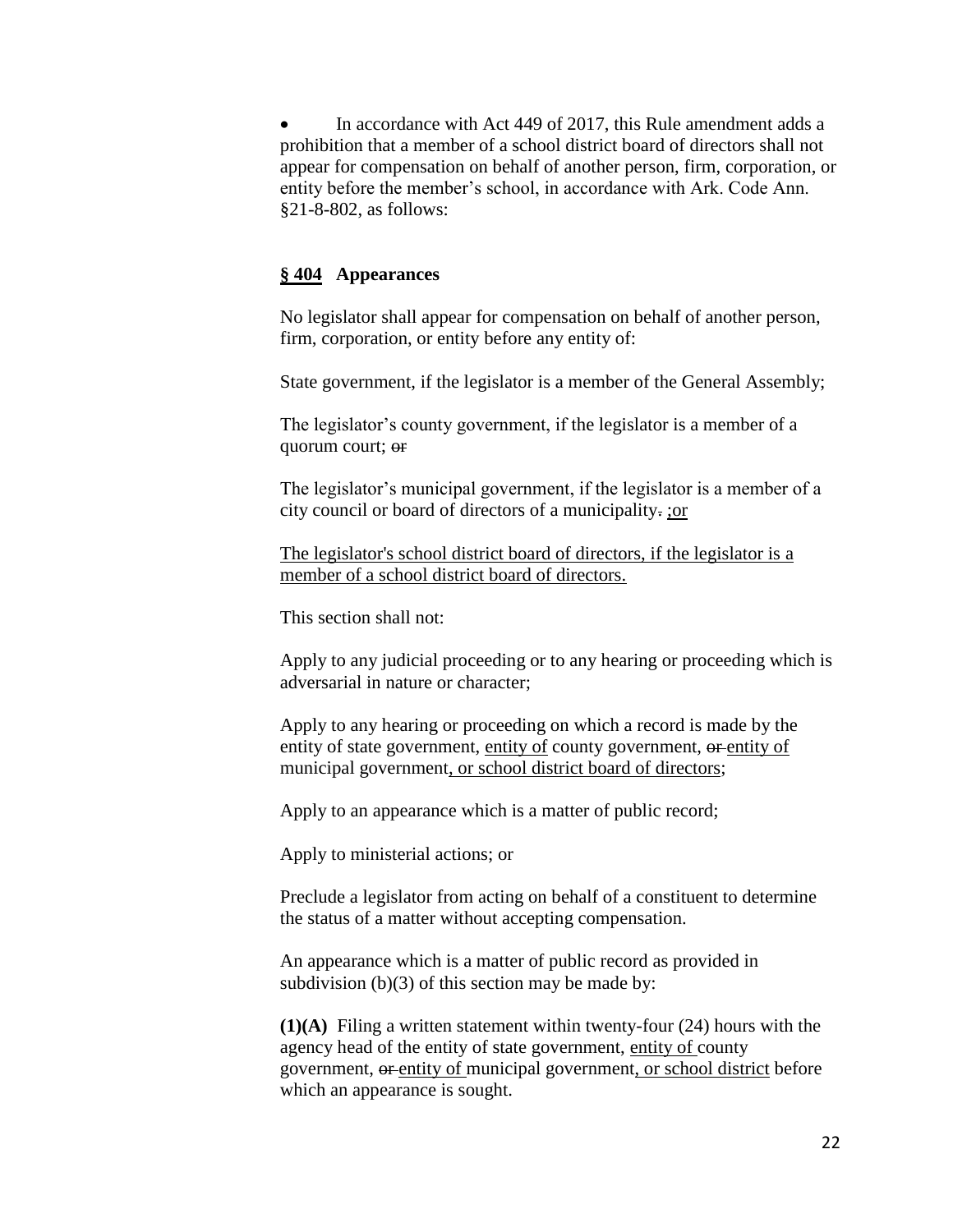**PUBLIC COMMENT:** A public hearing was held on October 20, 2017. The public comment period expired on October 13, 2017. No public comments were submitted to the agency. The proposed effective date is December 31, 2017.

**FINANCIAL IMPACT:** There is no financial impact.

**LEGAL AUTHORIZATION:** The Arkansas Ethics Commission is authorized, pursuant to the Arkansas Administrative Procedure Act, to promulgate reasonable rules and regulations to implement and administer applicable provisions of law under the commission's jurisdiction and to govern procedures before the commission, matters of commission operations, and all investigative and disciplinary procedures and proceedings. Ark. Code Ann.  $\S$  7-6-217(g). These rules implement Act 449 of 2017, sponsored by Representative DeAnn Vaught, concerning the applicability of certain ethics laws to members of school district boards of directors.

# **g. SUBJECT: Rules on Campaign Finance and Disclosure**

**DESCRIPTION:** The Ethics Commission is revising the existing set of Rules on Campaign Finance & Disclosure to reflect statutory changes made during the 91<sup>st</sup> General Assembly to implement and administer the provisions of Acts 318, 616, 721, and 787 of 2017.

• In accordance with Act 721 of 2017, these headings were amended to reflect a change to Ark. Code Ann. § 7-6-207 as follows:

**§ 236 Reports of Contributions-Candidates for Office Other Than School District, Township, Municipal or County Office State or District Office, Including District Judge**

**§ 237 Contents of Reports of Contributions and Expenditures-Candidates for Office Other Than School District, Township, Municipal or County Office State or District Office, Including District Judge**

**§ 238 Exceptions to Filing Reports of Contributions-Candidates for Office Other**

**Than School District, Township, Municipal or County Office State or District Office, Including District Judge**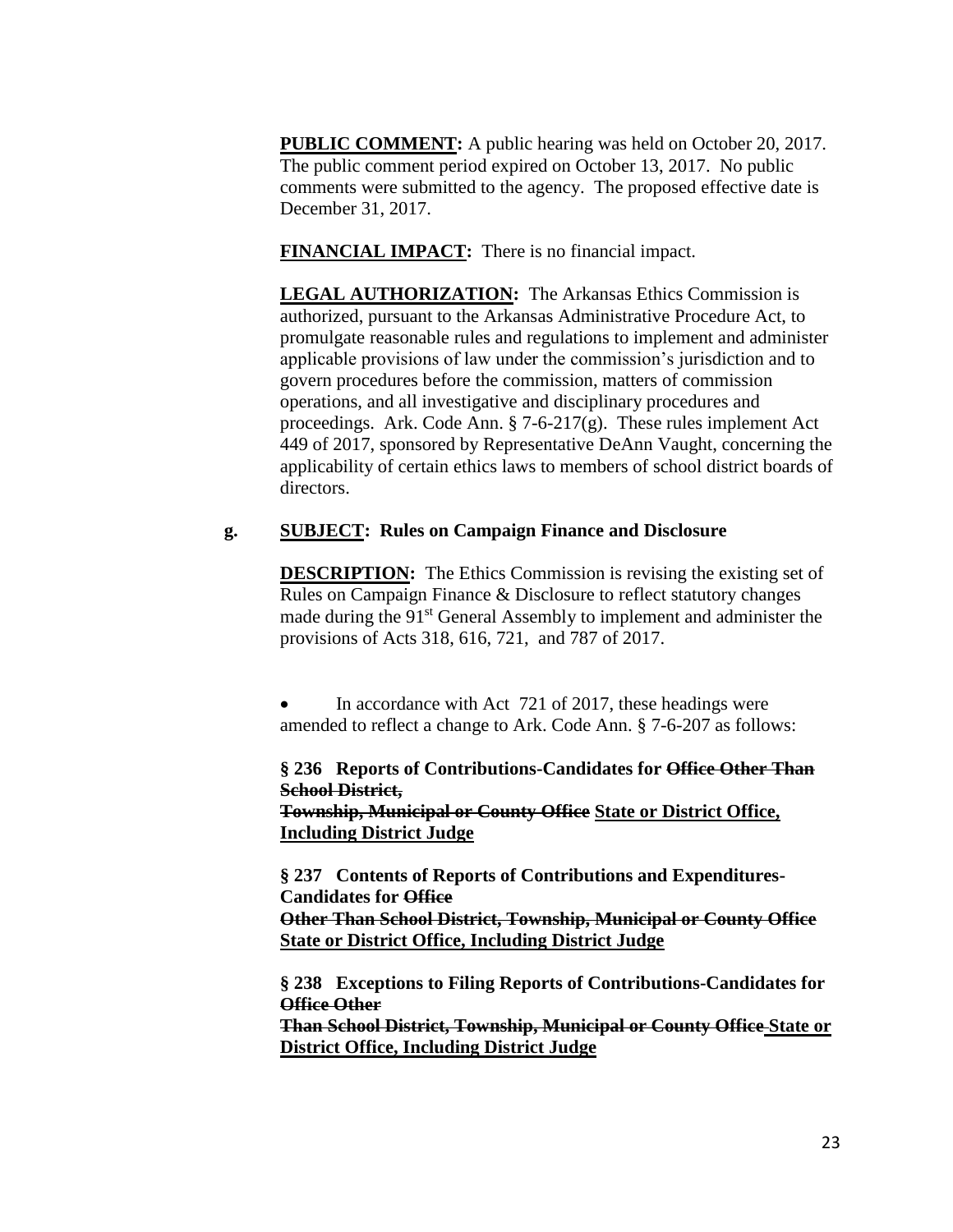In accordance with Act 787 of 2017, the following defined term was added to the definitions section to reflect a change to Ark. Code Ann. § 7-1-101 as follows:

#### **§ 200 Definitions**

**(u)** (1) "Printed campaign materials" means:

(a) Literature mailed to an elector that is intended to or calculated to influence the vote of an elector in an election in this state, including without limitation signs, banners, flyers, and pamphlets; and

(b) Yard signs and push cards intended to or calculated to influence the vote of an elector in an election in this state.

(2) "Printed campaign materials" does not mean political paraphernalia, including without limitation stickers, buttons, pens, Tshirts, nail files, or other similar trinkets.

**(u) (v)** "Prohibited political action committee" means any person who receives contributions from one or more persons in order to make contributions to candidates, ballot question committees, legislative question committees, political parties, county political party committees, or other political action committees but who does not meet the requirements of an approved political action committee. "Prohibited political action committee" shall not include a political party that meets the definition of "political party" under Ark. Code Ann. § 7-1-101 or the requirements of Ark. Code Ann. § 7-7-205, the candidate's own campaign committee, a county political party committee, an exploratory committee, or a ballot or legislative question committee.

**(v) (w)** "Public office" means any office created by or under authority of the laws of the State of Arkansas, or of a subdivision thereof, that is filled by the voters, except a federal office.

**(w) (x)** "Surplus campaign funds" means any balance of campaign funds over expenses incurred as of the day of the election except for:

(A) Carryover funds; and

(B) Any funds required to repay loans made by the candidate from his or her

personal funds to the campaign or to repay loans made by financial institutions

to the candidate and applied to the campaign.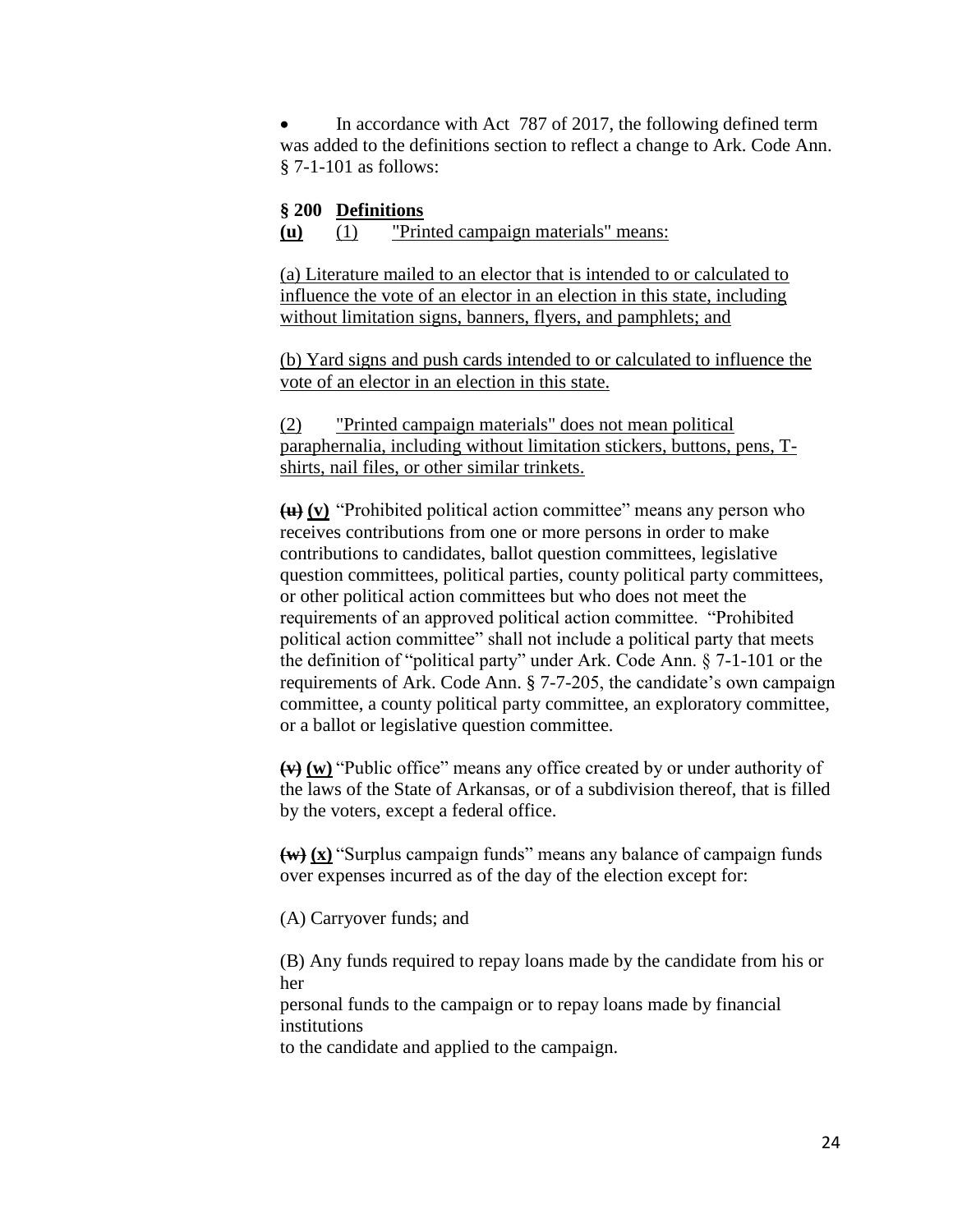"Surplus campaign funds" does not include campaign signs, campaign literature, and other printed materials that were: (i) purchased by the campaign; (ii) reported on the appropriate contribution and expenditure report for the campaign at the time of the purchase; and (iii) retained for use in a future campaign by the same candidate.

**(x) (y)** "Written instrument" means a check on which the contributor is directly liable or which is written on a personal account, trust account, partnership account, business account, or other account that contains the contributor's funds. In the case of a contribution by credit card or debit card, "written instrument" includes without limitation: (i) A paper record signed by the cardholder, provided that the paper record contains the following information for the cardholder at the time of making the contribution: (a) Valid name; (b) Complete address; (c) Place of business; (d) Employer; and (e) Occupation; or (ii) In the case of a contribution made through the internet, an electronic record created and transmitted by the cardholder, provided that the electronic record contains the following information for the cardholder at the time of making the contribution: (a) Valid name; (b) Complete address; (c) Place of business; (d) Employer; and (e) Occupation.

 In accordance with Act 1280 of 2015, the following "per se" use of campaign funds was eliminated based on the fact that candidates can no longer accept campaign contributions from another campaign, to reflect a change to Ark. Code Ann. § 7-6-203 as follows:

#### **§ 209 Personal Expenses-Prohibited Uses**

Campaign funds may not be used to pay personal expenses. The following expenses are considered "personal expenses" per se:

**(f) Contributions to the Campaigns of Others -**Generally, campaign funds may not be used to make a contribution to another candidate's campaign. Contributions are construed as a personal matter and transferring a contribution from one campaign to another person's campaign is considered a "personal use" of the funds. However, this general rule is a rebuttable presumption. There could be times and circumstances when a candidate may attend a fund raiser for another candidate and the purpose of attending would be to further the candidate's own campaign. Therefore, buying a ticket to the fund raiser would be permitted. Factual circumstances thus may justify a departure from the general rule that making a campaign contribution constitutes a personal use of funds. As noted in § 210 below, for this reason, the Commission will review the facts of each such situation separately with the rebuttable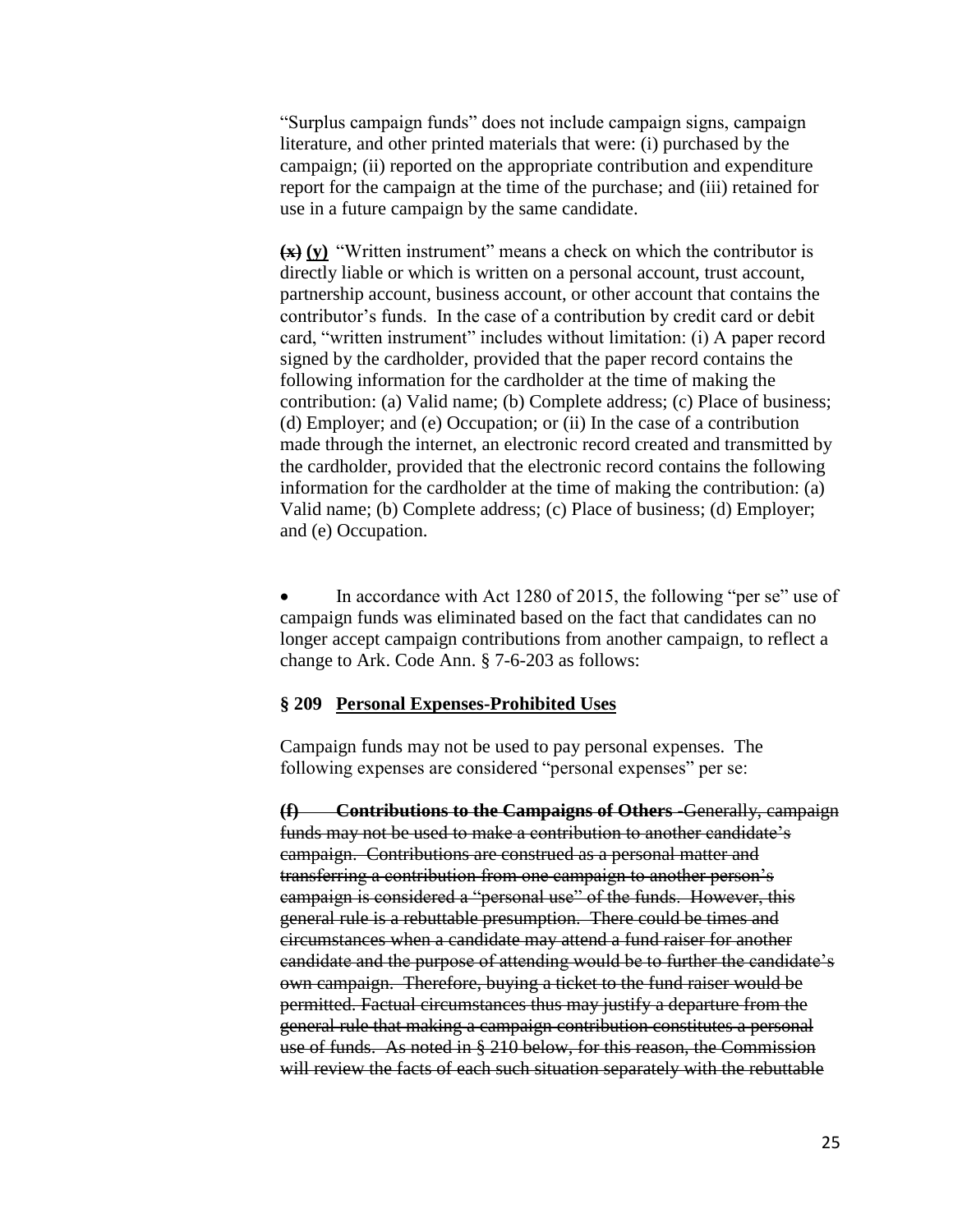presumption that such use is prohibited as a personal use of campaign funds.

NOTE: removing this also removes a footnote, early in the Rules, lowering by one number all remaining footnotes in the Rules.

 The following amendment was made to improve the readability and accuracy of the Rules, as follows.

# **§ 227 Carryover Funds-Used as Officeholder Expenses**

**(a)** In addition to the uses of carryover funds as described in §§ 220- 223 above, an officeholder with carryover funds may use such funds for future office-related or future campaign expenses. Nothing shall prohibit a person at any time from disposing of his or her carryover funds in the same manner that surplus campaign funds could be expended.

**(b)** If funds are retained pursuant to  $\S 226(c)$  of this chapter these rules, the candidate shall establish a carryover account, separate from any personal or other account. Any carryover funds transferred to this account shall be used only for future campaigns involving the candidate in a nonfederal office and/or legitimate expenses in connection with the candidate's public office.

 In accordance with Act 318 of 2017, Rule 228 was amended to reflect changes to Ark. Code Ann.  $\S$  7-6-203 (g)(4)(C) and 7-6-230, as follows:

# **§ 228 Carryover Funds-Time Frame for Reporting Expenditures**

**(c)** (1) The carryover fund reports of a candidate for state or district office shall be filed with the Secretary of State.

(2) The carryover fund reports of a candidate for state or district office filed with the Secretary of State shall be filed in electronic form through the official website of the Secretary of State.

(3) The Arkansas Ethics Commission shall approve the format used by the Secretary of State for the filing of carryover fund reports in electronic form under  $\S 228(c)(2)$  to ensure that all required information is requested.

(4) The official website of the Secretary of State shall allow for searches of carryover fund report information required to be filed in electronic form under §228(c)(2).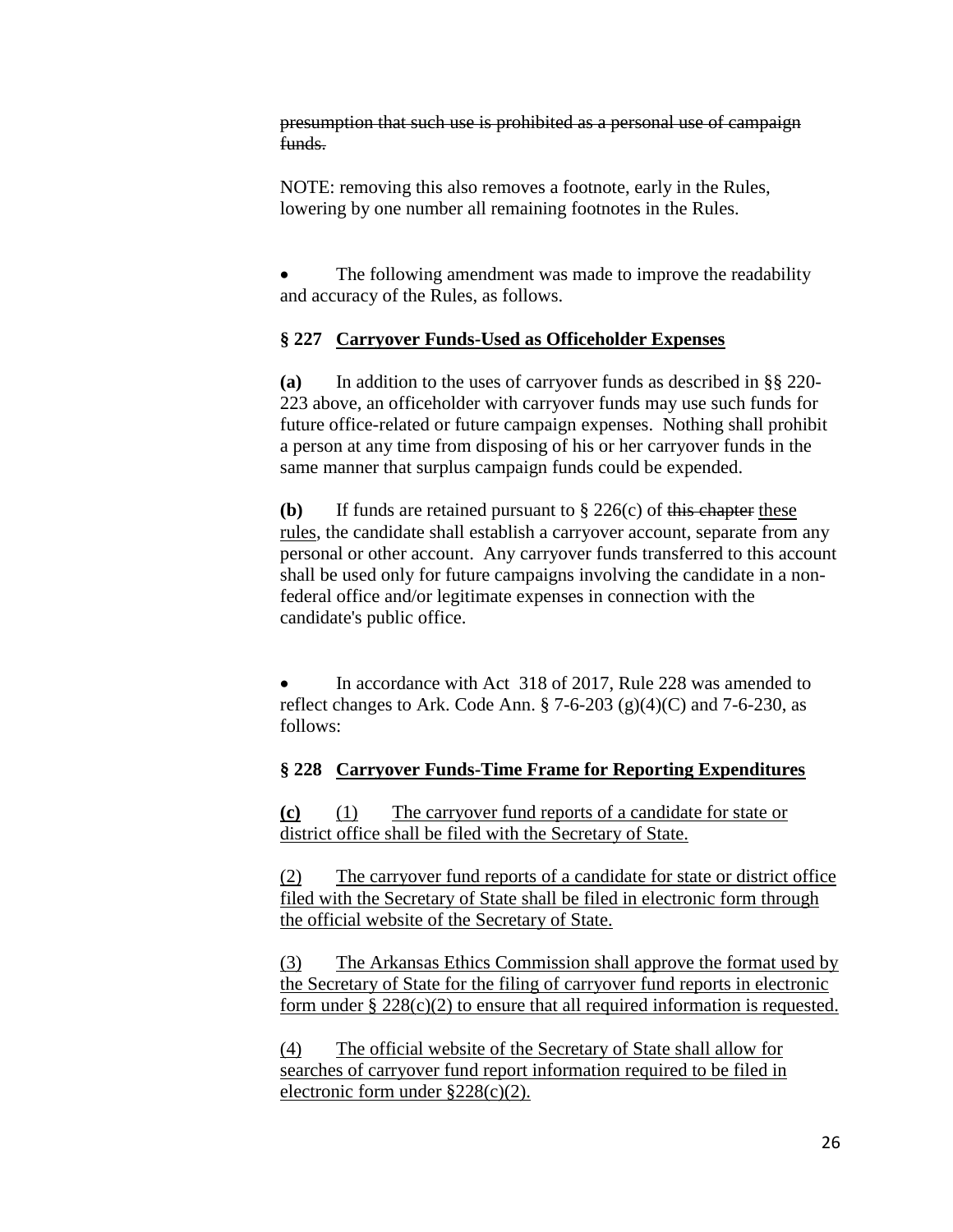**(c) (d)** The carryover fund reports of a candidate for school district, township, municipal, or county office shall be filed with the county clerk of the county in which the election was held. The carryover fund reports of a candidate for state or district office shall be filed with the Secretary of State.

**(e)** A candidate required to file carryover fund reports in electronic form under § 228(c) may file reports in paper form under this section if:

(1) The candidate does not have access to the technology necessary to submit reports in electronic form; and

(2) Submitting reports in electronic form would constitute a substantial hardship for the candidate.

**(f)** (1) A candidate filing reports in paper form under § 228 (e) shall submit with his or her first paper report in an election cycle a notarized affidavit on a form prepared by the Secretary of State declaring that:

(a) The candidate does not have access to the technology necessary to submit reports in electronic form;

(b) Submitting reports in electronic form would constitute a substantial hardship for the candidate; and

(c) The candidate agrees to file all other reports in paper form for the duration of the election cycle.

(2) The Secretary of State shall not accept a report in paper form under § 228 (e) if a notarized affidavit was not submitted with the first paper report in the election cycle.

**(g)** (1) The Secretary of State shall make available to candidates wishing to file reports in paper form under this section:

(a) Information on the deadlines for filing required reports; and

(b)(i) Appropriate forms and instructions for complying with the deadlines.

 (ii) The Arkansas Ethics Commission shall approve the forms and instructions used by the Secretary of State to ensure that all required information is requested.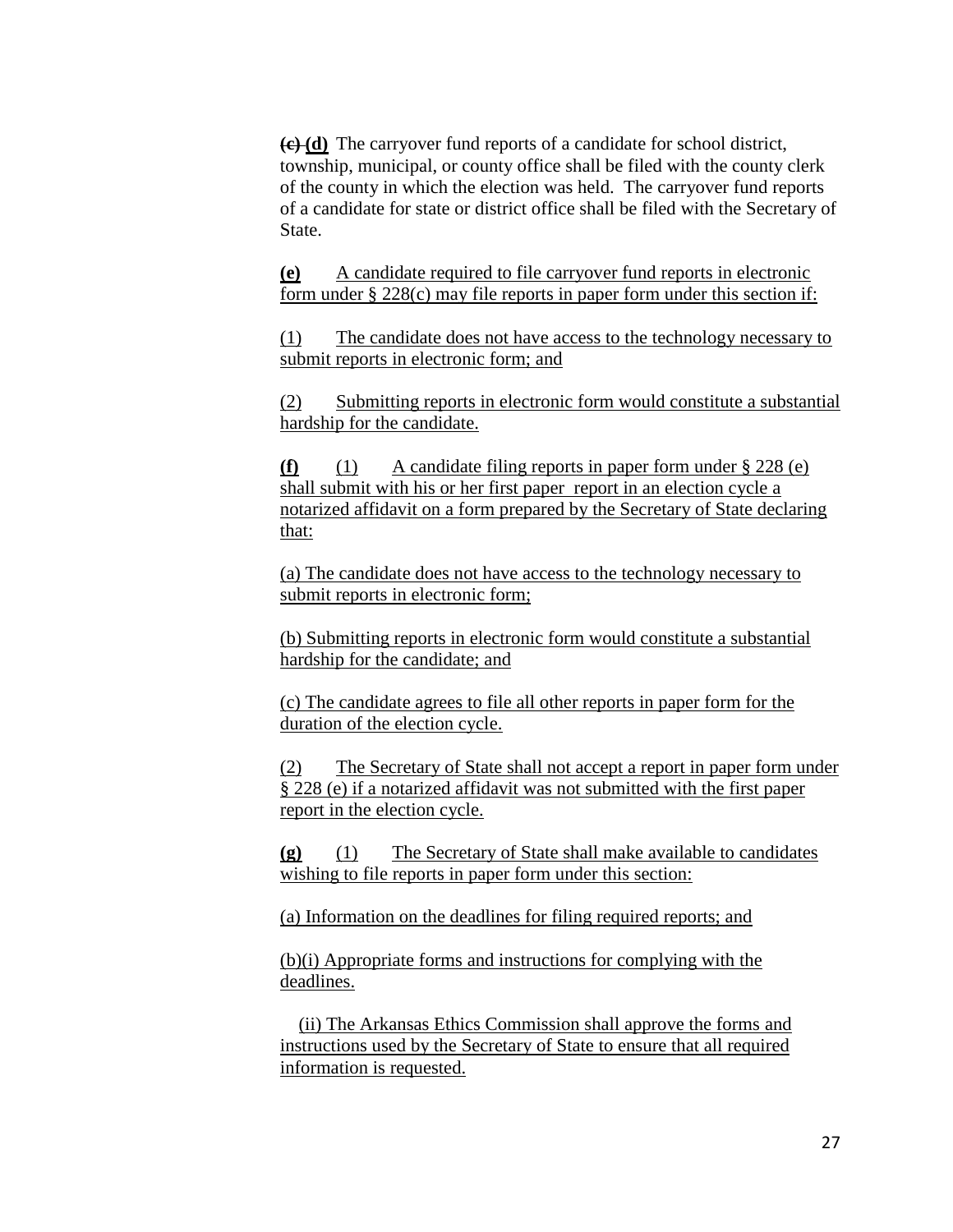(2) Reports shall be filed on the forms furnished by the Secretary of State, except that computer-generated contribution and expenditure reports shall be accepted by the Secretary of State and the Arkansas Ethics Commission provided that all of the requisite elements are included.

**(h)** (1) A report submitted in paper form under this section other than a preelection report is timely filed if it is either hand delivered or mailed to the Secretary of State, properly addressed, and postage prepaid, bearing a postmark indicating that it was received by the post office or common carrier on the date that the report is due.

(2) The Secretary of State shall accept a report via facsimile, provided the original is received by the Secretary of State within ten (10) days of the date of facsimile transmission.

**(i)** The Secretary of State shall make available carryover fund reports submitted in paper form, and affidavits accompanying reports filed in paper form, on a portion of the official website of the Secretary of State.

 The following amendment was made to improve the readability and accuracy of the Rules.

### **§ 229 Retirement of Debt**

**(b)** For purposes of this section, "*net debts outstanding"* means the total amount of unpaid debts, loans and obligations incurred with respect to the campaign, less the sum of:

(1) The total cash on hand available to pay those debts, loans and obligations, including: currency; balances on deposit in banks and other financial institutions; checks; drafts; money orders; traveler's checks; certificates of deposit; treasury bills; and any other candidate or committee investments valued at fair market value; and

(2) The total amount owed to the candidate or political committee in the form of credits, refunds of deposits, returns or receivables, or a commercially reasonable amount based on the collectibility collectability of those credits, refunds, returns, or receivables.

 The following amendment was made to improve the readability and accuracy of the Rules.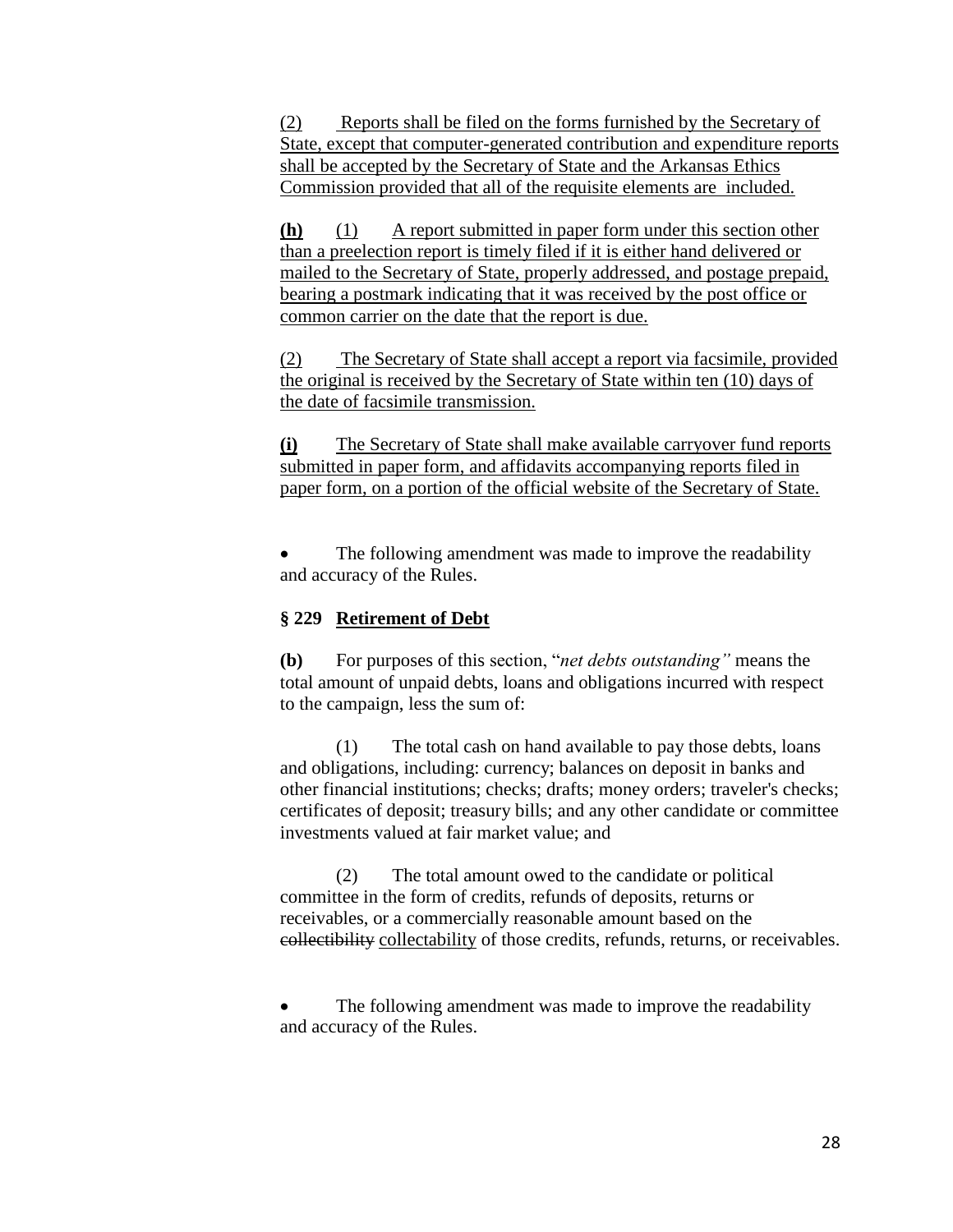#### **§ 230 Retirement of Past Campaign Debts**

**(d)** A candidate, whose prior campaign debts relate to funds other than personal loans or personal contributions, may not use surplus funds from a current campaign to repay debts relating to a different campaign. Instead, the candidate must retire the prior debt in the manner described in § 229 above of these rules.

 In accordance with Act 318 of 2017, Rule 233 was amended to reflect a change to Ark. Code Ann.  $\S 7-6-207(a)(3)$ , as follows:

### **§ 233 Records of Contributions and Expenditures**

**(a)** A candidate, a political party, or a person acting on a candidate's behalf shall keep records of all contributions and expenditures in a manner sufficient to evidence compliance with these rules and the campaign finance disclosure laws, Ark. Code Ann. § 7-6-201 *et seq.*

**(b)** The records shall be made available to the Arkansas Ethics Commission and the prosecuting attorney in the district in which the candidate resides and such records shall be maintained for a period of no less than four (4) years.

**(c)** If a candidate ends a campaign with carryover funds as defined by Ark. Code Ann.  $\S$  7-6-201(3) and  $\S$  200(d) of these rules, he or she must maintain records of such carryover fund for no less than ten (10) years or until such time as the funds are expended completely or disposed of, whichever occurs first.

**(d)** The information required by these reporting and disclosure rules, including any and all Contribution and Expenditure Reports, shall, upon proper filing, constitute a public record and shall be available within twenty-four (24) hours of the reporting deadline to all interested persons and the news media.

**(e)** The official website of the Secretary of State shall allow for searches of campaign contribution and expenditure report information required to be filed in electronic form under  $\S 236(c)(1)$ .

 In accordance with Act 318 of 2017, Rule 236 was amended to reflect a change to Ark. Code Ann.  $\S 7-6-207(a)(3)$ , as follows: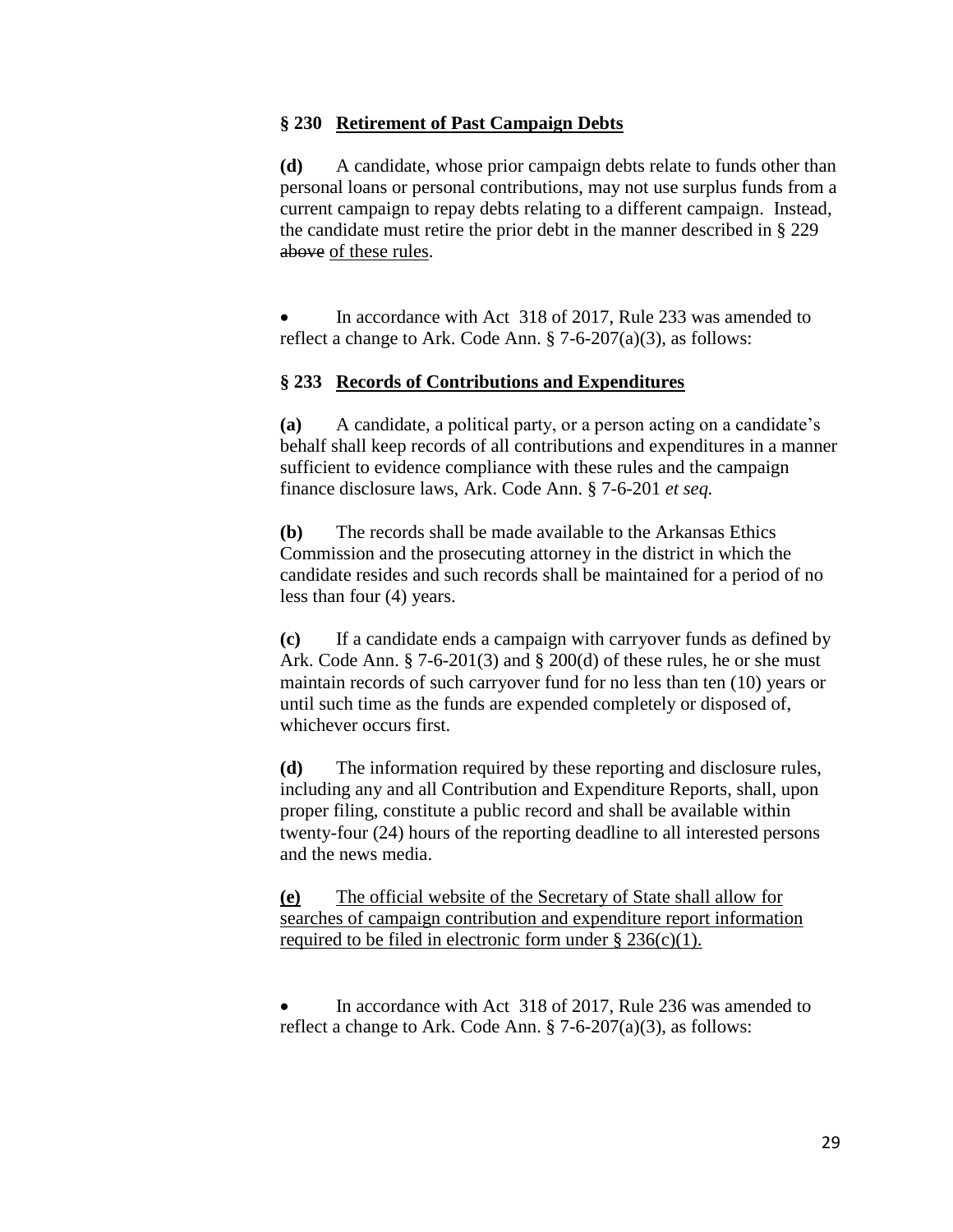### **§ 236 Reports of Contributions-Candidates for Office Other Than School District, Township, Municipal or County Office State or District Office, Including District Judge**

#### **Required Reports and Time for Filing**

**(a)** For all candidates for state or district office other than school district, township, municipal, or county office, including district judge, the candidate or any person acting on the candidate's behalf shall comply with the filings required by these sections beginning with the first reporting period, either quarterly, monthly, or preelection, in which his total contributions or expenditures exceed five hundred dollars (\$500). The payment of a filing fee from the candidate's personal funds must be reported as either a loan or a contribution to the campaign and also as a campaign expenditure but such payment shall not be counted towards the five hundred dollar (\$500) reporting trigger**.** *See* § 238(b), *infra*.

**(b)** Except as provided in § 238 of these rules and Ark. Code Ann. § 7-6-  $207(c)$ , each candidate for state or district office, other than a school district, township, municipal, or county office, including district judge, or a person acting on the candidate's behalf, shall file with the Secretary of State the following Contribution and Expenditure Reports:

---

**(c)** (1) Any report, except a preelection report, A report is timely filed if it is filed in electronic form through the official website of the Secretary of State on or before the date that the report is due. either handdelivered or mailed to the Secretary of State properly addressed, postage prepaid, bearing a postmark indicating that it was received by the post office or common carrier on or before the date it was due. A preelection report is timely filed if it is received in the Secretary of State's office no later than seven (7) days prior to the election for which it is filed. The Secretary of State shall accept via facsimile any report, provided the original is received by the Secretary of State within ten (10) days of the transmission. The Secretary of State may receive reports in a readable electronic format which is acceptable to the Secretary of State and approved by the Arkansas Ethics Commission.

(2) The Arkansas Ethics Commission shall approve the format used by the Secretary of State for the filing of campaign contribution and expenditure reports in electronic form under  $\S 236$  (c)(1) of this section to ensure that all required information is requested.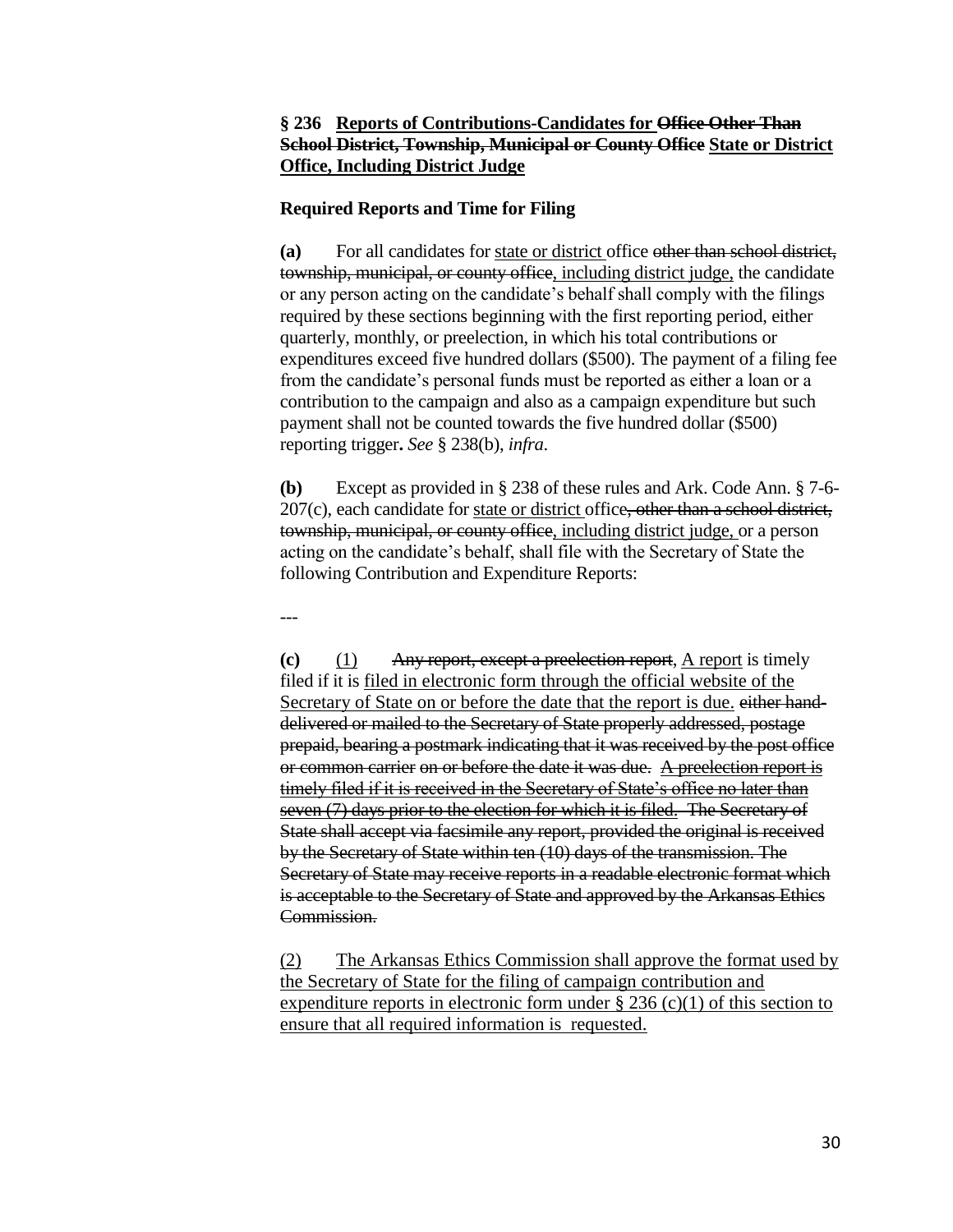(3) The official website of the Secretary of State shall allow for searches of campaign contribution and expenditure report information filed in electronic form under  $\S 236$  (c)(1) this section.

**(d)** A candidate required to file campaign contribution and expenditure reports in electronic form under § 236(c) may file reports in paper form under this section if:

**(**1) The candidate does not have access to the technology necessary to submit reports in electronic form; and

(2) Submitting reports in electronic form would constitute a substantial hardship for the candidate.

**(e)** (1) A candidate filing reports in paper form under § 236 (d) shall submit with his or her first paper report in an election cycle a notarized affidavit on a form prepared by the Secretary of State declaring that:

(A) The candidate does not have access to the technology necessary to submit reports in electronic form;

(B) Submitting reports in electronic form would constitute a substantial hardship for the candidate; and

(C) The candidate agrees to file all other reports in paper form for the duration of the election cycle.

(2) The Secretary of State shall not accept a report in paper form under subdivision (d) of this section if a notarized affidavit was not submitted with the first paper report in the election cycle.

**(f)** (1) The Secretary of State shall make available to candidates wishing to file reports in paper form under this section:

(A) Information on the deadlines for filing required reports; and

(B)(i) Appropriate forms and instructions for complying with the deadlines.

(ii) The Arkansas Ethics Commission shall approve the forms and instructions used by the Secretary of State to ensure that all required information is requested.

(2) Reports shall be filed on the forms furnished by the Secretary of State, except that computer-generated contribution and expenditure reports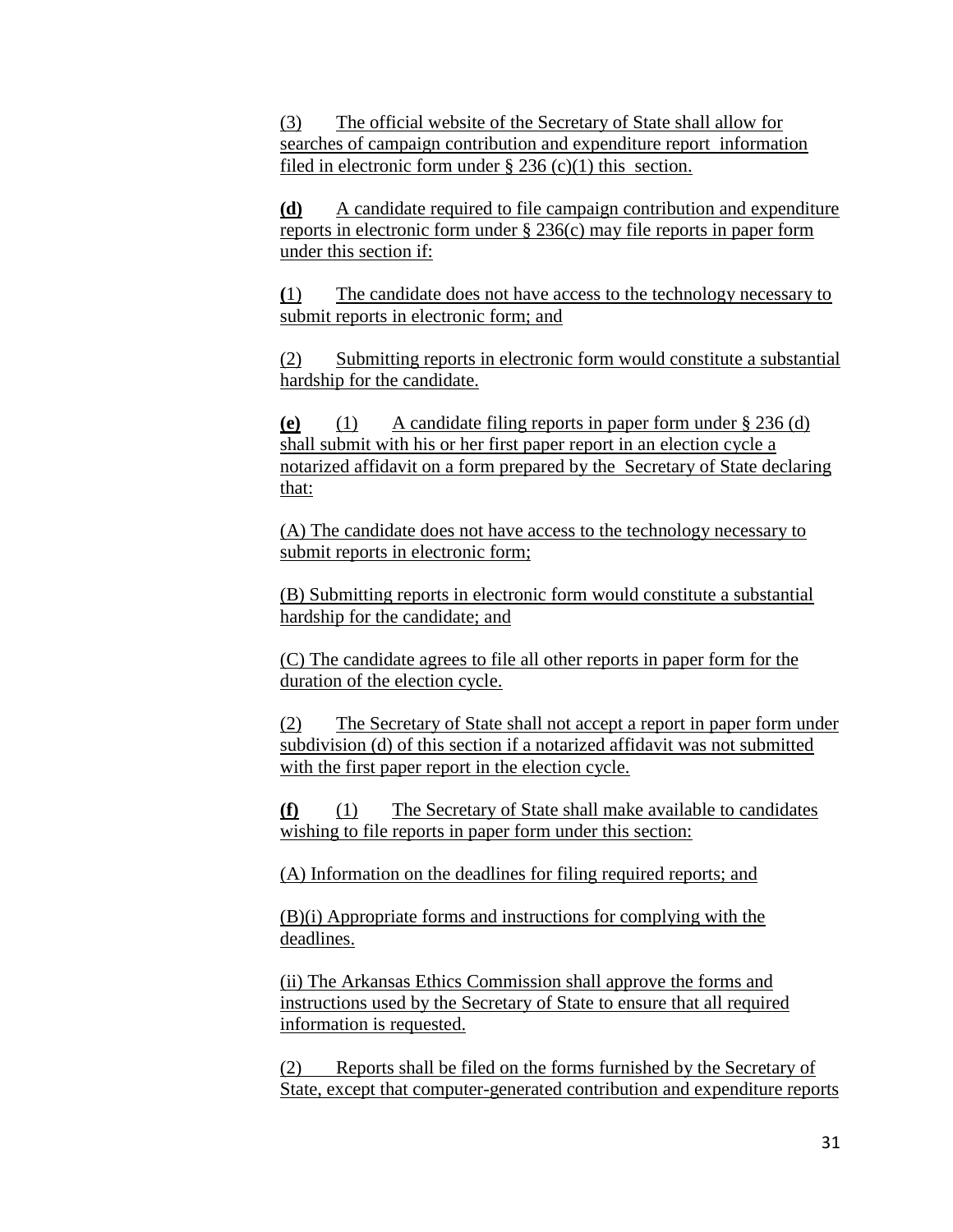shall be accepted by the Secretary of State and the Arkansas Ethics Commission provided that all of the requisite elements are included.

**(g)** (1)(A) A report submitted in paper form under this section other than a preelection report is timely filed if it is either hand delivered or mailed to the Secretary of State, properly addressed, and postage prepaid, bearing a postmark indicating that it was received by the post office or common carrier on the date that the report is due.

(B) A preelection report submitted in paper form under this section is timely filed if it is received by the Secretary of State no later than seven (7) days before the election for which it is filed.

(2) The Secretary of State shall accept a report via facsimile, provided the original is received by the Secretary of State within ten (10) days of the date of facsimile transmission.

**(h)** The Secretary of State shall make available carryover fund reports submitted in paper form, and affidavits accompanying reports filed in paper form, on a portion of the official website of the Secretary of State.

 In accordance with Act 721 of 2017, Rules 237 and 238 were amended to reflect a change to Ark. Code Ann. § 7-6-207, as follows:

# **§ 237 Contents of Reports of Contributions and Expenditures-Candidates for** *State or District* **Office**, **Other Than School District, Township, Municipal or County Office** *Including District Judge*

**…**

**(c)** Candidates for state and district offices (including the office of district judge) shall file Campaign Contribution and Expenditure Reports with the Secretary of State.

# **§ 238 Exceptions to Filing Reports of Contributions-Candidates for** *State or District* **Office**, **Other Than School District, Township, Municipal or County Office** *Including District Judge* **Office Other**

 In accordance with Act 787 of 2017, Rule 245 was amended to reflect a change to Ark. Code Ann. § 7-6-228, as follows: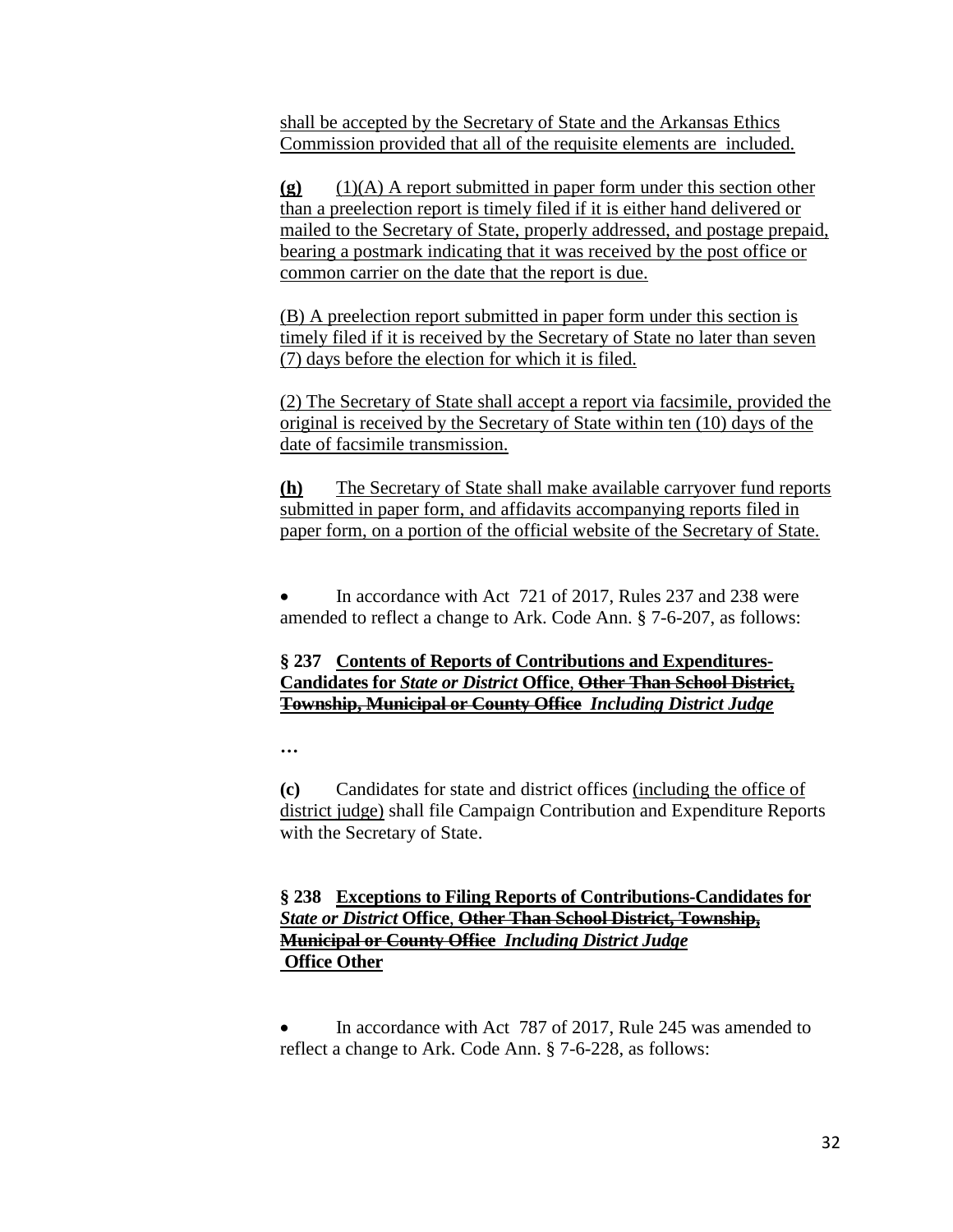### **§ 245 Prohibited Campaign Activities Concerning Public Servants and Public Property; Advertising Disclaimer; Display of Campaign Literature on State Capitol Grounds**

**…**

**(h)** (1) All articles, statements, or communications appearing in any newspaper printed or circulated in this state intended or calculated to influence the vote of any elector in any election and for the publication of which a consideration is paid or to be paid shall clearly contain the words "Paid Political Advertisement", "Paid Political Ad", or "Paid for by" the candidate, committee, or person who paid for the message. Both the persons placing and the persons publishing the articles, statements, or communications shall be responsible for including the required disclaimer. In addition, all articles, statements, or communications appearing in any radio, television, or any other electronic medium intended or calculated to influence the vote of any elector in any election and for the publication of which a consideration is paid or to be paid shall clearly contain the words "Paid Political Advertisement" or "Paid Political Ad" or "Paid for by", "Sponsored by", or "Furnished by" the true sponsor of the advertisement. Both the persons placing and the persons publishing the articles, statements, or communications shall be responsible for including the required disclaimer.

(2) (a) Printed campaign materials as defined in § 200 (u) of these rules, shall clearly contain the words "Paid for by" followed by the name of the candidate, committee, or person who paid for the campaign sign, campaign literature, or other printed campaign materials.

(b) Subdivision (2)(a) of this section applies only to campaign signs, campaign literature, and other printed campaign materials created by or sponsored by a political candidate or the campaign of a political candidate.

 The following amendment was made to improve the readability and accuracy of the Rules.

**(h) (i)** It is unlawful for a candidate or a public official, as defined in Ark. Code Ann. § 21-8-402, to display one (1) or more campaign banners, campaign signs, or other campaign literature larger than twelve inches by twelve inches (12" x 12") on a car, truck, tractor, or other vehicle belonging to the candidate or public official while on the State Capitol grounds.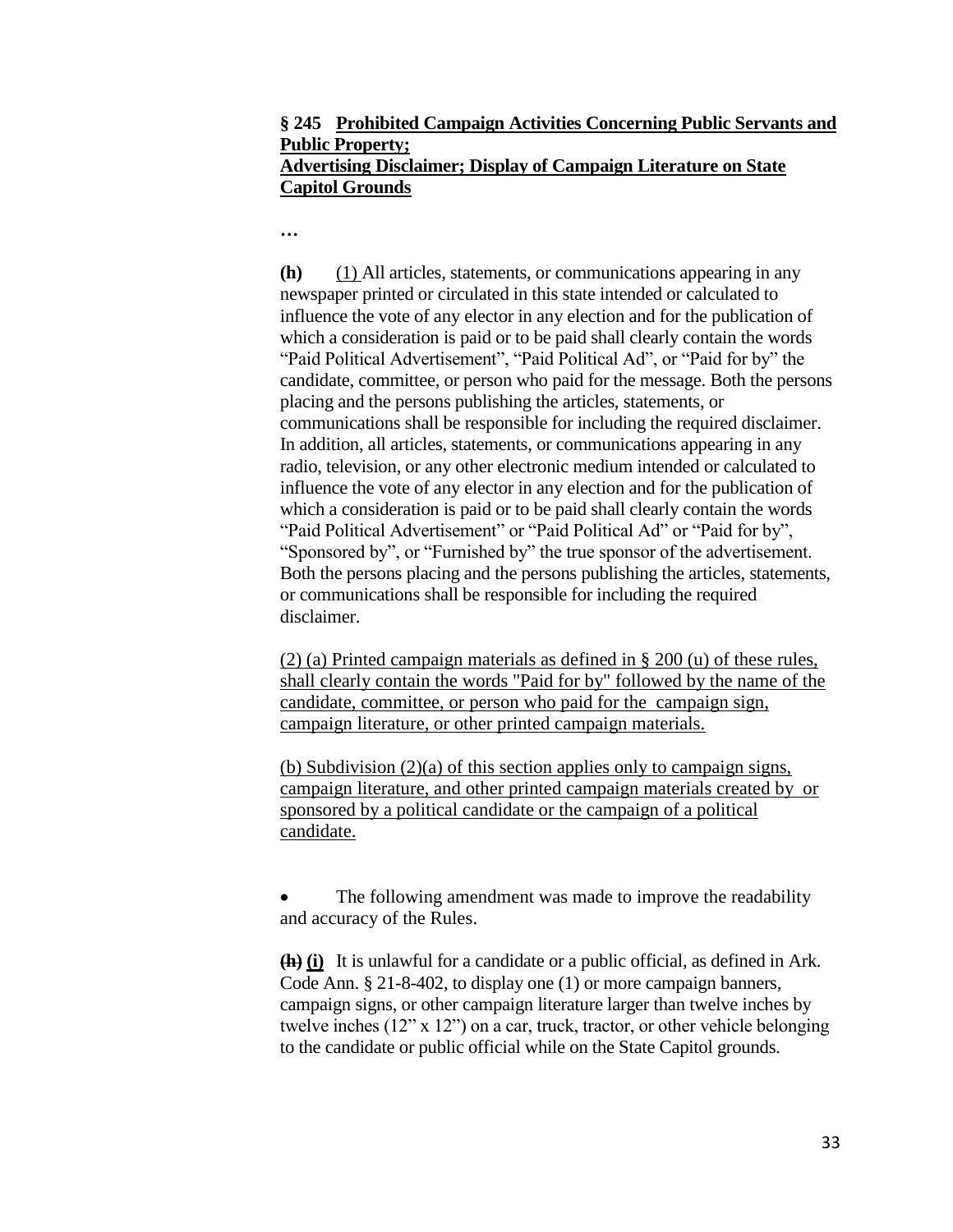In accordance with Act 721 of 2017, the Rules were amended as follows to reflect changes made to Ark. Code Ann. § 21-8-703:

#### **§ 249 Statement of Financial Interest-Filing Required of Public Officials, Appointees and Employees**

- **(e)** The Statement of Financial Interest shall be filed as follows:
- (6) District judges shall file with the county clerk Secretary of State.

 In accordance with Act 616 of 2017, the Rules were amended to reflect changes made to Ark. Code Ann. § 7-6-215, 216, and 220, requiring electronic filing in most instances, as follows:

#### **§ 251 Exploratory Committees**-**Registration and Reporting**

**…** 

…

(2) The reports required by this section shall be filed in electronic form through the official website of the Secretary of State.

(3) The Arkansas Ethics Commission shall approve the format used by the Secretary of State for the filing of exploratory reports in electronic form to ensure that all required information is requested.

(4) The official website of the Secretary of State shall allow for searches of exploratory committee report information filed in electronic form.

**(d)** An exploratory committee under this section may file reports in paper form under this section if:

(1) The exploratory committee does not have access to the technology necessary to submit reports in electronic form; and

(2) Submitting reports in electronic form would constitute a substantial hardship for the exploratory committee.

**PUBLIC COMMENT:** A public hearing was held on October 20, 2017. The public comment period expired on October 13, 2017. No public comments were submitted to the agency. The proposed effective date is December 31, 2017.

**FINANCIAL IMPACT:** There is no financial impact.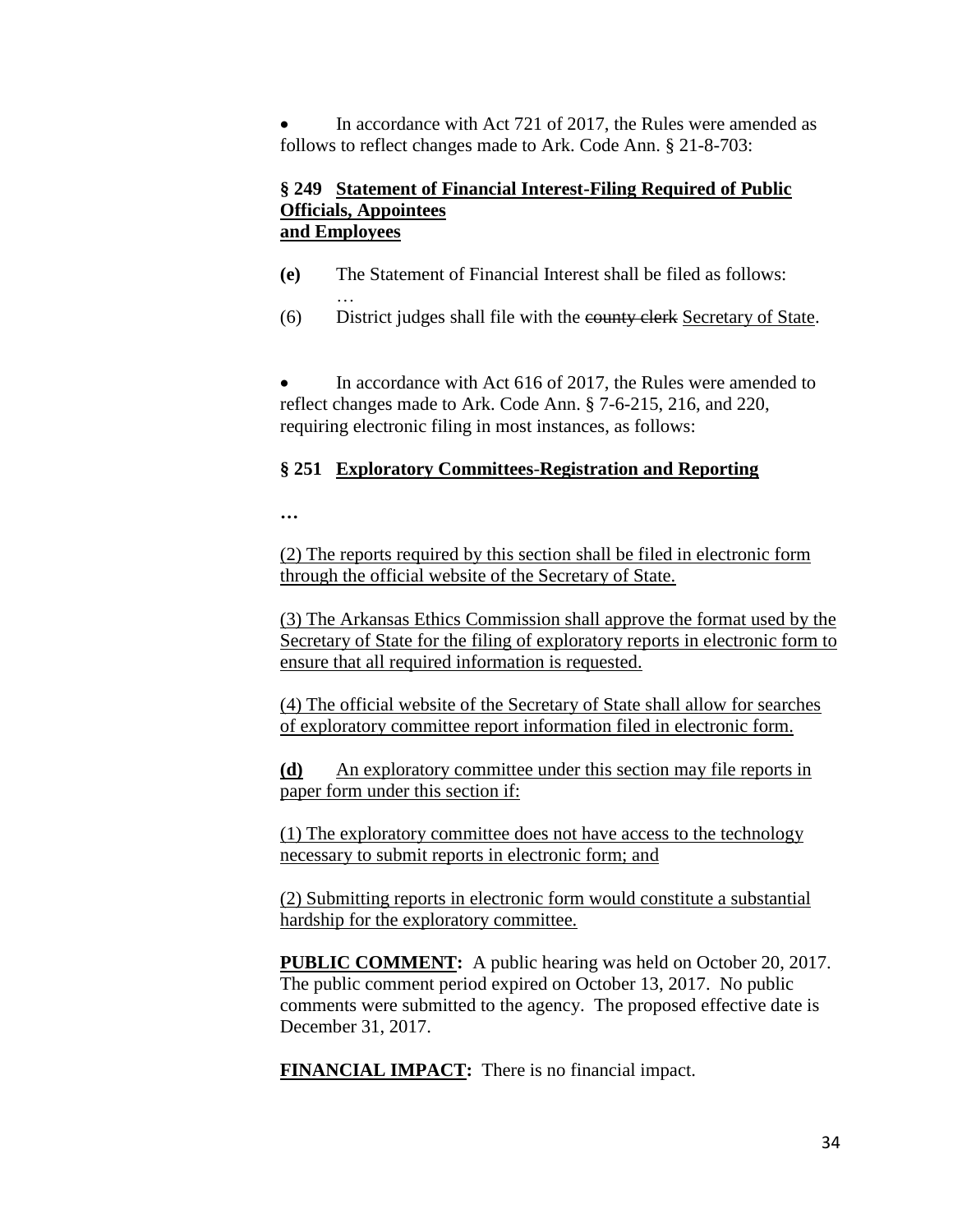**LEGAL AUTHORIZATION:** The Arkansas Ethics Commission is authorized, pursuant to the Arkansas Administrative Procedure Act, to promulgate reasonable rules and regulations to implement and administer applicable provisions of law under the commission's jurisdiction and to govern procedures before the commission, matters of commission operations, and all investigative and disciplinary procedures and proceedings. Ark. Code Ann.  $\S$  7-6-217(g). These rules implement various acts from the 2017 (regular) legislative session, specifically Act 721 of 2017, sponsored by Senator David Sanders (concerning amendments to the Disclosure Act for Initiative Proceedings, registration and reporting requirements, and filing deadlines); Act 318 of 2017, sponsored by Representative Jana Della Rosa (expanding the use of technology to improve campaign finance transparency, accuracy, and convenience); Act 787 of 2017, sponsored by Representative Carol Dalby (amending requirements for campaign signs and materials); and Act 616 of 2017, sponsored by Representative Warwick Sabin (amending the law concerning the filing and publication of certain campaign finance reports).

### **h. SUBJECT: Rules on Ballot and Legislative Question Committees**

**DESCRIPTION:** The Ethics Commission is amending the existing set of Rules on Ballot and Legislative Question Committees to reflect statutory changes made during the 91<sup>st</sup> General Assembly to implement and administer the provisions of Act 721 of 2017.

 In accordance with Act 721 of 2017, this amendment adds "disqualification" to the list of purposes for which contributions and expenditures in excess of \$500 shall trigger registration of a local option ballot question committee. Likewise, it provides a requirement that a ballot question committee as defined in Ark. Code Ann. § 7-9-402(2)(B) or a legislative question committee as defined in Ark. Code Ann. § 7-9-  $402(10)(B)$ , shall include (A) The name of each person who is a member of the committee and (B) A person that is not an individual may be listed by its name without also listing its own members, if any. These amendments reflect a changes to Ark. Code Ann. § 7-9-404, and appear as follows:

### **§ 606 STATEMENT OF ORGANIZATION**

**(a)(1)(A)** A ballot question committee or a legislative question committee shall file a statement of organization with the Arkansas Ethics Commission within five (5) days of receiving contributions or making expenditures in excess of five hundred dollars (\$500) for the purpose of expressly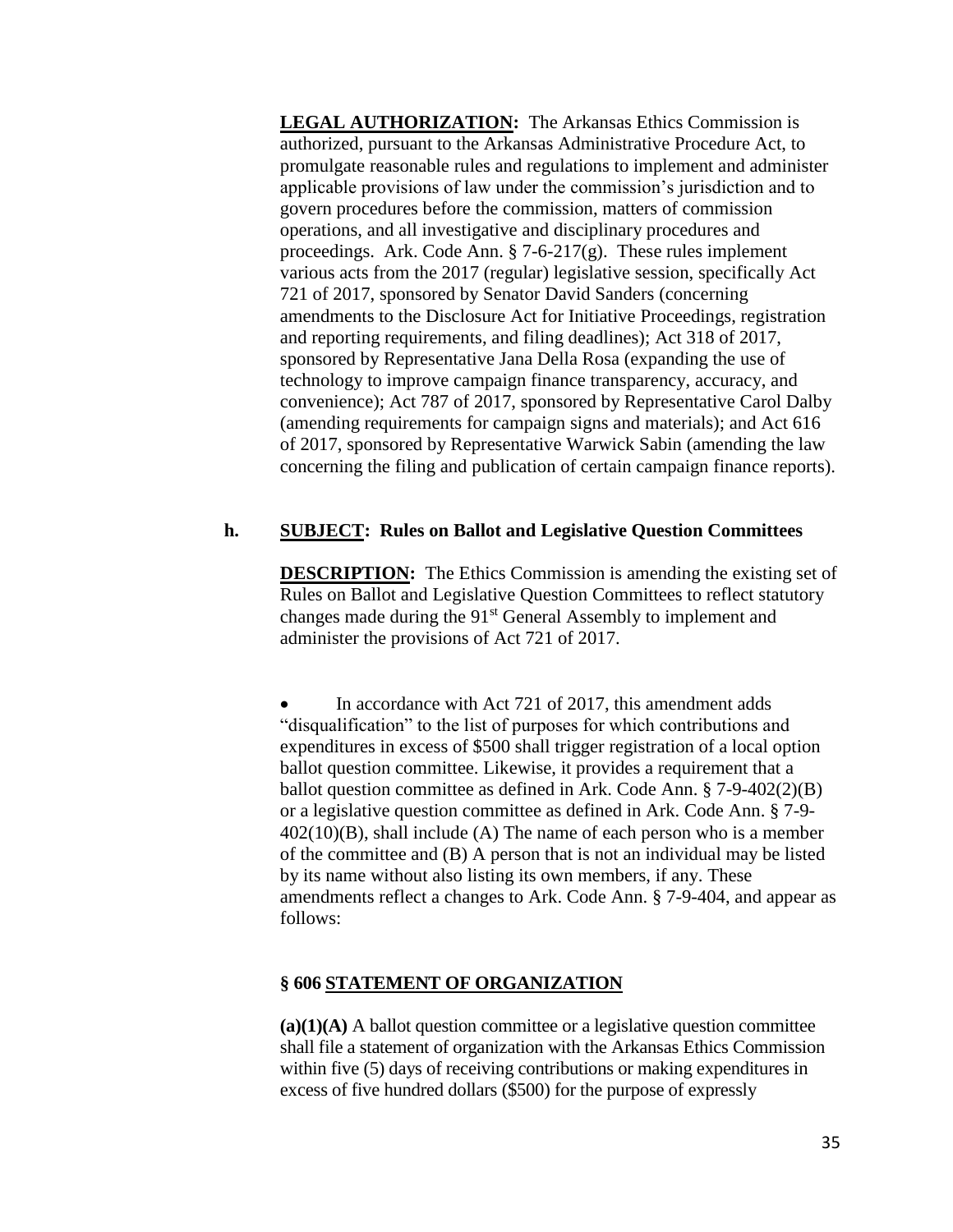advocating the qualification, disqualification, passage, or defeat of a ballot question or the passage or defeat of a legislative question.

**(B)** The Arkansas Ethics Commission shall maintain the statement of organization until notified of the committee's dissolution.

**(2)** A ballot question committee or legislative question committee failing to file a statement of organization required by this section shall be subject to a late filing fee not exceeding fifty dollars (\$50.00) for each day the statement remains not filed.

**(b)** The statement of organization for a ballot question committee as defined in  $\S$  600(c)(1) of these rules or a legislative question committee as defined in § 600 (l)(1) of these rules shall include the following information:

**(1)** The name, street address, and where available, the telephone number of the committee. A committee address and telephone number may be that of the residence of an officer or director of the committee;

**(2)** The name, street address, and where if available, the telephone number of the treasurer and other principal officers and directors of the committee;

**(3)** The name and address of each financial institution in which the committee deposits money or anything else of monetary value;

**(4)** The name of each person who is a member of the committee. A person that is not an individual may be listed by its name without also listing its own members, if any; and

**(5)** A brief statement identifying the substance of each ballot or legislative question, the qualification, disqualification, passage, or defeat of which the committee seeks to influence or of each legislative question, the passage or defeat of which the committee seeks to influence, and if known, the date each ballot or legislative question shall be presented to a popular vote at an election.

**(c)** The statement of organization for a ballot question committee as defined in  $\S$  600(c)(2) of these rules or a legislative question committee as defined in § 600(l)(2) of these rules shall include:

**(1)(A)** The name, the street address, and if available, the telephone number of the committee.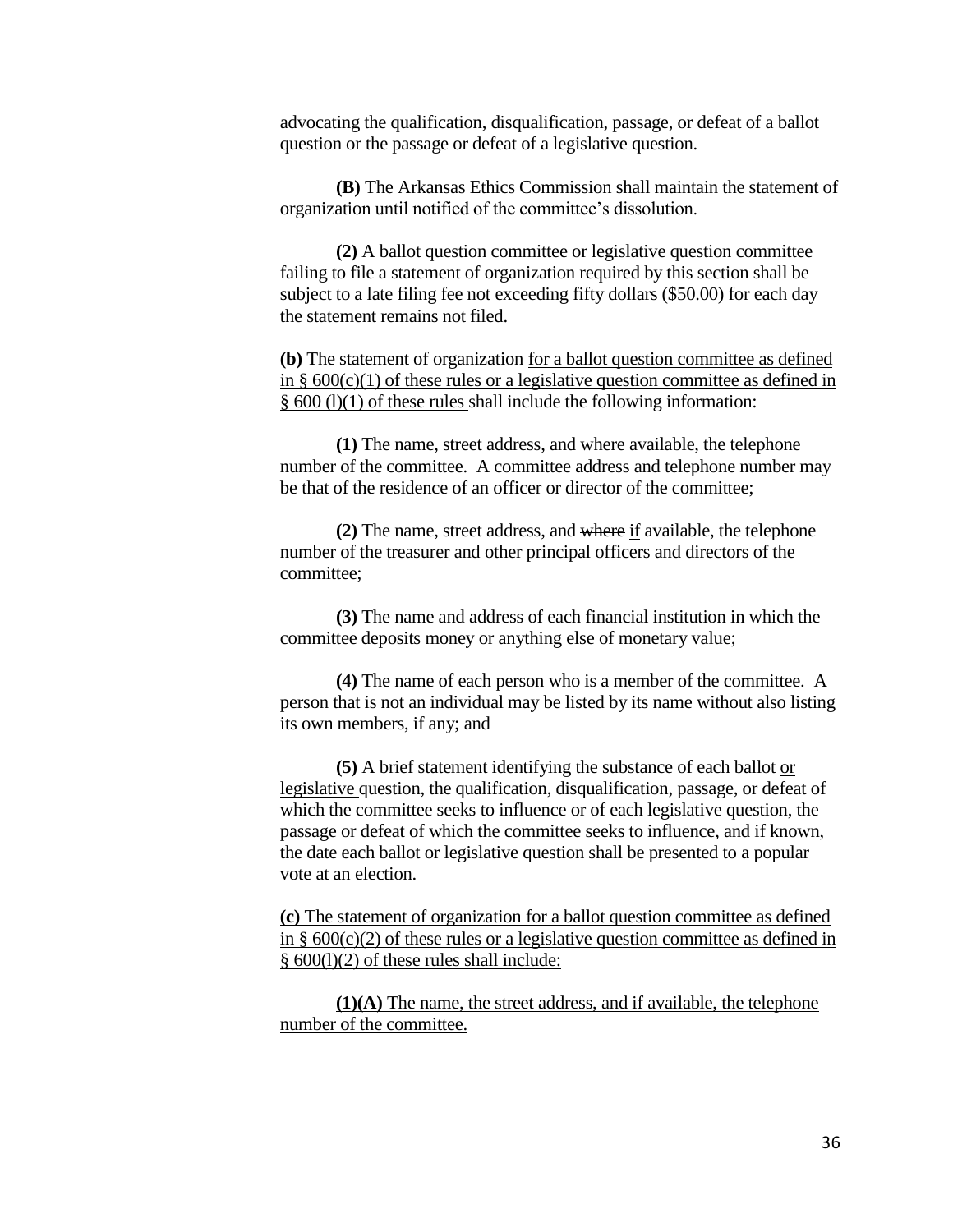**(B)** The address and telephone number of a committee in subdivision  $(c)(1)(A)$  of this section may be that of the residence of an officer or a director of the committee;

**(2)** The name, street address, and if available, the telephone number of the treasurer and the other principal officers and directors of the committee;

**(3)** The name and address of each financial institution in which the committee deposits money or anything else of monetary value;

**(4)(A)** The name of each person who is a member of the committee.

**(B)** A person that is not an individual may be listed by its name without also listing its own members, if any; and

**(5)** A brief statement identifying the substance of each ballot or legislative question, the qualification, disqualification, passage, or defeat of which the committee seeks to influence, and if known, the date each ballot or legislative question shall be presented to a popular vote at an election.

**(c) (d)** When any of the information required in a statement of organization is changed, an amendment shall be filed within ten (10) days to reflect the change, except that changes in individual membership may be filed when the next financial report is required. A committee failing to file a change as required shall be subject to a late filing fee not exceeding twenty-five dollars (\$25.00) for each day the change remains not filed.

 In accordance with Act 721 of 2017, this amendment adds "legislative question committee" to the list of entities that must file a final report, regardless of whether or not it has spent or received in excess of \$500. This amendment was made to bring the rules in conformity with the Ark. Code Ann. § 7-9-406(g) and appears as follows:

## **§ 607 FILING OF FINANCIAL REPORTS**

**(g)** A final financial report as described in § 610(a)(3) is required regardless of whether a ballot question committee, legislative question committee, individual, or elected official received contributions or made expenditures in excess of five hundred dollars (\$500).

 In accordance with Act 721 of 2017, this amendment repeals the requirement that LQCs and BQCs report a list of all paid canvassers and the amount each person was paid. Likewise, it removes the requirement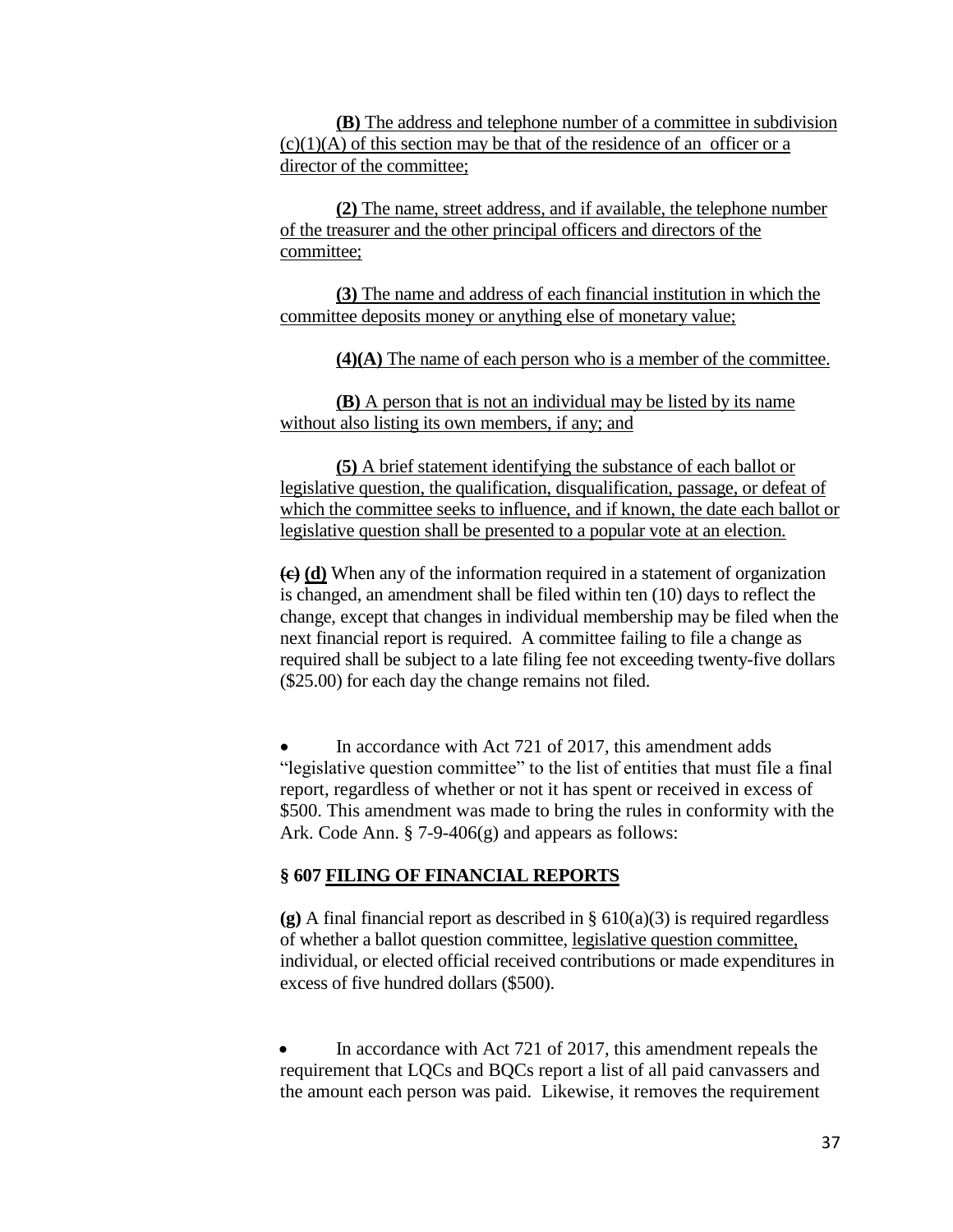that ballot and legislative question committees that are entities spending its own money (as opposed to raising money from sources. For example, a corporation or a professional society spending money from profits or membership dues) need not list contributions received on its financial reports, because it has not received contributions. These amendments reflect changes to Ark. Code Ann.  $\S$  7-9-407(2)(A) (x), (B) and (C), and appear as follows:

### **§ 608 CONTENTS OF FINANCIAL REPORTS**

A financial report of a ballot question committee, a legislative question committee, an individual person or an elected official, as required by § 607, shall contain the following information:

**(1)** The name, address, and telephone number of the committee, individual person or elected official filing the report;

**(2)(A)** For a committee ballot question committee as defined in  $\S 600 \, (c)(1)$ of these rules or legislative question committee as defined in  $\S$  600 (l)(1) of these rules:

**(i)** The total amount of contributions received during the period covered by the financial report;

**(ii)** The total amount of expenditures made by the committee or on behalf of the committee by an advertising agency, public relations firm, or political consultant during the period covered by the financial report;

**(iii)** The cumulative amount of contributions and expenditures reported under  $\S$  608(2)(A)(i) and (ii) for each ballot question or legislative question;

**(iv)** The balance of cash and cash equivalents on hand at the beginning and the end of the period covered by the financial report;

**(v)** The total amount of contributions received during the period covered by the financial report from persons who contributed less than fifty dollars (\$50.00), and the cumulative amount of that total for each ballot question or legislative question;

**(vi)** The total amount of contributions received during the period covered by the financial report from persons who contributed fifty dollars (\$50.00) or more, and the cumulative amount of that total for each ballot question or legislative question;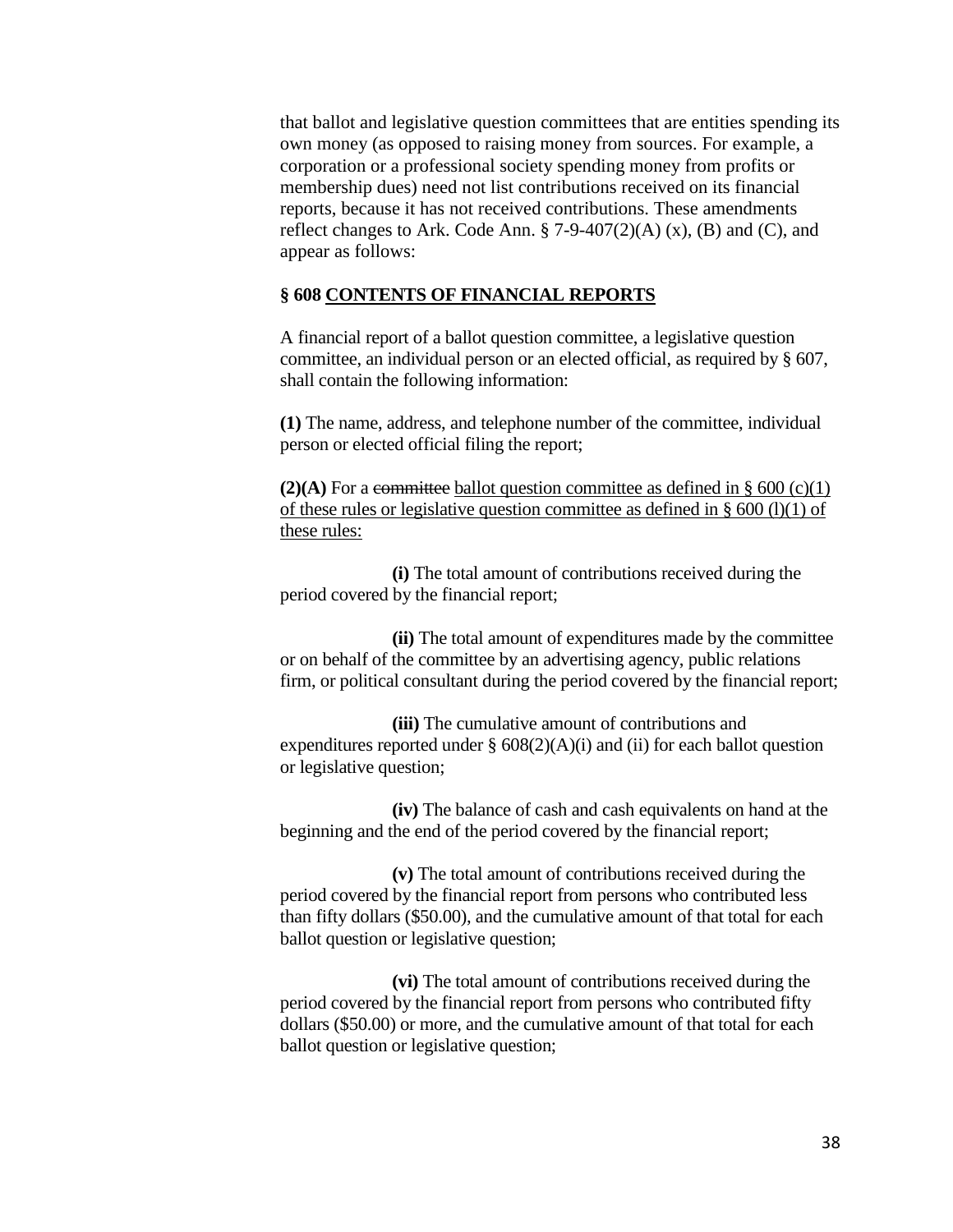**(vii)** The name and street address of each person who contributed fifty dollars (\$50.00) or more during the period covered by the financial report, together with the amount contributed, the date of receipt, and the cumulative amount contributed by that person for each ballot question or legislative question;

**(viii)** For each person listed under § 608(2)(A)(vii) of this section, the contributor's principal place of business, employer, occupation, the amount contributed, the date the contribution was accepted by the committee, and the cumulative amount contributed for each ballot question or legislative question;

**(ix)** The name and address of each person who contributed a nonmoney item, together with a description of the item, the date of receipt, and the value, not including volunteer service by individuals;

**(x)** A list of all paid canvassers, officers, and directors and the amount each person was paid;

**(xi) (x)** A list of all expenditures by category, including without limitation the following: (a) advertising; (b) direct mail; (c) office supplies; (d) travel; (e) expenses; and (f) telephone; and

**(xii) (xii)** The total amount of nonitemized expenditures made during the period covered by the financial report;

**(B)** For a ballot question committee as defined in  $\S 600(c)(2)$  of these rules or a legislative question committee as defined in § 600 (l)(2) of these rules shall include the following information:

(i) The total amount of contributions made by the committee to another ballot or legislative question committee during the period covered by the financial report; and

(ii) The cumulative amount of contributions under subdivision  $(2)(B)(i)$ .

**(B) (C)** For an individual person:

**(i)** The total amount of expenditures made by the individual person or on behalf of the individual person by an advertising agency, public relations firm, or political consultant during the period covered by the financial report; and

**(ii)** The cumulative amount of expenditures for each ballot question or legislative question; and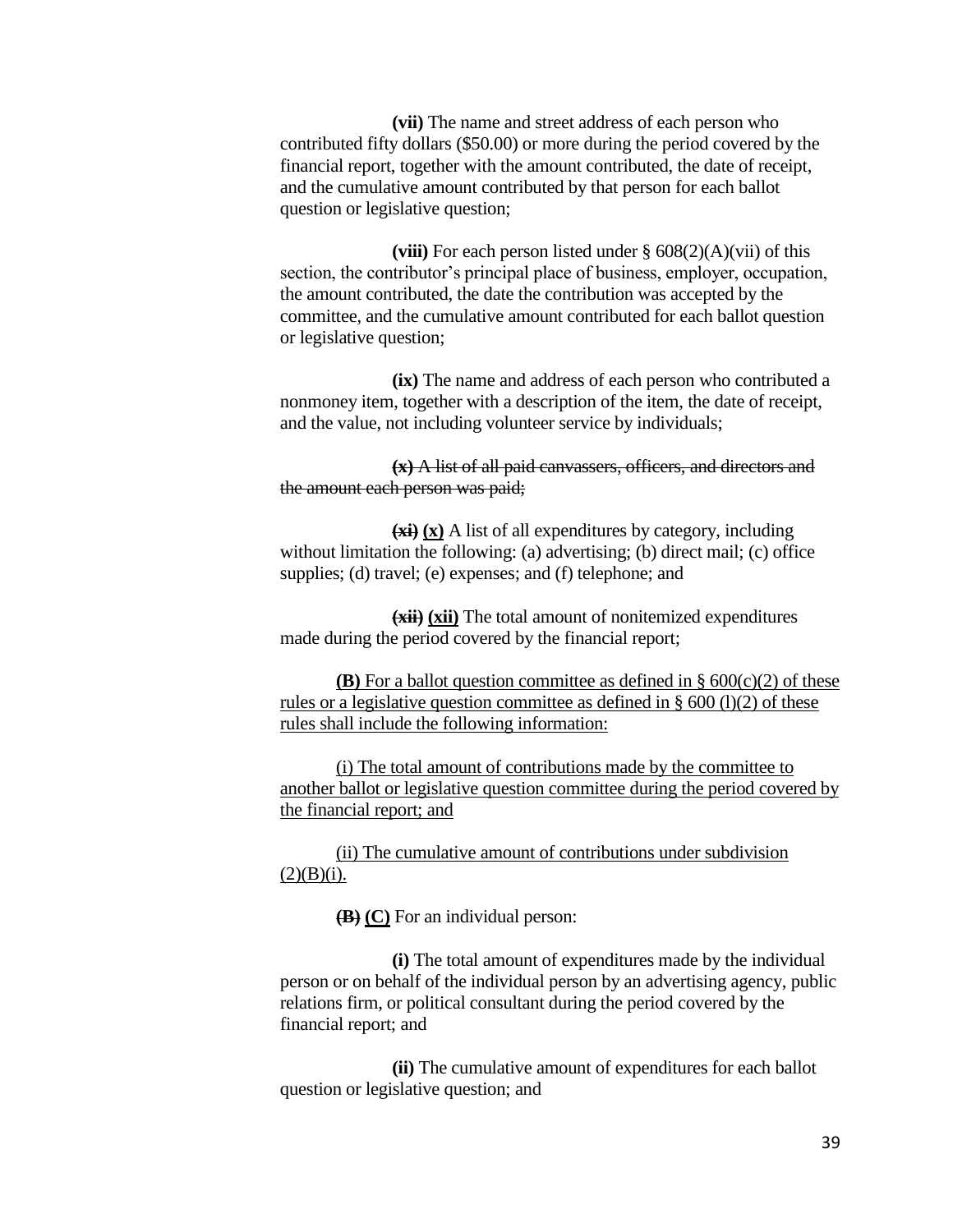**(D)** For an elected official using public funds:

**PUBLIC COMMENT:** A public hearing was held on October 20, 2017. The public comment period expired on October 13, 2017. No public comments were submitted to the agency. The proposed effective date is December 31, 2017.

**FINANCIAL IMPACT:** There is no financial impact.

**LEGAL AUTHORIZATION:** The Arkansas Ethics Commission is authorized, pursuant to the Arkansas Administrative Procedure Act, to promulgate reasonable rules and regulations to implement and administer applicable provisions of law under the commission's jurisdiction and to govern procedures before the commission, matters of commission operations, and all investigative and disciplinary procedures and proceedings. Ark. Code Ann. § 7-6-217(g). These rules implement Act 721 of 2017, sponsored by Senator David Sanders, concerning amendments to the Disclosure Act for Initiative Proceedings, registration and reporting requirements, and filing deadlines.

## **i. SUBJECT: Rules of Practice and Procedure**

**DESCRIPTION:** The Ethics Commission is amending the existing set of Rules of Practice and Procedure to reflect statutory changes made during the 91<sup>st</sup> General Assembly to implement and administer the provisions of Acts 721 and 318 of 2017.

 In accordance with Act 721 of 2017, the section of the financial report form for Ballot Question Committees and Legislative Question Committees (BQC/LQCs) and Local-Option BQCs requiring the list of paid canvassers, was removed to reflect a change to Ark. Code Ann. § 7-9- 4047.

 In accordance with Act 721 of 2017, the Instructions for the Statements of Financial Interest (SFI) and the SFI were amended, stating that district judges and candidates for district judge file with their SFI's with the Secretary of State.

 In accordance with Act 721 of 2017, the BQC/LQC and Local Option BQC Forms were bifurcated into two different forms, one form for a "Person Meeting The Definition Of BQC Set Forth In § 7-9-402(2)(A)"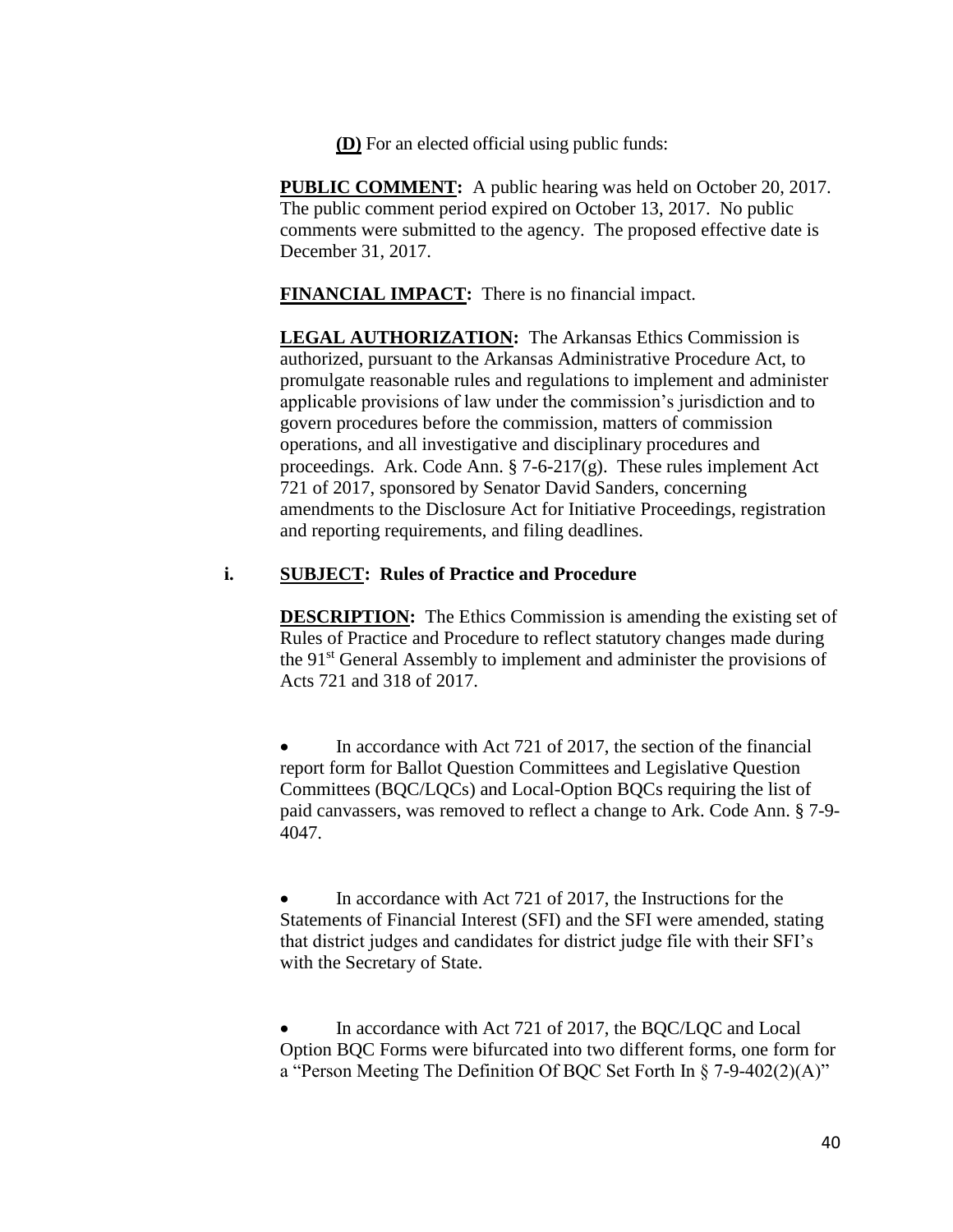and a second, separate form for a "Person Meeting the 2%/\$10,000 Test in  $§ 7-9-402(10(B))$ .

 The Appendix to these Rules, which includes all the forms under the jurisdiction of the Ethics Commission, was amended as follows: To amend the name of the Form to clarify that District Judges file with State and District Candidates.

- To add new forms which were created, specifically, reporting forms for BQCs and Local-Option BQCs when they are entities spending their own money (as opposed to raising funds, or an individual spending his/her own money) with the section removed which showed required contributions to the entity to be listed, as noted above.
- Ballot Question Committee Financial Report of Person Meeting the Definition of BQC Set Forth in § 7-9-402(2)(A) - See attached
- Ballot Question Committee Financial Report of Person Meeting the 2%/\$10,000 Test in § 7-9-402(2)(B) – See attached (new )
- Legislative Question Committee Financial Report of Person Meeting the Definition of LOC Set Forth in  $\S$  7-9-402(10)(A) – See attached
- Legislative Question Committee ("LQC") Financial Report of Person Meeting the  $2\%/\$10,000$  Test in § 7-9-402(10(B) – See attached (new)
- Local-Option Ballot Question Committee (L-OBQC) Financial Report of Person Meeting the Definition of L-OBQC Set Forth in § 3-8- 702(7)(A)– See attached
- Local-Option Ballot Question Committee (L-OBQC) Financial Report of Person Meeting the 2%/\$10,000 Test in § 3-8-702(7)(B) – See attached (new)

**PUBLIC COMMENT:** A public hearing was held on October 20, 2017. The public comment period expired on October 13, 2017. No public comments were submitted to the agency. The proposed effective date is December 31, 2017.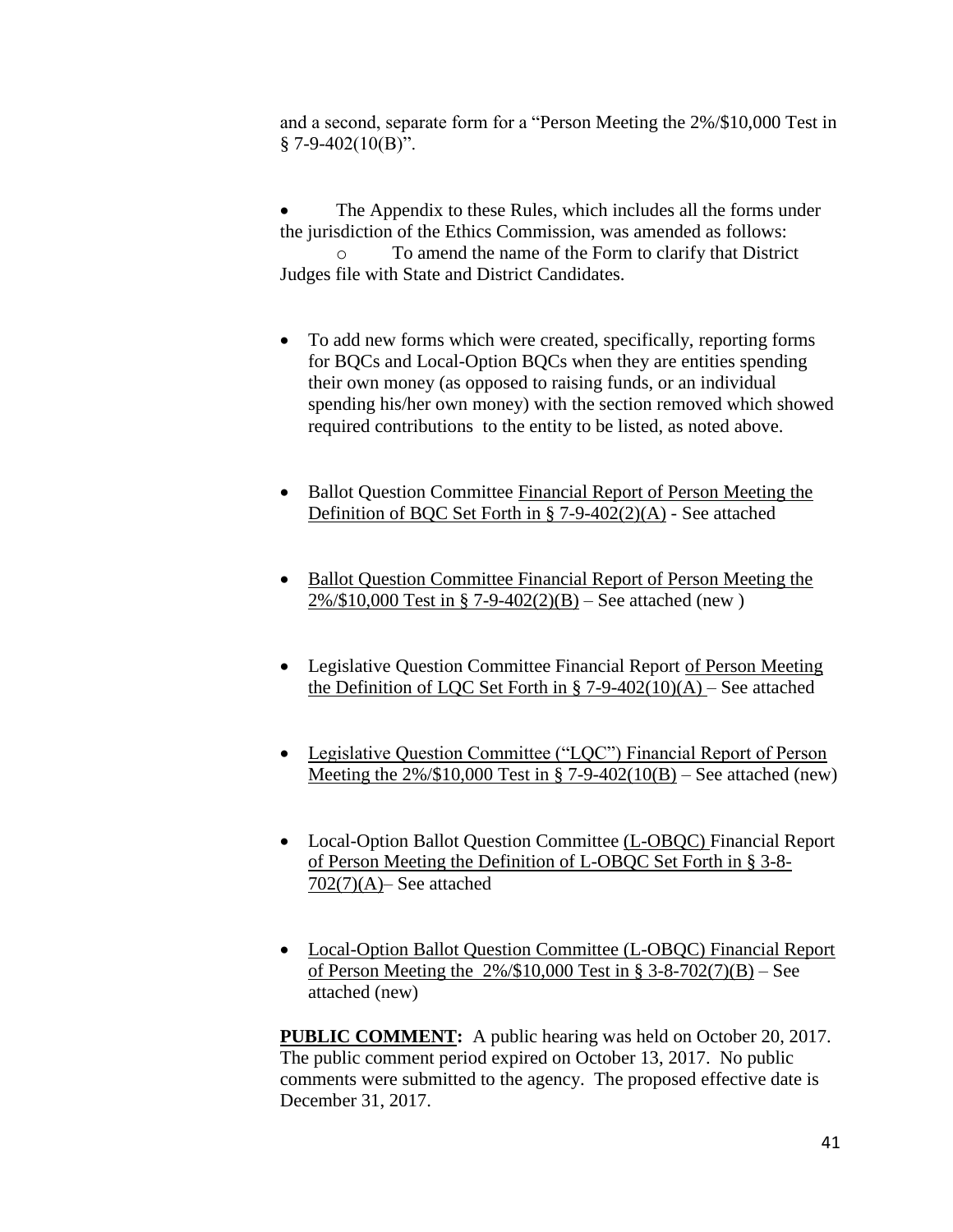**FINANCIAL IMPACT:** There is no financial impact.

**LEGAL AUTHORIZATION:** The Arkansas Ethics Commission is authorized, pursuant to the Arkansas Administrative Procedure Act, to promulgate reasonable rules and regulations to implement and administer applicable provisions of law under the commission's jurisdiction and to govern procedures before the commission, matters of commission operations, and all investigative and disciplinary procedures and proceedings. Ark. Code Ann. § 7-6-217(g). These rules implement Act 721 of 2017, sponsored by Senator David Sanders (concerning amendments to the Disclosure Act for Initiative Proceedings, registration and reporting requirements, and filing deadlines) and Act 318 of 2017, sponsored by Representative Jana Della Rosa (expanding the use of technology to improve campaign finance transparency, accuracy, and convenience).

# **3. ARKANSAS DEVELOPMENT FINANCE AUTHORITY (Ro Arrington and J. Benjamin Van Kleef)**

## a. **SUBJECT: Guidelines for Reserving Volume Cap for Multi-Family Housing Bonds**

**DESCRIPTION:** The purpose of this rule is to allow the issuance of short-term bonds for the development of affordable, multi-family residential rental developments. It is necessary because short-term bonds are the only financially feasible vehicle that can generate the equity needed to rehabilitate affordable rental complexes which have more than 75 units. ADFA's Housing Department is allocated roughly \$30 million in volume cap each year for the issuance of tax-exempt multi-family bonds. ADFA has not issued multi-family bonds in nearly a decade. The cause for the lack of issuances is existing language in the guidelines that restricts the use of multi-family bonds only for permanent financing. This language was incorporated into the guidelines when market conditions caused high demand for tax-exempt private activity bond volume cap. The current market conditions are starkly different. There is little demand for tax-exempt bonds; therefore, little demand for tax-exempt multi-family bonds for the purposes of permanent financing. This means the taxexempt private activity bond volume cap for Arkansas has gone untapped.

The proposed rule addresses two items. First, it removes language that restricts the use of multi-family bonds only for permanent financing. Second, it provides for a new issuance fee structure if a bond's maturity date is five years or less. Adopting this proposed rule will allow ADFA to issue short-term bonds. These bonds will be outstanding for the duration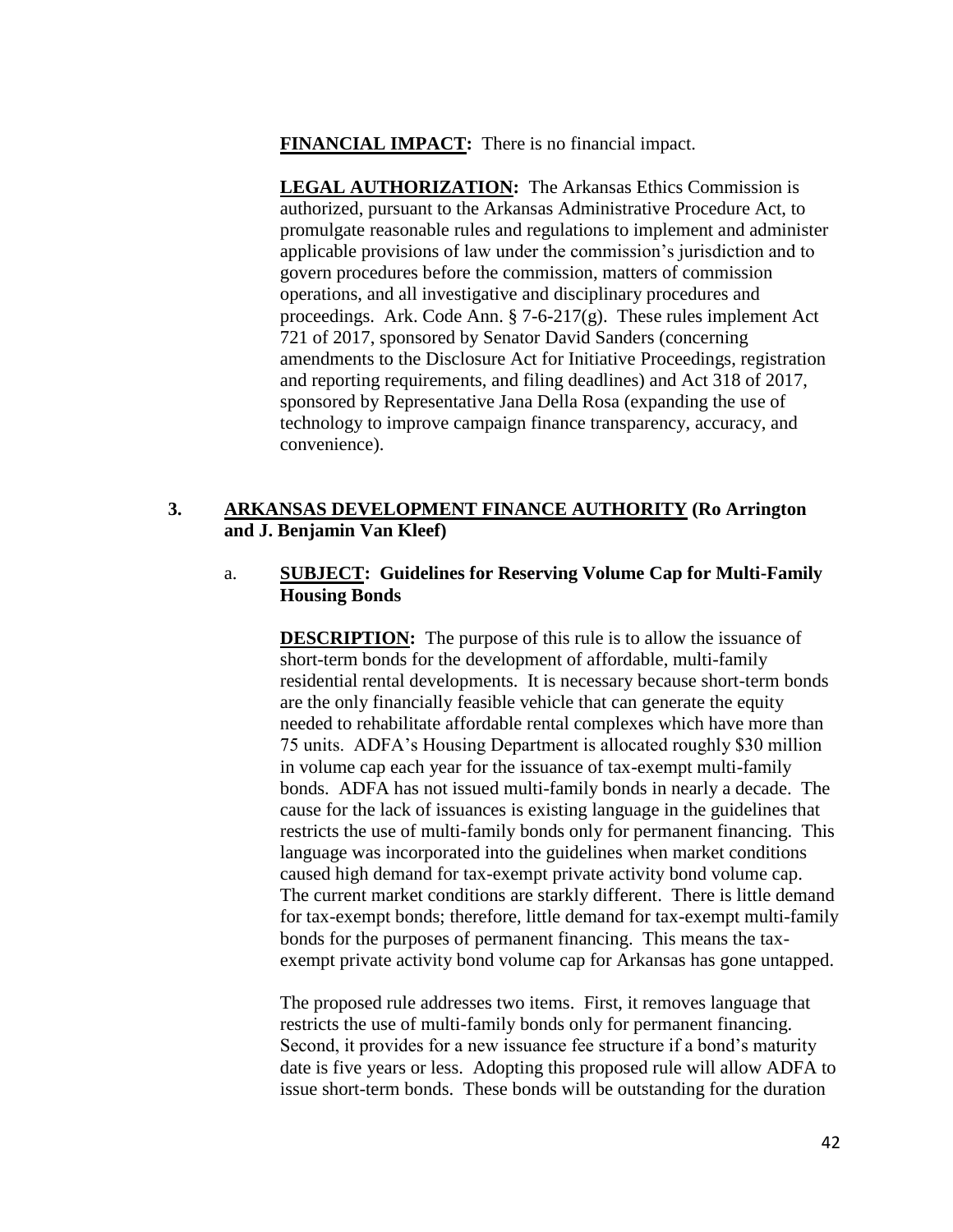of the construction/reconstruction period and subsequently paid off by the applicant.

**PUBLIC COMMENT:** No public hearing was held. The public comment period expired on November 1, 2017. The Authority received no comments.

The Authority promulgated this rule change on an emergency basis, through which the Executive Subcommittee approved, effective September 22, 2017. The proposed permanent effective date for the guidelines is January 1, 2018.

**FINANCIAL IMPACT:** The financial impact is estimated at \$75,000 for the next fiscal year to those who are subject to the rule.

**LEGAL AUTHORIZATION:** The Arkansas Development Finance Authority ("ADFA") shall have such rights, powers, and privileges and shall be subject to such duties as provided by Title 15, Chapter 5 of the Arkansas Code, concerning the Arkansas Development Finance Authority. *See* Ark. Code Ann. §15-5-207(a) (Supp. 2017). Pursuant to Ark. Code Ann. §15-5-106, the ADFA is authorized to issue bonds for residential community developments. Likewise, Ark. Code Ann. §15-5-301 authorizes and empowers the ADFA to issue bonds, whether or not the interest on the bond is subject to federal income taxation, either for a specific activity or for a particular project or on a pooled or consolidated basis for a series of related or unrelated activities or projects in such amounts as shall be determined by the ADFA for the purpose of enhancing a number of projects, including housing developments. *See* Ark Code Ann. §15-5-301(a) (Supp. 2017).

The ADFA has the power to administer the allocation of the state ceiling of private activity bonds, as that term is defined in the Tax Reform Act of 1986, which are subject to volume limitations under federal law, including particularly the limitations under 26 U.S.C. §146, and it shall have the power to make and issue such rules as may be necessary or convenient in order to carry out the purposes of Title 15, Chapter 5 of the Arkansas Code. *See* Ark. Code Ann. §15-5-207(b)(5), (32) (Supp. 2017). The ADFA also has the power to collect fees and charges in connection with its loans, bond guaranties, commitments, and servicing, including, but not limited to, reimbursement of costs of financing as the Authority shall determine to be reasonable and as shall be approved by the Authority. *See* Ark. Code Ann. §15-5-207(b)(14) (Supp. 2017).

.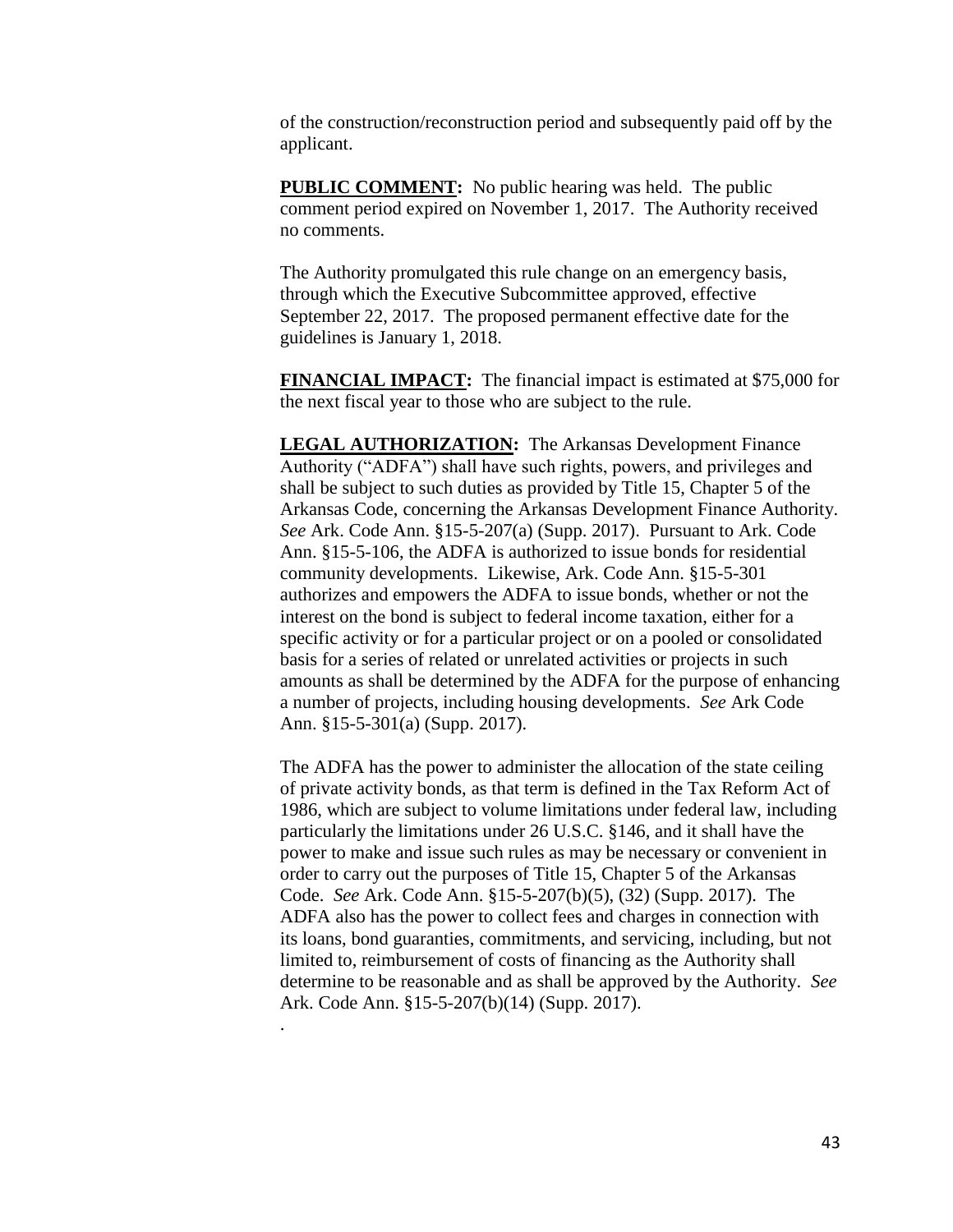## **4. STATE BOARD OF FINANCE (Paul Louthian, T. J. Fowler, and ` Autumn Sanson)**

## **a. SUBJECT: Money Management Trust Policy and Procedures Manual**

**DESCRIPTION:** Changes to the State Treasury Money Management Trust Policy were made in light of Act 296 of 2017, which requires the State Board of Finance to establish the method of computing the rate of return, earnings, charges, fees, and expenses to determine the distribution for each participant, and pursuant to Act 710 of 2017, which prohibits public entities from investing in companies that boycott Israel.

**PUBLIC COMMENT:** A public hearing was held on October 19, 2017, and the public comment period expired on the same day. The State Board of Finance received no comments at the hearing or at the DFA Problem Resolution website.

Laura Kehler Shue, an attorney with the Bureau of Legislative Research, asked the following question:

In the portion of the proposed rule in Section D. Investment Restrictions, adopting Act 710 of 2017, sponsored by Senator Bart Hester, which prohibits a public entity from acquiring securities of companies that boycott Israel as part of its direct holdings, it refers to the good faith effort and reliance on a list of institutions or companies found at a linked document format from the New York Office of General Services, currently dated December 1, 2017: [https://www.ogs.state.ny.us/eo/157/Docs/EO157\\_Institutions\\_Companies\\_](https://www.ogs.state.ny.us/eo/157/Docs/EO157_Institutions_Companies_List.pdf) [List.pdf](https://www.ogs.state.ny.us/eo/157/Docs/EO157_Institutions_Companies_List.pdf)

It is my understanding that Governor Cuomo's 2016 order mandates that the Commissioner of General Services update the list every six months. In order to "assemble those identified companies into a list," notify the companies, and "keep and maintain" a list of restricted companies, when the incorporated New York list changes, will the Arkansas list also be amended every six months? <u>See</u> Ark. Code Ann. §25-1-504(a)(1), (4) (Supp. 2017).

**RESPONSE:** The investment team will reference the most current list published by the State of NY, which means revisiting that list every six months for the latest version.

Part of this proposed rule change in the State Treasury Money Management Trust Policy, dealing with the rate of return, was promulgated on an emergency basis and approved at a meeting of the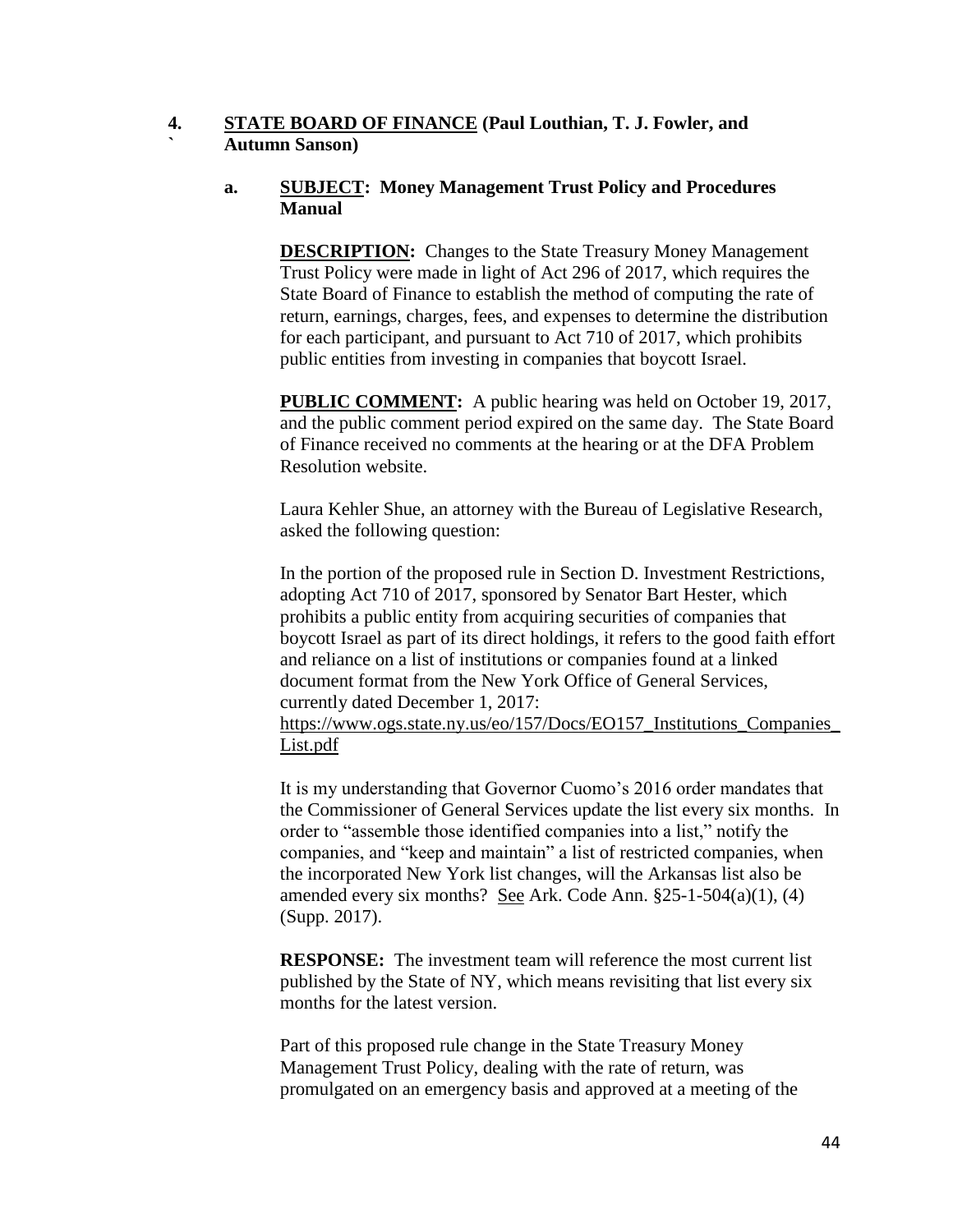Executive Subcommittee on August 10, 2017. The proposed effective date is December 27, 2017.

**FINANCIAL IMPACT:** There is no financial impact.

**LEGAL AUTHORIZATION:** Generally, the State Board of Finance establishes, maintains, and enforces "all policies and procedures concerning the management and investment of funds in the State Treasury and the State Treasury Money Management Trust." *See* Ark. Code Ann. §19-3-704(a) (Supp. 2017).

The State Treasury Money Management Trust ("STMMT"), administered by the Treasurer of the State, was created for the deposit of moneys in order to permit the joint investment of participants' money so as to enhance investment opportunities and earnings. *See* Ark. Code Ann. §19- 3-602 (Supp. 2017). Entities that may deposit money into the STMMT for the purpose of investment include a "[s]tate agency's cash funds", "[l]ocal governments," such as [a]ny city, county, school district, or community college district of this state," and '[a]ny department, instrumentality, or agency of these entities." Ark. Code Ann. §19-3-603 (1),(2) (Supp. 2017).

Changes to the STMMT Policy were made in light of Act 296 of 2017, sponsored by Representative Senator Charlie Collins, which requires the State Board of Finance to establish the method of computing the rate of return, earnings, charges, fees, and expenses to determine the distribution for each participant. *See* Ark. Code Ann. §19-3-604 (Supp. 2017). Additional authority for the proposed changes is Act 710 of 2017, sponsored by Senator Bart Hester, which prohibits public entities from investing in companies that boycott Israel. *See* Ark. Code Ann. §25-1- 504 (Supp. 2017).

## **b. SUBJECT: Investment Policy**

**DESCRIPTION:** The investment policy is revised to comply with Act 555 of 2017 requiring the State Board of Finance to establish the method of computing the rate of return, Act 644 that allows the Treasurer of State to purchase bonds from the State of Israel, and Act 710 that prohibits public entities from investing in companies that boycott Israel.

**PUBLIC COMMENT:** A public hearing was held on October 19, 2017, and the public comment period expired on the same day. The Board received no comments at the hearing or the DFA Problem Resolution website.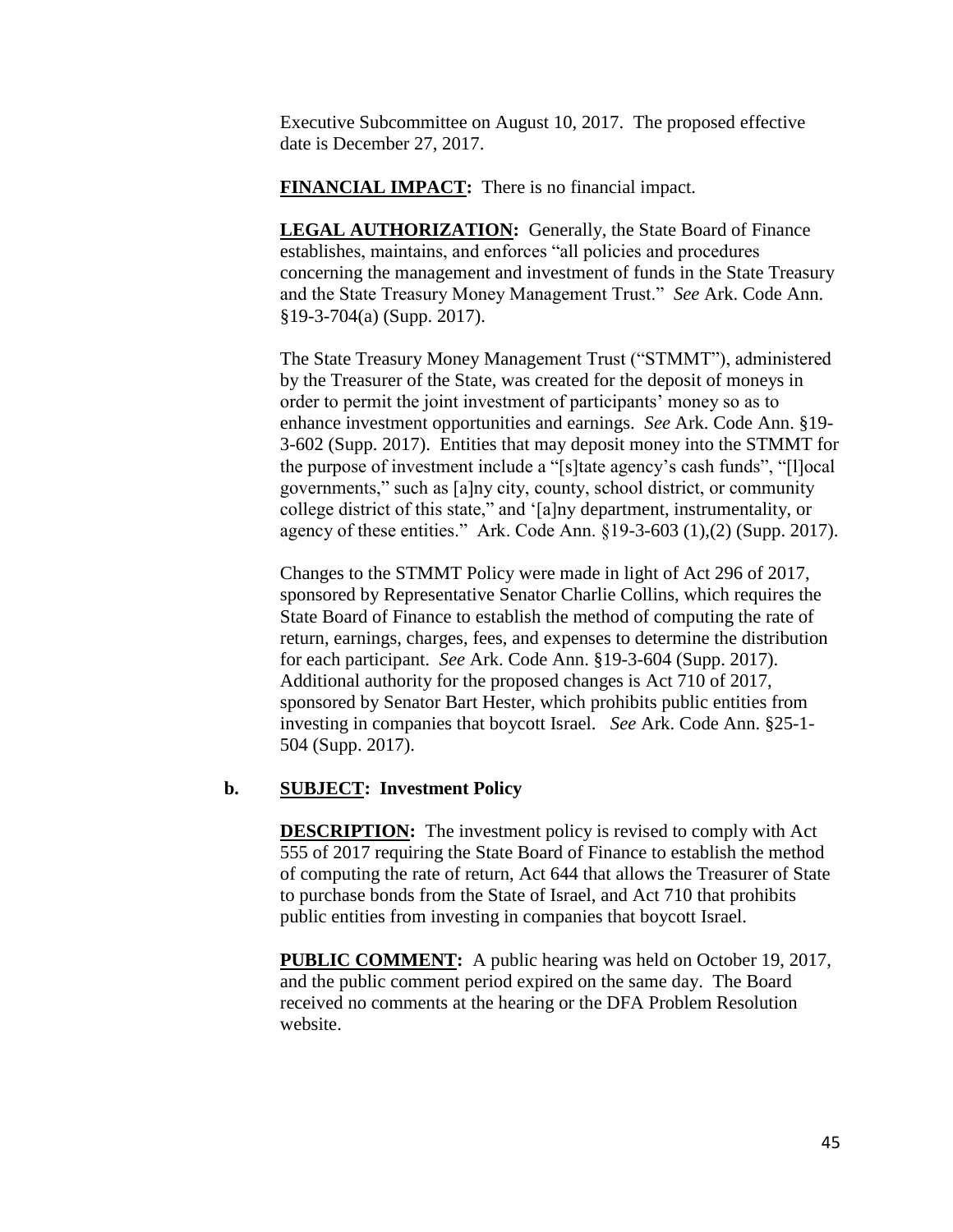The Jewish Federation of Arkansas submitted an October 16, 2017, letter of support for the State's investing in Israel bonds to further enhance the connection between Arkansas and Israel.

Laura Kehler Shue, an attorney with the Bureau of Legislative Research, asked the following question:

In the portion of the proposed rule in Section D. Investment Restrictions, adopting Act 710 of 2017, sponsored by Senator Bart Hester, which prohibits a public entity from acquiring securities of companies that boycott Israel as part of its direct holdings, it refers to the good faith effort and reliance on a list of institutions or companies found at a linked document format from the New York Office of General Services, currently dated December 1, 2017: [https://www.ogs.state.ny.us/eo/157/Docs/EO157\\_Institutions\\_Companies\\_](https://www.ogs.state.ny.us/eo/157/Docs/EO157_Institutions_Companies_List.pdf)

[List.pdf](https://www.ogs.state.ny.us/eo/157/Docs/EO157_Institutions_Companies_List.pdf)

It is my understanding that Governor Cuomo's 2016 order mandates that the Commissioner of General Services update the list every six months. In order to "assemble those identified companies into a list," notify the companies, and "keep and maintain" a list of restricted companies, when the incorporated New York list changes, will the Arkansas list also be amended every six months? <u>See</u> Ark. Code Ann. §25-1-504(a)(1), (4) (Supp. 2017).

**RESPONSE:** The investment team will reference the most current list published by the State of NY, which means revisiting that list every six months for the latest version.

Part of this proposed rule change in the Investment Policy, dealing with the rate of return, was promulgated on an emergency basis and approved at a meeting of the Executive Subcommittee on August 10, 2017. The proposed effective date is pending legislative review and approval.

**FINANCIAL IMPACT:** There is no financial impact.

**LEGAL AUTHORIZATION:** Generally, the State Board of Finance establishes, maintains, and enforces "all policies and procedures concerning the management and investment of funds in the State Treasury and the State Treasury Money Management Trust," including an investment policy. *See* Ark. Code Ann. §19-3-704(a)(4) (Supp. 2017). Changes to the State Treasury Investment Policy were made in light of Act 555 of 2017, sponsored by Senator Bruce Maloch, which requires the State Board of Finance to establish the method of computing the rate of return and earning to determine the distribution to each participant state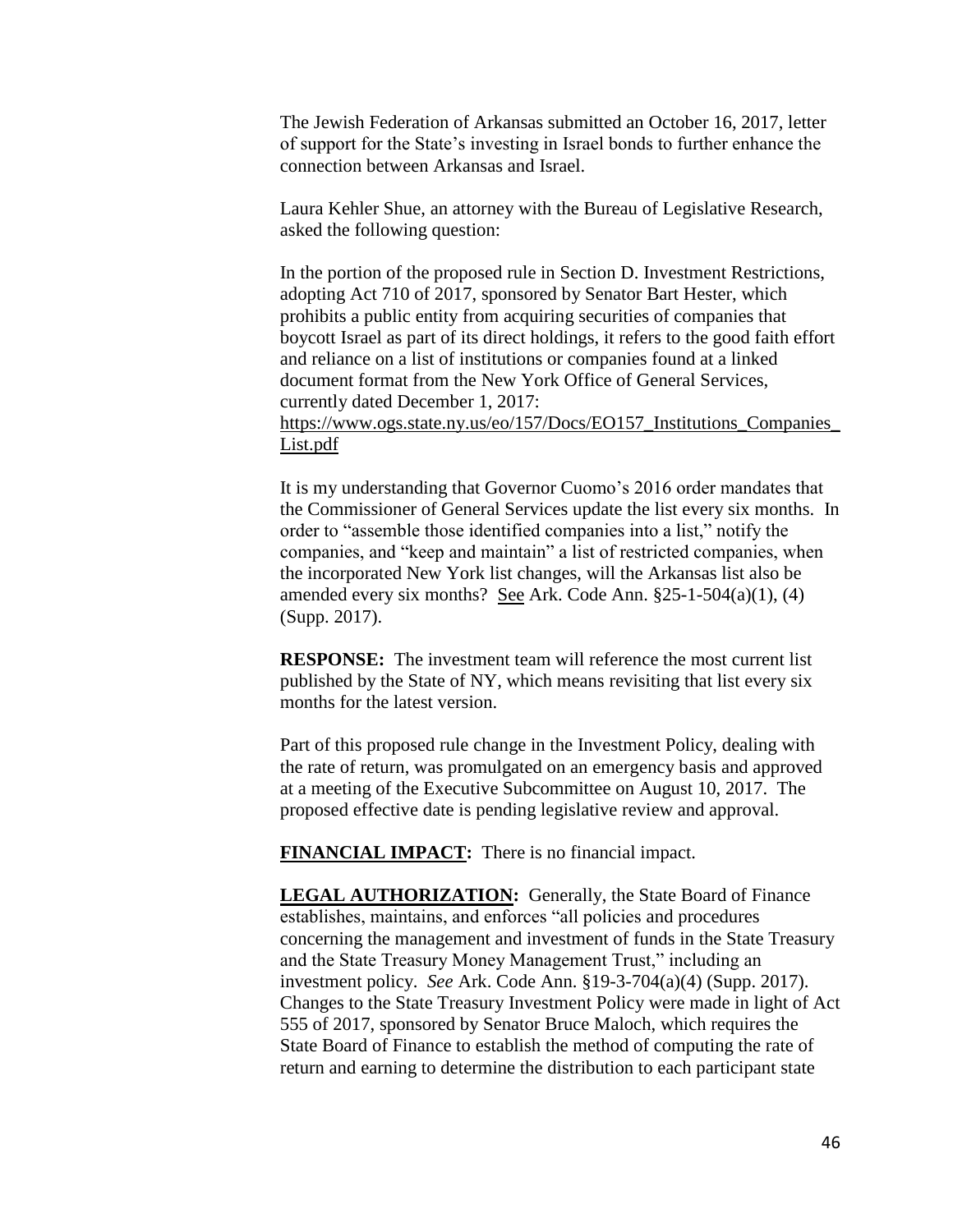agency, board, or commission in investments of state funds in the State Treasury. *See* Ark. Code Ann. §19-3-518 (Supp. 2017).

Further authorization for the proposed changes is found in Act 644 of 2017, sponsored by Senator Jason Rapert, which allows the Treasurer to purchase bonds from the State of Israel. *See* Ark. Code Ann. §19-3-523 (Supp. 2017). Additional authority for the proposed changes is Act 710 of 2017, sponsored by Senator Bart Hester, which prohibits public entities from investing in companies that boycott Israel. *See* Ark. Code Ann. §25- 1-504 (Supp. 2017).

# **5. DEPARTMENT OF FINANCE AND ADMINISTRATION, INTERGOVERNMENTAL SERVICES (Doris Smith and Autumn Hemphill)**

## **a. SUBJECT: Arkansas Domestic Violence Shelter Fund**

**DESCRIPTION:** This establishes criteria for the Arkansas Department of Finance and Administration to administer the Domestic Violence Shelter Fund for domestic violence shelters in Arkansas.

**PUBLIC COMMENT:** There was a public hearing held on November 9, 2017, and the public comment period expired on the same day. The Department received no comments.

The proposed effective date of the rules and regulations is December 27, 2017.

**FINANCIAL IMPACT:** There is a \$59,149.10 annual cost for one fulltime grants analyst plus 10% of the salary of one grants accounting staff person to support the administrative and accounting procedures required for the fund. This is the program cost to the state.

**LEGAL AUTHORIZATION:** Act 583 of 2017, sponsored by Representative Charlene Fite, provides for an additional court cost of \$25.00 if a person is convicted of domestic abuse or is the respondent on a permanent order of protection entered pursuant to the Domestic Abuse Act. *See* Ark. Code Ann. §9-15-202, and §16-10-305 (Supp. 2017).

The Act also created the special revenue fund known as the "Domestic Violence Shelter Fund" (DVSF) to be used to provide funding for statewide grants awarded to a statewide domestic violence entities, *see* Ark. Code Ann. §19-6-838 (Supp. 2017), and authorized and directed the Department of Finance and Administration to develop and promulgate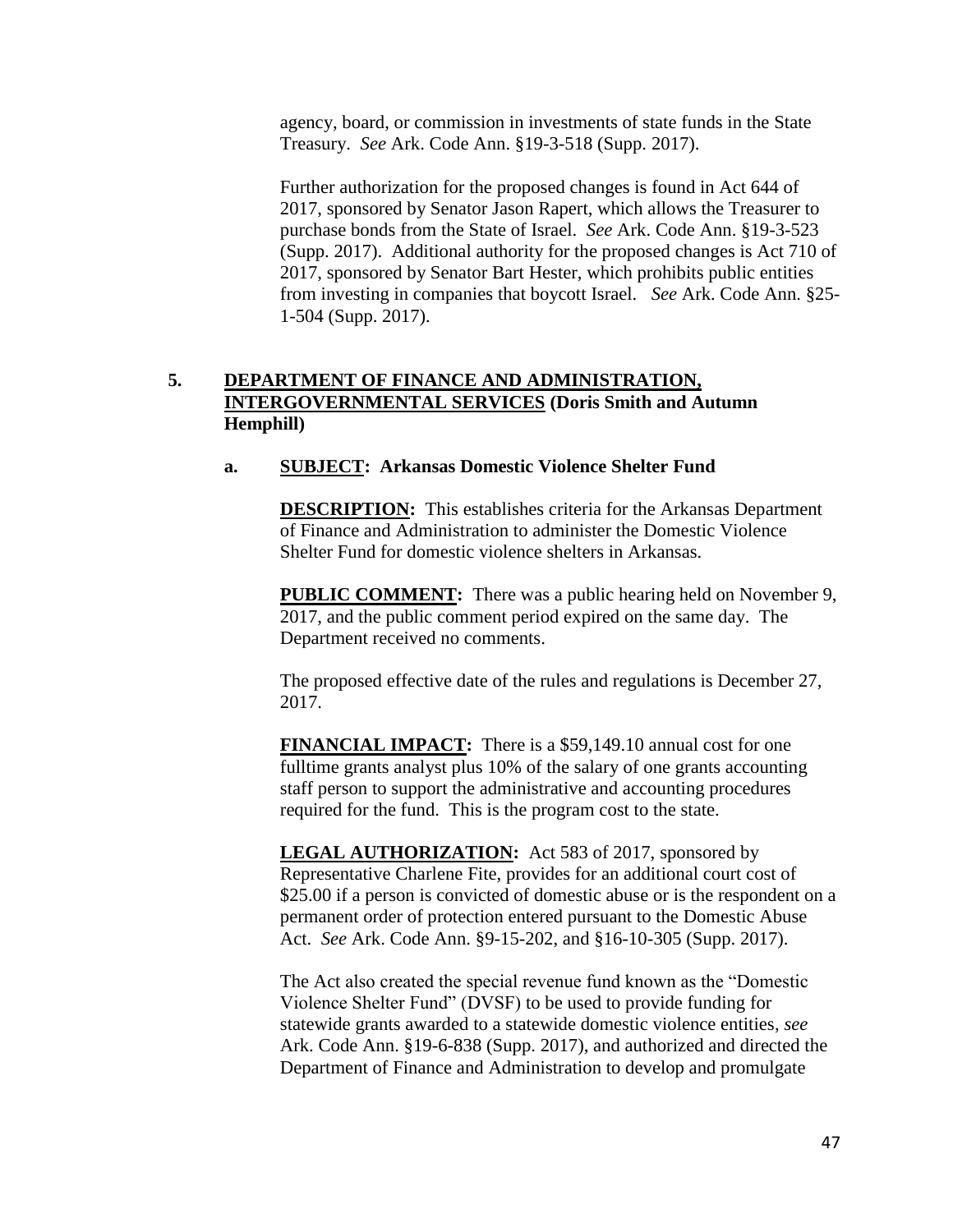rules, which set the criteria for the grant applications and award process. *See* Ark. Code Ann. §9-6-103 (Supp. 2017).

# **6. DEPARTMENT OF HEALTH (Robert Brech)**

## **a. SUBJECT: Administration of Vital Records**

**DESCRIPTION:** In addition to some formatting changes in the rule, in Regulation 11.0, "spontaneous fetal death from the weight of 350 grams or more, or if weight is unknown where the fetus completed 20 weeks gestation" is removed and replaced with "spontaneous fetal death of 12 weeks gestation" and requires the fetal death to be reported on a fetal death certificate. Also Regulation 12.1 changes spontaneous fetal death of "less than 350 grams or 20 weeks gestation" to "less than 12 weeks of gestation" to be reported on vital records form (VR-28) for statistical purposes only.

**PUBLIC COMMENT:** A public hearing was held on October 25, 2017. The public comment period expired on October 25, 2017. No public comments were submitted.

Laura Kehler Shue, an attorney with the Bureau of Legislative Research, asked the following questions for clarification:

Is Section 1 of Act 168 of 2017 addressing the Certificate of Birth resulting in Stillbirth, codified in Ark. Code Ann. §20-18-410, addressed in the proposed amendments to the rules? Do the proposed amendments to the Rules and Regulations for the Administration of Vital Records just address Section 2 of Act 168 of 2017?

**RESPONSE:** There are some formatting corrections that were done in Regulation  $4.0 - 4-2$ . It was re-numbered. It addresses both Section 1 and Section 2 of Act 168 of 2017.

In the draft rules, is the last sentence of Regulation 11.0 on page 17 referring to the certificate of birth for stillbirth, which was originally created in Act 509 of 2007?

**RESPONSE:** The certificate remains the same. There were no changes.

The proposed effective date is January 25, 2018.

**FINANCIAL IMPACT:** There is no financial impact.

**LEGAL AUTHORIZATION:** Act 168 of 2017, sponsored by Representative David Meeks, amends the law concerning a certificate of birth resulting in stillbirth by substituting "12" for "20" weeks' gestational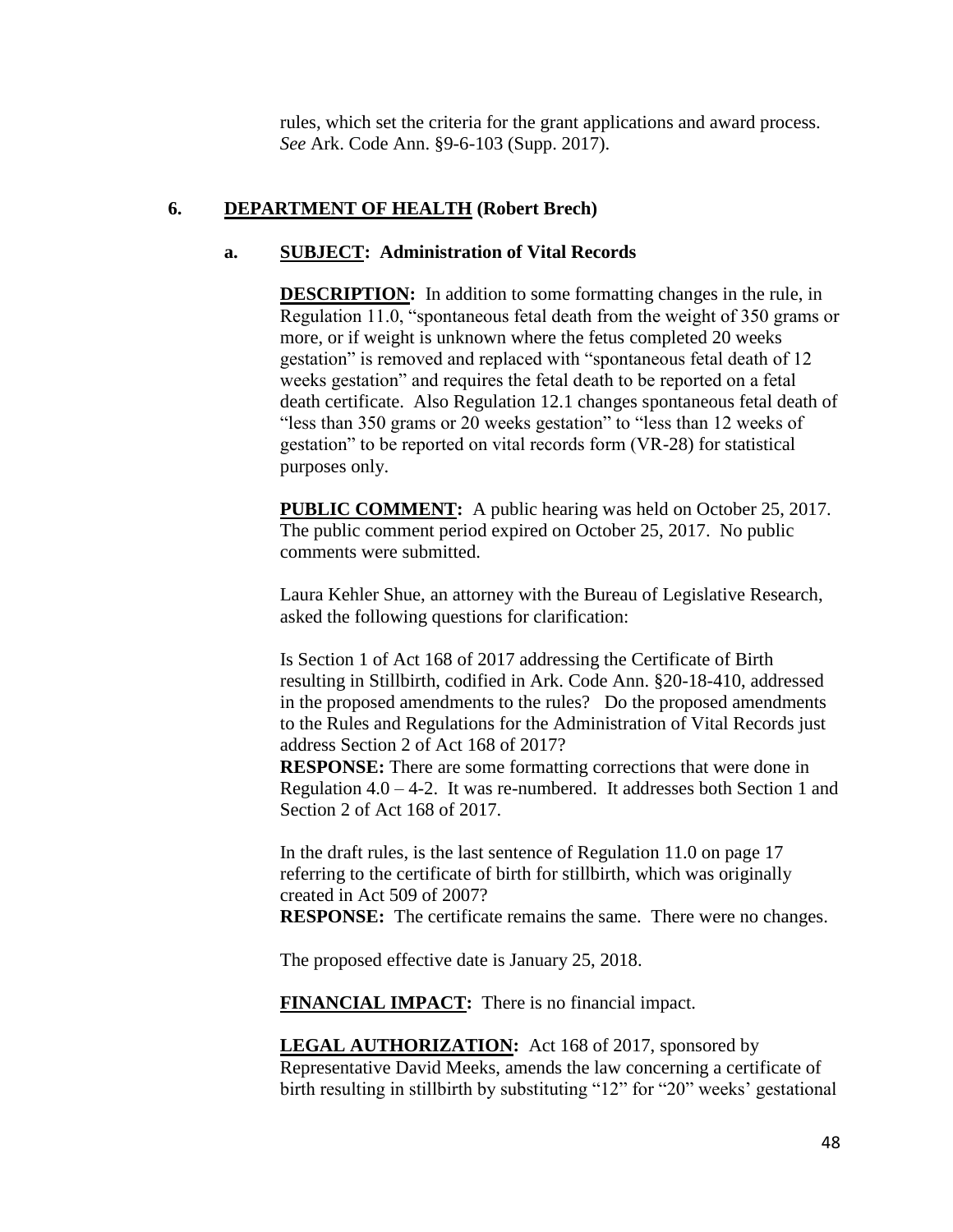age in the definition of "Stillbirth." Arkansas Code Ann. § 20-18- 410(a)(2). Act 168 of 2017 also authorizes a registration of a fetal death when the fetus completed 12 weeks' gestation or more. *See* Arkansas Code Ann. §20-18-603.

Further authority for the State Board of Health's rulemaking can be found in Ark. Code Ann. §20-18-202, which provides that the State Board of Health may adopt, amend, and repeal rules and regulations for Administration of Vital Records.

# **7. DEPARTMENT OF HIGHER EDUCATION (Maria Markham and Tara Smith)**

### **a. SUBJECT: Arkansas Governor's Scholars Program**

**DESCRIPTION:** These rules are being amended due to changes made during the 2015 and 2017 Regular Sessions by Act 850 of 2015 and Act 1008 of 2017. The formatting of the rules is also being updated. The Governor's Scholars Program has changed to awarding a \$10,000 scholarship annually to those students that achieve a 32 or above on the ACT; and achieve at least a 3.5 high school GPA or have been selected as a finalist in either the National Merit Scholarship competition, the National Hispanic Recognition Program, or the National Achievement Scholarship competition. If any of the 75 counties was not represented in the initial awards, the Department of Higher Education shall select a student from each nonrepresented county with the highest qualifications and award a \$5,000 annual scholarship. Additional amendments are proposed to more closely align the language used in the rules to that used in the law.

**PUBLIC COMMENT:** No public hearing was held. The public comment period expired on October 9, 2017. The agency provided the following summary of the sole comment it received and its response:

### **Lang Zimmerman, Commissioner for Arkansas Economic Development Commission**

"(ii) The Department of Higher Education shall ensure that the weight assigned to each individual criterion under this subdivision (b)(6)(B) does not place a home-schooled, public school, or private school student at a disadvantage."

The above paragraph is at the bottom of page 6. It would be more correct to change the last part to read: "…does not place a home-schooled, publicly-schooled, or privately-schooled student at a disadvantage." As it reads now a publicly-schooled student is left out and the public school itself is protected from a disadvantage it cannot suffer.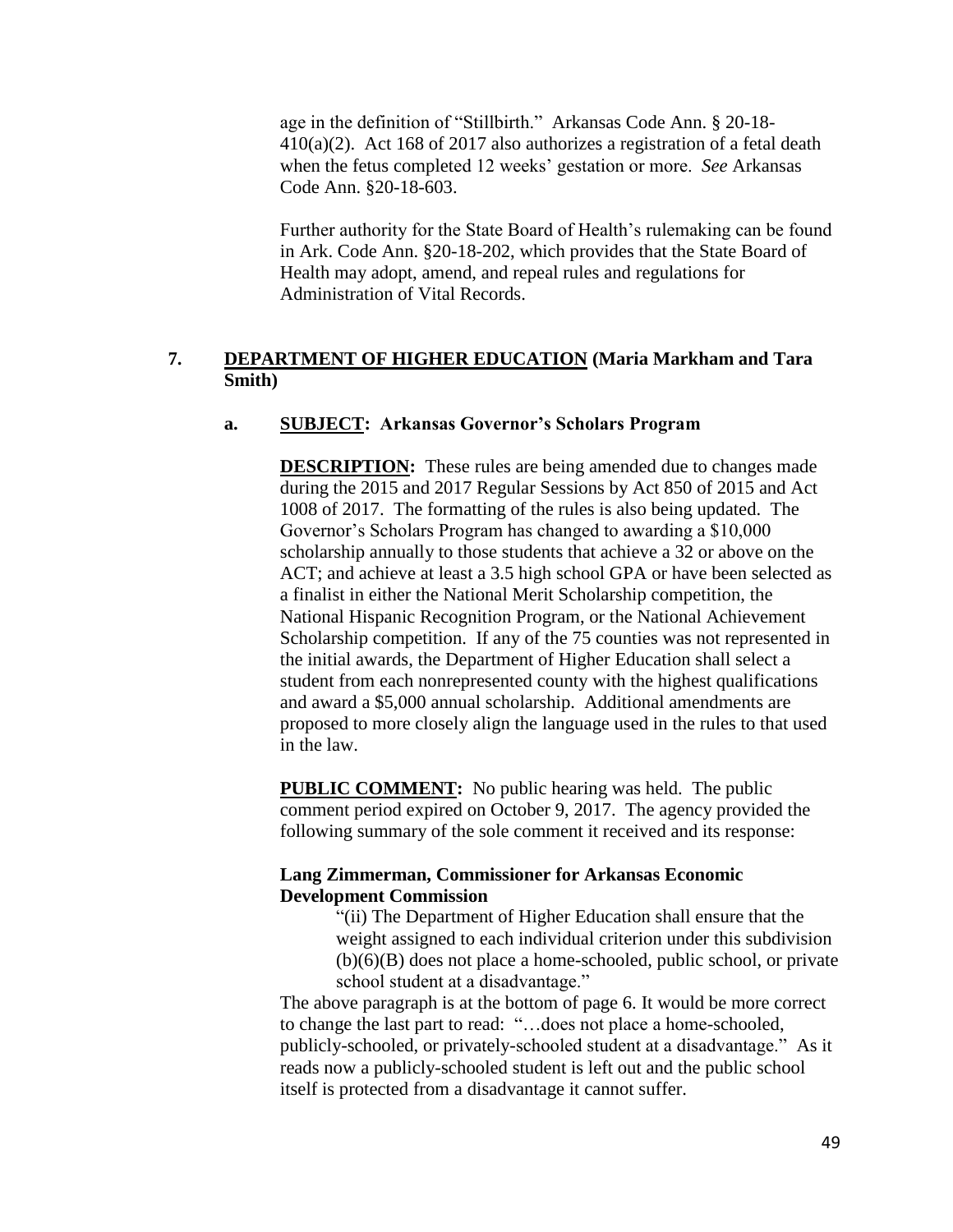**AGENCY RESPONSE:** The Department is not amending the rules with the suggested language at this time. The language used in the rules is the same language used in A.C.A.  $\S$  6-82-306(b)(6)(B)(ii).

Rebecca Miller-Rice, an attorney with the Bureau of Legislative Research, asked the following questions:

(1) In subsection  $(c)(2)$  of Continued Eligibility, it appears that the language is tracking that of Ark. Code Ann.  $\S 6-82-311(c)(2)$ , which was amended by Act 1008 of 2017. In the Act, it appears that "the additional" was stricken and replaced with "a." *See* Act 1008, § 2. Was there a reason the Department did not include this change with its others? **RESPONSE:** Page 8 – In subsection (c)(2) of Continued Eligibility, "the additional" has been stricken and replaced with "a."

(2) While not a change to these rules, I happened to notice that subsection  $(d)(1)(b)$  of Scholarship Payment Policies provides that the award shall be terminated for failure to complete a baccalaureate degree within six years from initial college entrance; however, Ark. Code Ann. § 6-82-313 provides for termination for failure to complete within *five* years from initial college entrance. I just thought I'd make mention of it. **RESPONSE:** Page 17 – In subsection (d)(1)(b) of Scholarship Payment Policies, six has been stricken and replaced with five. I did discuss this with the AG's Office and was advised that our rules needed to reflect what was in code.

The proposed effective date is pending legislative review and approval.

**FINANCIAL IMPACT:** The estimated financial impact is \$16,000,000 for the current fiscal year and \$16,000,000 for the next fiscal year. The projected cost of the Governor's Scholars Program is not expected to significantly change with the amendments to this rule.

**LEGAL AUTHORIZATION:** The Department of Higher Education shall administer all state college financial assistance programs provided by legislation or by law and in so doing shall have the authority and responsibility with respect to state college financial assistance programs provided by legislation or by law to adopt such rules as the Department shall deem necessary or appropriate. *See* Ark. Code Ann. § 6-82-105(1). Pursuant to Arkansas Code Annotated § 6-82-304, the Department shall administer the Arkansas Governor's Scholars Program and has the authority and responsibility with respect to the program to: prepare application and other forms, establish and consult as necessary with an advisory committee, select recipients of scholarships awarded pursuant to the relevant statutory provisions, establish the procedures for payment of scholarships to recipients, set a termination date for acceptance of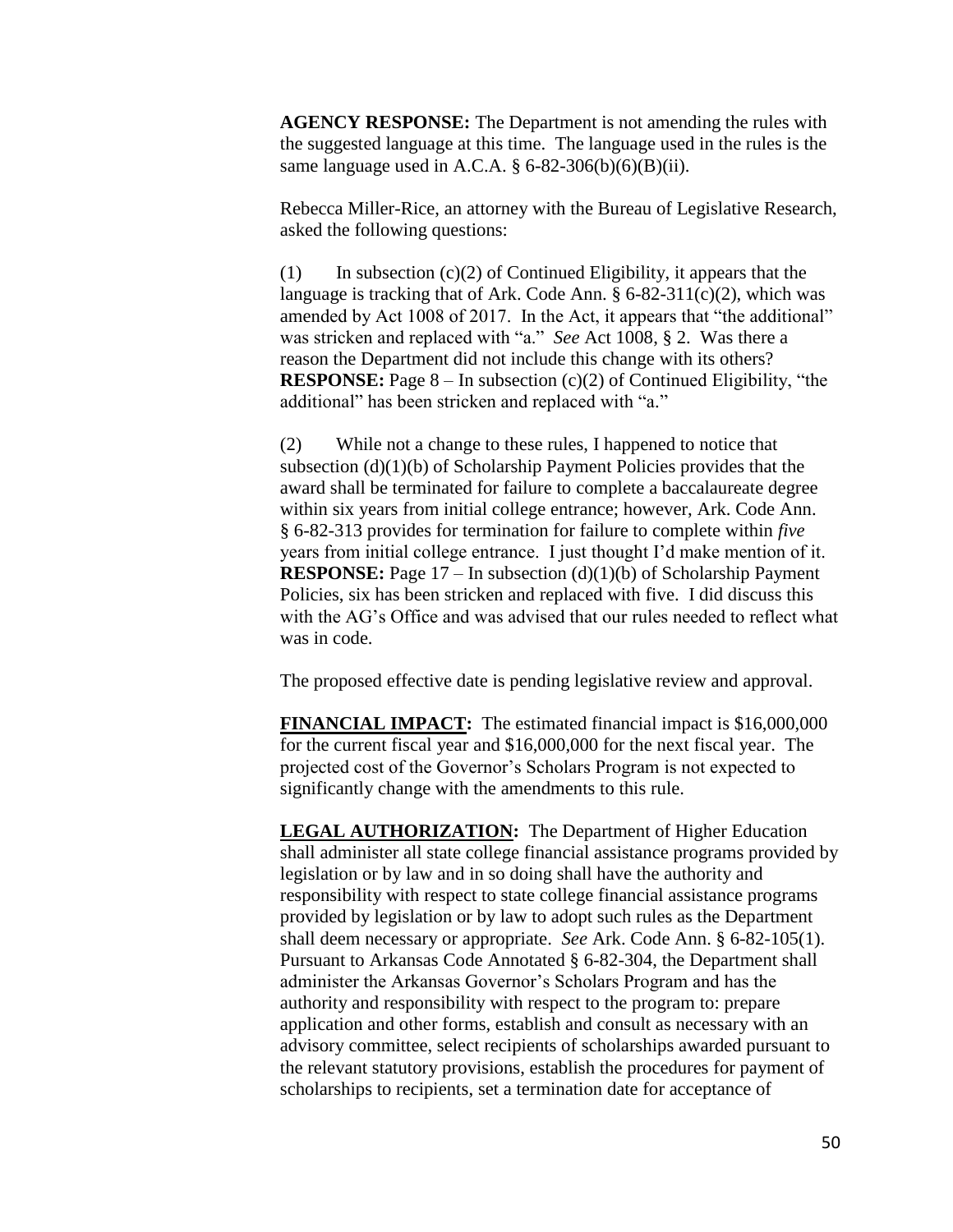applications, review and evaluate the program's operation with regard to eligibility criteria and size of the scholarship award to ensure that the operation meets the intent of legislation, determine the necessary procedures for awarding scholarships if the number of eligible applicants exceeds available funds or awards, and approve a scholarship hold for a student for a period of twenty-four (24) months or less for the reasons established by statute without limitation. The instant proposed changes incorporate revisions brought about by **Act 850 of 2015**, sponsored by Representative Bruce Cozart, which amended the Arkansas Governor's Scholars Program, and **Act 1008 of 2017**, sponsored by Representative Andy Davis, which amended provisions of the Arkansas Code concerning scholarship programs.

## **8. DEPARTMENT OF HUMAN SERVICES, COUNTY OPERATIONS (Stephen Giese and Yolanda Geary)**

# **a. SUBJECT: SNAP 17-5; Policy 11570.1 and 12460**

**DESCRIPTION:** SNAP Policies 11570 and 12400 have been updated to include new sections in policy regarding the updated procedures of how to handle returned mail. The new sections are SNAP Policy 11570.1 and SNAP Policy 12460.

The updated policy states: "a Request for Contact (RFC) will need to be sent to the client when mail has been returned from the post office indicating that the addressee is unknown, has moved and left no forwarding address, or that the address provided does not exist. If the addressee does not respond to the RFC, then a 10-day notice to close the case will be sent. The worker must ensure that a county office error did not cause the mail to return. The county office worker must also ensure that the household has not reported an address change which was not processed or was processed incorrectly. The returned mail, including the envelope, must appear in the case record. The action to close the case must be fully documented."

**PUBLIC COMMENT:** No public hearings were held. The public comment period expired on November 14, 2017. The Department received no comments.

Laura Kehler Shue, an attorney with the Bureau of Legislative Research, asked the following:

If the mail is returned by the post office as undeliverable, to which address is the written request for contact ("RFC") sent? How long does the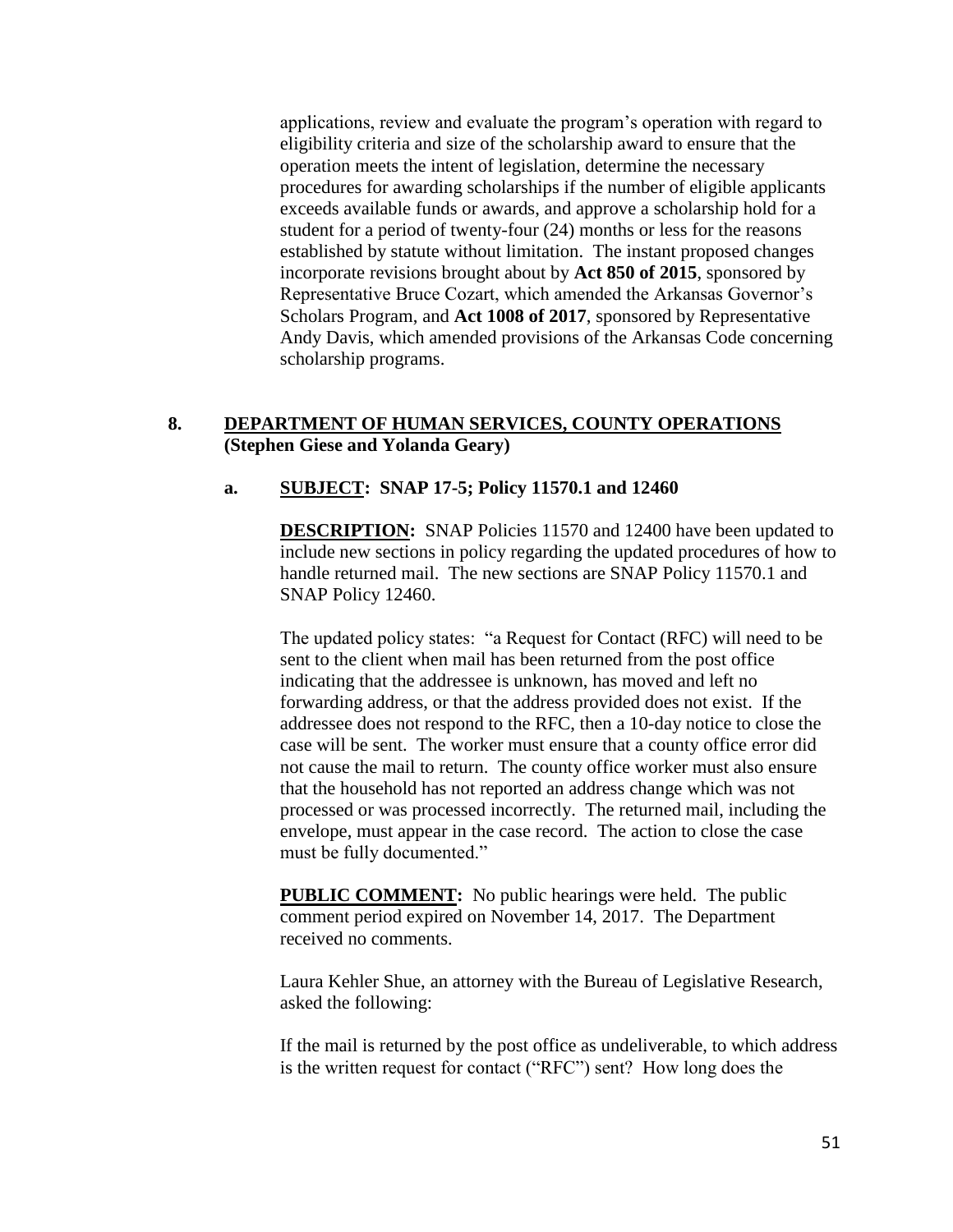household have to respond to the RFC before the 10-day notice to close the case is sent?

### **RESPONSE:**

After any mail is returned, the county office worker will ensure that any address change is updated and correct. The RFC will be sent to the updated address entered in the system, if available. After the RFC is sent to the latest known address, the household has 10 days to respond. If no response, then the county office worker will send a 10-day notice to close the case.

The proposed effective date is January 1, 2018.

**FINANCIAL IMPACT:** There is no financial impact.

**LEGAL AUTHORIZATION:** Pursuant to Arkansas Code Annotated §20-76-201, the Department of Human Services ("Department") shall administer assigned forms of public assistance and administer other welfare activities or services that may be vested in it. The Department is authorized to "make rules and regulations and take actions as are necessary or desirable to carry out the provisions of this chapter [Public Assistance] and that are not inconsistent therewith." Arkansas Code Annotated § 20-76-201 (12).

Per the agency, these rules are further being promulgated to comply with provisions of the federal Food and Nutrition Act of 2008 (Public Law No. 110-246) and to comply with 7 CFR 273.12 (c)(3), which provides for procedures for a state agency to issue a written request for contact (RFC) to clarify any unclear information about a household's circumstances prior to closing a case.

# **9. DEPARTMENT OF HUMAN SERVICES, MEDICAL SERVICES (Tami Harlan)**

## **a. SUBJECT: State Plan #2017-008 and Episodes of Care #1-17**

**DESCRIPTION:** Effective January 1, 2018, two sections of the Episodes of Care Provider Manual will be updated to remove the Attention Deficit Hyperactivity Disorder (ADHD) and Oppositional Defiant Disorder (ODD) Episodes of Care. The new Behavioral Health (BH) Transformation initiative transfers the episode of care incentive mechanisms to the Patient Centered Medical Home (PCMH) program. Transitional information will still be published for ADHD and ODD through July of 2018.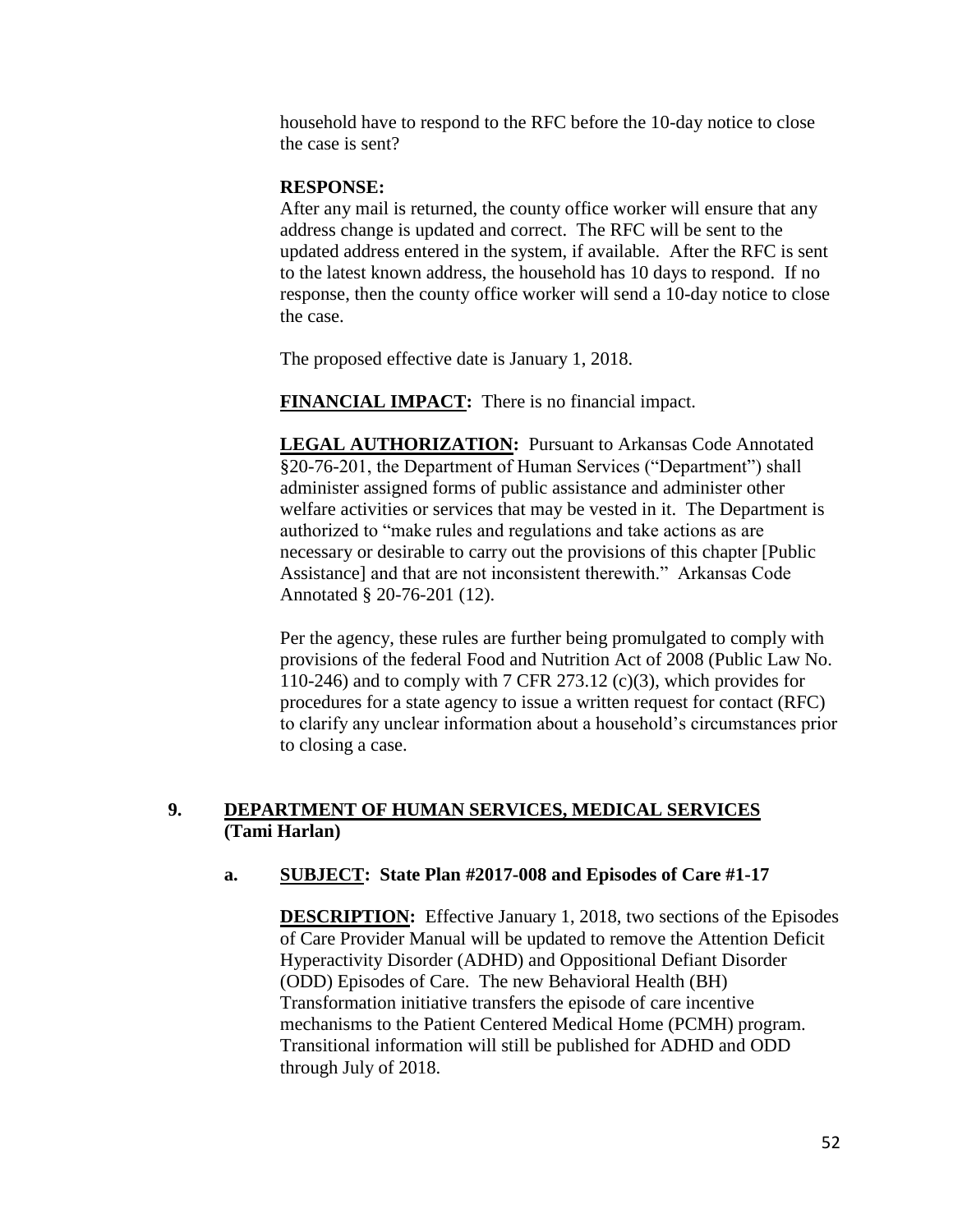**PUBLIC COMMENT:** A public hearing was held on October 25, 2017. The public comment period expired on November 12, 2017. The Department provided the following comment and its response:

Joel Landreneau, an attorney with Crochet and Landreneau, PLLC in Little Rock, who represents and consults behavioral health providers, offered the following:

A defect in the [Episodes] design model made a supposedly incentivebased payment system not incentive-based at all. A provider didn't know whether or not you would be the principal accountable provider who would be eligible for gain share or risk share until after the period of time in question had already passed, you couldn't possibly be incentivized to do anything. Not only that, you couldn't even make reliable interim checks on where you stood in the gain share or risk share calculation to see how close you were to the threshold on any kind of regular basis. So, what happened was that you either hit the lottery with a small price or you got punished after the fact when you could do nothing else about it. In other words, it was backward-looking. And nothing that is meant to be an incentive can be an incentive if it's only backward-looking. The only incentive that Episodes of Care at least in ADHD and ODD, served, was to avoid it, and that's what a lot of people did. They would do what they could to avoid even having a patient load come into the Episodes of Care.

I have the same concerns about Department activities going forward, specifically the independent assessment. I have clients who have received their blocks for independent assessments for October, and what they are finding is that there is a pretty poor match between those people who they think need assessments and those people who were added to the list. There are people on the list who aren't all that sick, there are people on the list who are no longer beneficiaries of Medicaid at all.

At a recent Optum meeting, I found that perhaps a reason for that is that the list was derived mainly from the prior quarter's billing data. In other words, whoever was billing in April through June or maybe June through September, that is who is being identified now, instead of looking at a list that you could obtain from Beacon on who has active prior authorizations now. That's forward-looking. Because in order to get that authorization, you would have had to submit to Beacon medical information that projects what a client's need is going to be in the coming three months.

If the Department wants to look at billing data, they should have run a billing data analysis of how much you are spending on somebody who is projected to have needs in the future. This is the same flaw that Episodes had. It's backward-looking. If you are going to influence behavior and if you're going to create an incentive, then the method of selection and the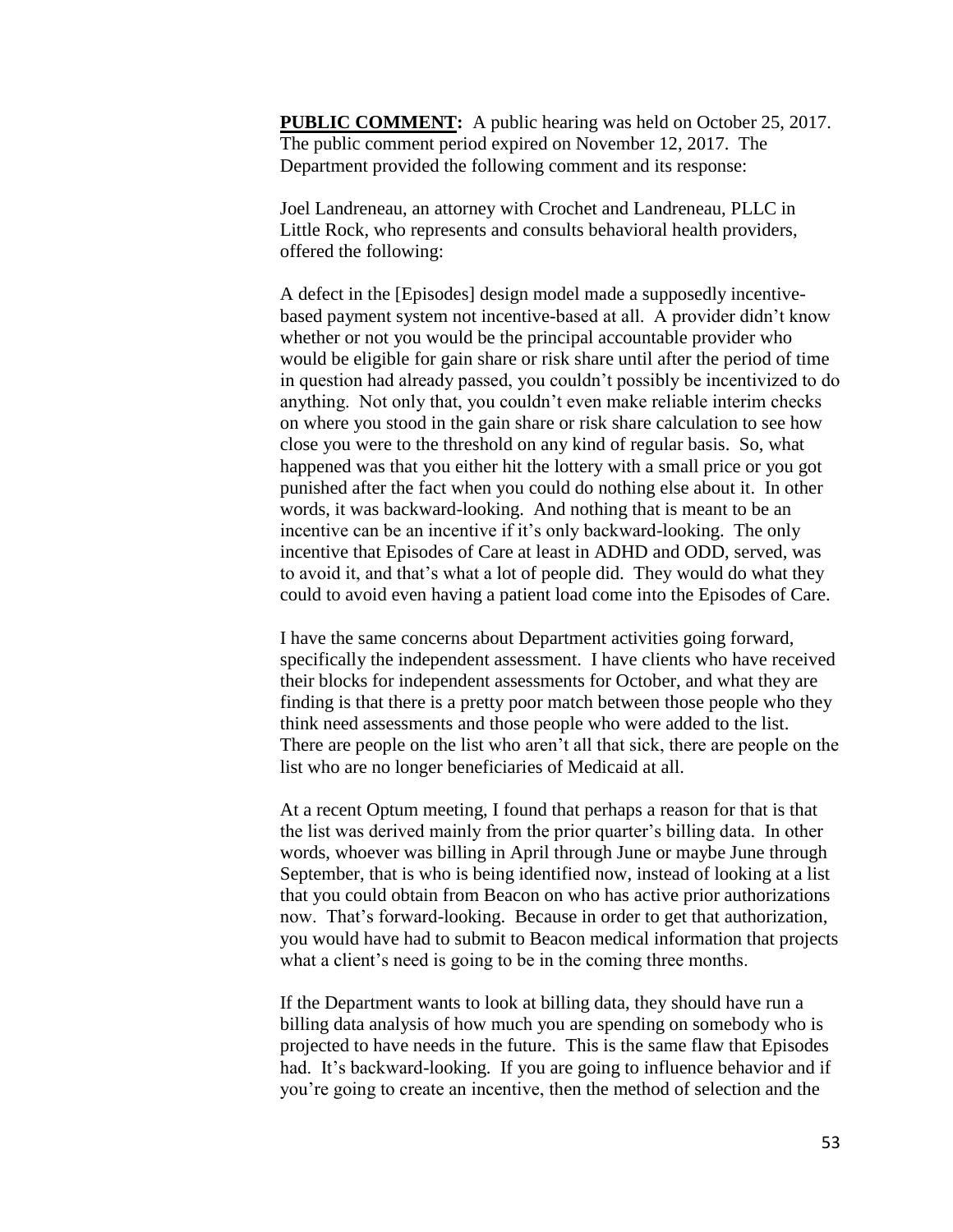incentive needs to be, first of all, involve a feedback of information so you know where you stand in the process. Also, try to anticipate what the need is going to be and not simply provide a historical narrative of what the need used to be. I think that's what made Episodes less effective than it could have been, and I have the same concern for the independent assessments going forward.

**RESPONSE:** The Department appreciates the comments made at the public hearing. While it is true we are proposing the removal of the ADHD and ODD rules from Medicaid policy as a financial episode of care, we will be expanding our reporting on the cost and quality of behavioral health services across all providers. These reports will be beneficial and will still allow providers to measure their quality of care.

There are two reasons for proposing this rule change: 1) behavioral health transformation is moving the responsibility for cost and quality for tier one behavioral Health Services to the Primary Care Physician in a Patient Centered Medical Home, and 2) behavioral health transformation has introduced a new procedure coding system which would affect the validity of calculations and thresholds in the Behavioral Health Episodes of Care.

The commenter expresses his opinion that financial incentives cannot be based on retrospective episodes of care. He also expresses his opinion that it is difficult to track episodes throughout the performance period. Episodes of Care reports are published quarterly for Principal Accountable Providers. In these reports, every beneficiary with an open or closed episode is listed in detail showing the average adjusted cost of each episode and whether quality measures have been met. In the ADHD Level I Episode of Care's last performance period, there were 183 providers, of which 119 (65%) were in the commendable category and receiving gain share payments. Seven providers (3.8%) were in the non-acceptable category and subject to risk share. With regards to the commenter's comments regarding independent assessments, independent assessments are outside the domain of Episodes of Care and are not relevant to this rule change.

DHS made no changes to the proposed rule as a result of the comments received. The Department states that the instant rule change will require CMS approval, which is pending as of November 16, 2017. The proposed effective date is January 1, 2018.

**FINANCIAL IMPACT:** There is no financial impact.

**LEGAL AUTHORIZATION:** The repeal of an existing rule removes two episodes of care, Attention Deficit Hyperactivity Disorder (ADHD) and Oppositional Defiant Disorder (ODD), from the episodes of care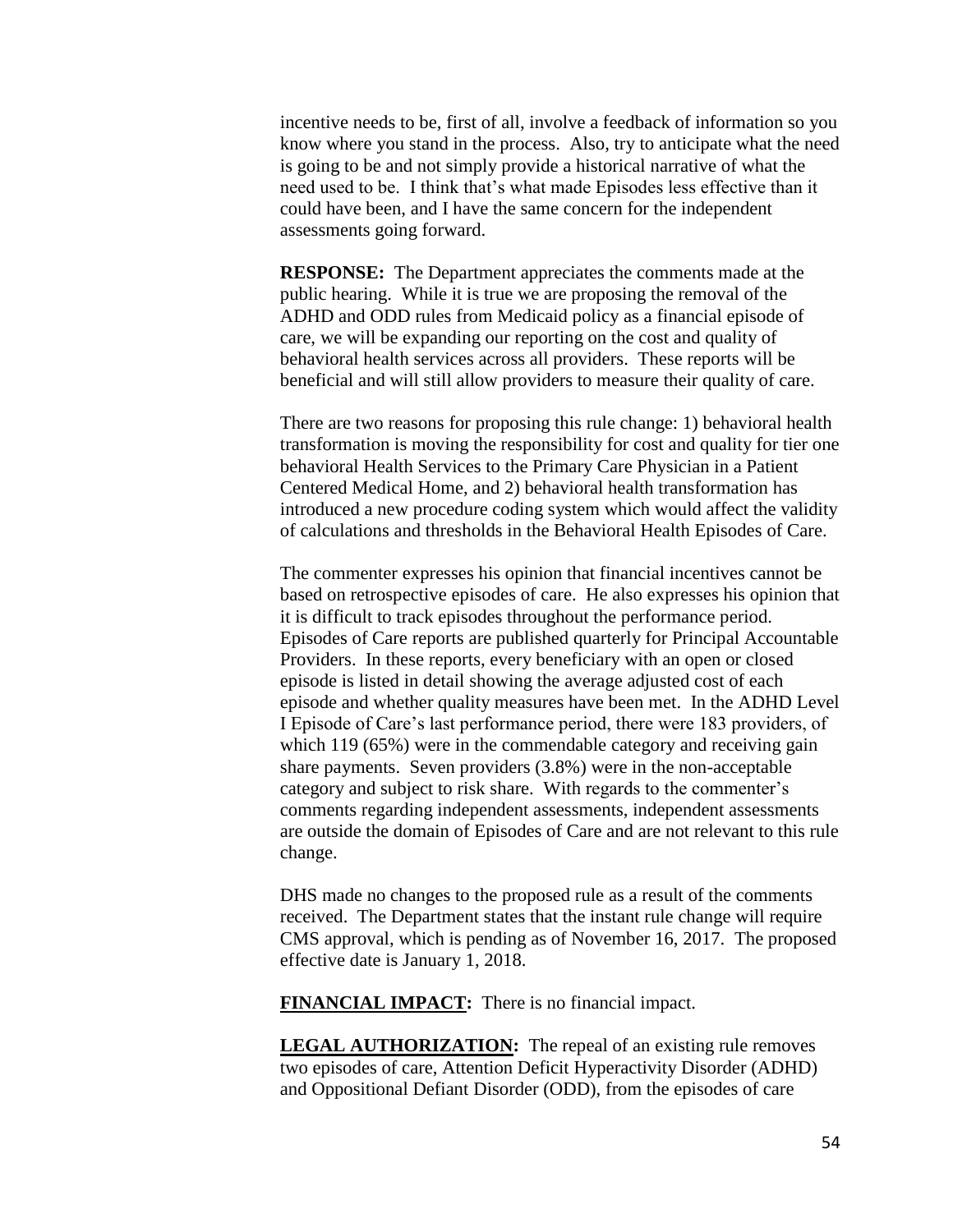program. The new Behavioral Health Transformation initiative, approved by Legislative Council and implemented on July 1, 2017, transfers the episode of care incentive mechanisms to the Patient Centered Medical Home (PCMH) program.

The Department of Human Services is authorized to "make rules and regulations and take actions as are necessary or desirable to carry out the provisions of this chapter [Public Assistance] and that are not inconsistent therewith." Arkansas Code Annotated § 20-76-201 (12). Arkansas Code §20-77-107 specifically authorizes the department to "establish and maintain an indigent medical care program."

### **10. STATE BOARD OF NURSING (Fred Knight)**

**a. SUBJECT: Chapter One-General Provisions; Chapter Two-Licensure: RN, LPN, and LPTN; Chapter Four-Advanced Practice Registered Nurse; Chapter Six-Standards for Nursing Education Programs; Chapter Seven-Rules of Procedure; Chapter Ten-Alternative to Discipline**

**DESCRIPTION:** A summary of the proposed changes follows:

#### **Chapter 1**

The definition of "first level nurse" was added based upon terminology added to Chapter 6. The definition of "program" was revised to include a master's degree program as an entry level program which will give clarity and permit graduates of an entry-level pre-licensure program to obtain licensure as a Registered Nurse (RN). Definitions related to the alternative to discipline program (Chapter 10) were added.

### **Chapter 2**

The enhanced Nurse Licensure Compact (eNLC) multistate licensure and Arkansas statute require graduates of an entry-level pre-licensure program to provide a Social Security Number to obtain licensure as a nurse. The eNLC also requires the ability to waive eligibility requirements be deleted. Also added to this chapter are the requirements to be consistent with current procedure for licensure. The eNLC statute requires the deletion of eligibility for Licensed Practical Nurse (LPN) licensure of non-graduate of RN programs. Act 248 of 2017 requires a timeframe be added for issuance of temporary permits for spouses of active duty service members. For clarification purposes, a reference to Chapter 4- Advanced Practice Registered Nurse (APRN) regarding continuing education. Act 204 of 2017 requires the waiver of the renewal fee for active duty service members. The other changes were clean-up of language.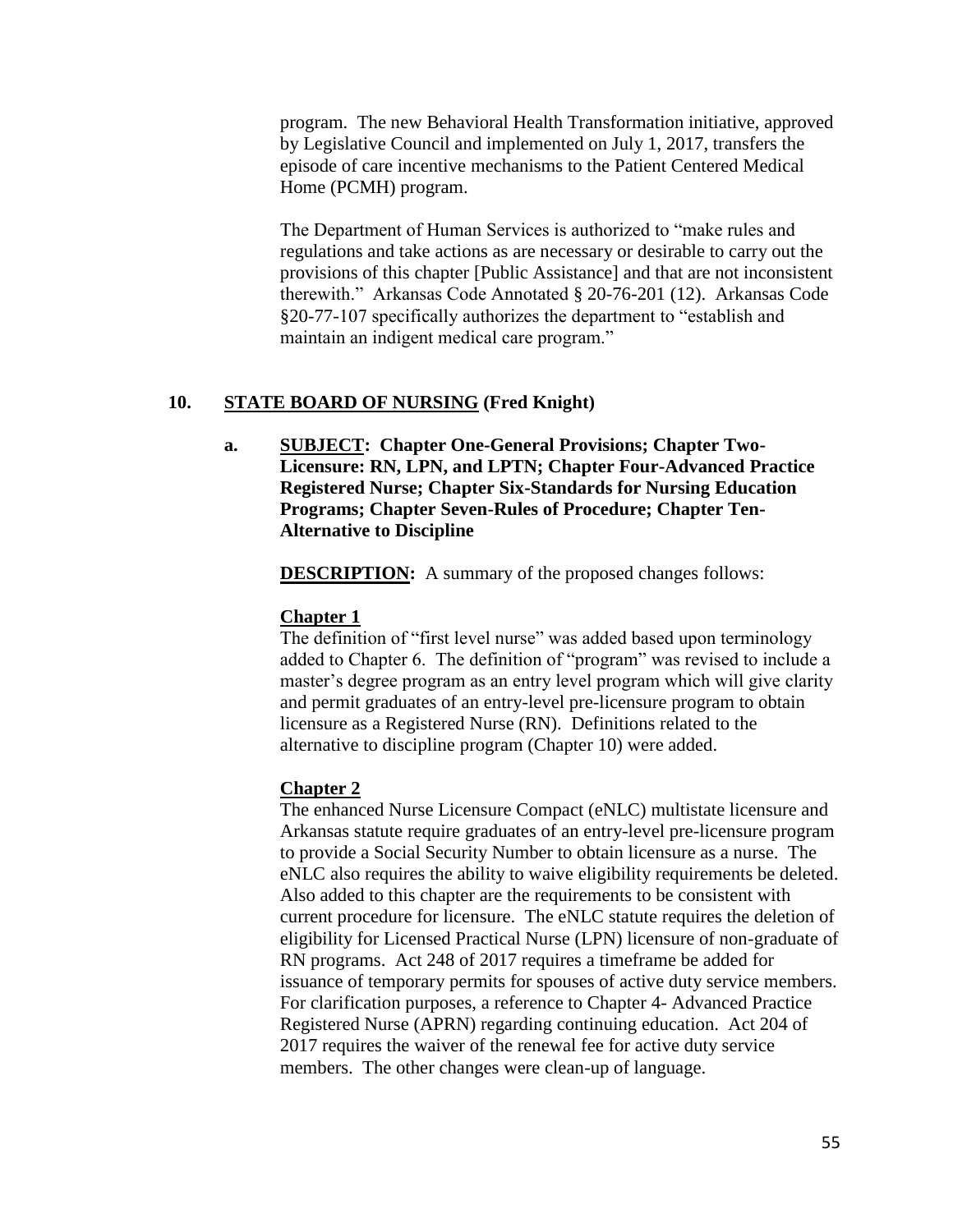### **Chapter 4**

Act 372 of 2017 requires listing of official documents an APRN is authorized to sign. Act 820 of 2017 requires the addition of limits for prescribing Schedule II controlled substances. A statement regarding APRN continuing education is added for clarification. Act 820 of 2017 requires the addition of opioid prescribing guidelines. Act 72 of 2017 changes the definition of Tramadol dosage for chronic nonmalignant pain. Act 203 of 2017 requires a listing of the requirement for all services provided by APRNs providing care via telemedicine (our new section XIV mirrors Regulation 38 of the Medical Practice Act). Act 203 of 2017 also included standards for establishing a patient relationship which mirrors Regulation 2 of the Medical Practice Act.

After the public comment period ended, only two changes were made to this chapter. We added the word "also" before the word "deemed" (in Section XIII, C.) for clarification of the language used to define the requirements of minimum standards for establishing a patient relationship. We also changed Section XIV.B.5. to read as follows: An APRN using telemedicine may NOT issue a prescription for any controlled substances defined as any scheduled medication under schedules III through V and only hydrocodone combination products which were reclassified from Schedule III to Schedule II as of October 6, 2014 unless the APRN has seen the patient for an in-person exam or unless a relationship exists through consultation or referral; or on-call or cross-coverage situations.

### **Chapter 6**

A detailed description of the purpose of the chapter is added for clarification. The term "masters" to the types of pre-licensure programs regulated by the ASBN Rules due to current trend in nursing education wherein a master's degree is the initial degree obtained for licensure as a RN. The term "feasibility study" replaces the term "proposal" for clarification purposes. Standards are increased by adding the requirement for a program to maintain a pass rate above 75% for two consecutive years in order to receive Continued Full Approval. An on-site survey will be decided on case-by-case review so the new language will provide ASBN discretion. The education requirements for a librarian are no longer applicable by the accrediting body. The requirement was added for a program director of a master's program to have a graduate degree in nursing and have a doctorate degree because all other program levels require the director to hold a degree above the program's degree level. The program director's responsibility to verify program completion is added for clarification purposes. The number of years of experience for assistant clinical instructors' is increased from one year to two years because one year is an insufficient amount of time. The old faculty to student ratio is removed for clarification purposes. The term "cloning" was removed because it is no longer applicable. In order to be in alignment with current trends in RN education in the United States, a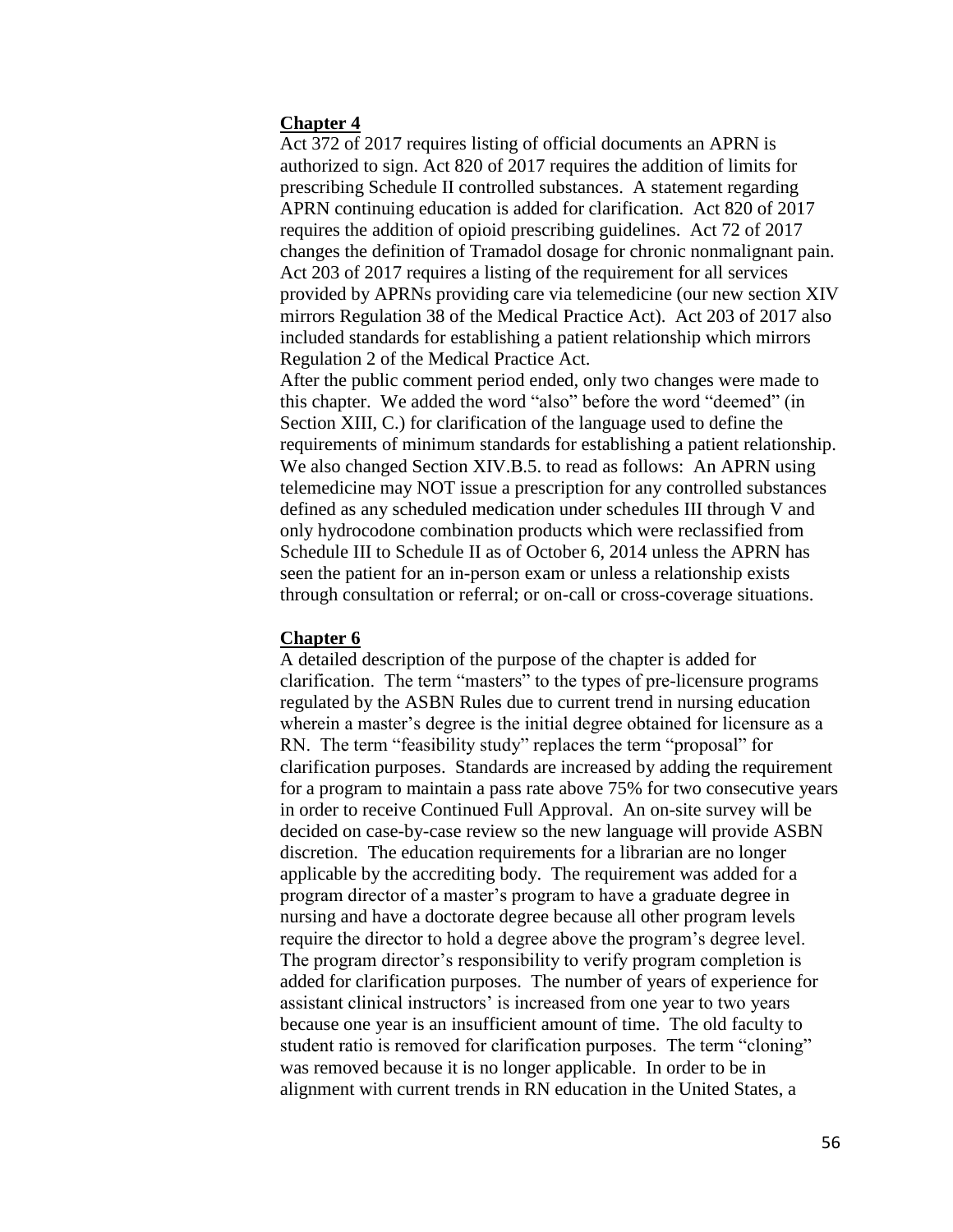master's degree program leading to licensure as an RN will the meet same curriculum standards as BSN program. Practical nurse programs were removed for clarification purposes. In order to be consistent with current procedures, the requirement was added for a program director to appear to provide a second year low-pass rate report.

### **Chapter 7**

A mechanism was added to allow issuance of disciplinary action based on noncompliance of terms of the alternative to discipline program. The definition of "fraud and deceit" was added to include payment of renewal/services with insufficient funds, which will permit disciplinary action if a licensee fails to submit proper funds.

### **Chapter 10**

Act 325 of 2017 allows ASBN to create an alternative to discipline (ATD) program. Chapter 10 is new, and will be the rules for the ATD program.

**PUBLIC COMMENT:** A public hearing was held on October 10, 2017. The public comment period expired on November 3, 2017. Public comments were as follows:

### **Chapter 1**

## Dr. Stacy E. Harris, DNP, APRN, ANP-BC, University of Central Arkansas

**COMMENT: "**When I was reading Chapter 1, in the mark-up copy, page 5 under programs, I noticed that Masters of Science in Nursing was added but nothing about the DNP. At UCA, we will be moving to BSN-DNP for the APRNs, so I was thinking perhaps DNP program needs to be included in that section. Food for thought." **RESPONSE:** Explained this definition does not include DNP programs because it refers to RN prelicensure programs and not APRN programs.

### **Chapter 2**

No comments received.

### **Chapter 4**

### Karen Reynolds, APRN

**COMMENT: "**I recently received an email from an individual who was concerned about the new proposed act. The concern was that in effect, it states that in order for an appropriate APRN/patient relationship to be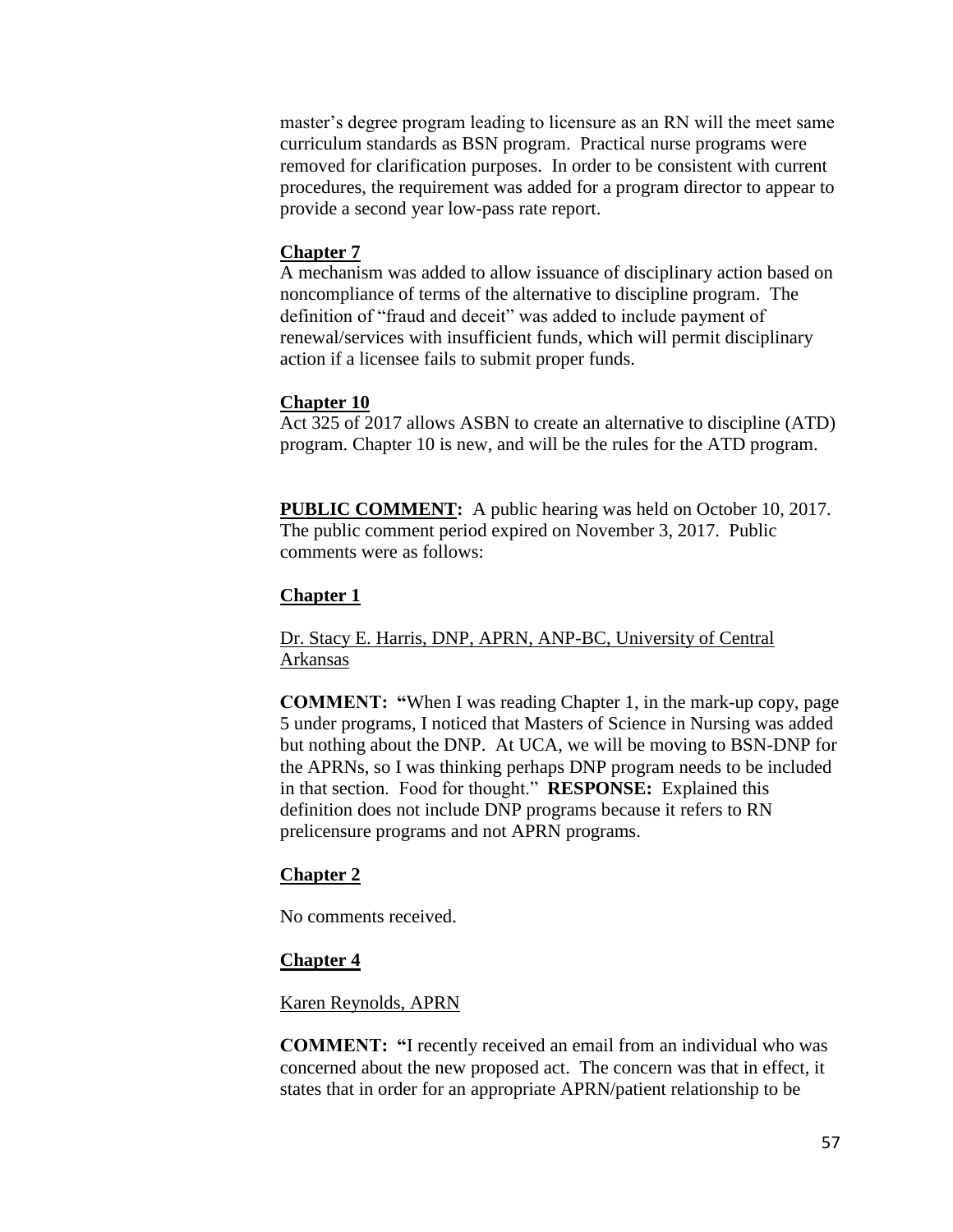established, there must be a referral and a follow up with a collaborative physician. If read this way, it would in effect change collaboration agreement. After reading it again, I believe it was the intent of the Board to protect nurses who are covering call for other providers and allowing that to be considered an established relationship. I believe its purpose is to stop APRNs from prescribing to acquaintances who are not established patients. I am concerned that this section may be misread by others also. Maybe the intent should be clarified in wording. Please let me know what the intent for the section is or any clarification I can give others who are concerned." Requested the word "also" be added to Section XIII(B)(3) for the purpose of clarification. **RESPONSE:** Comment taken under advisement.

#### Ronette Wise

**COMMENT:** "I have reviewed the changes and I have a question regarding Section XIII B.A. Proper APRN/patient relationship, at a minimum require that: 3. Appropriate follow-up be provided or arranged, when necessary, at medically necessary intervals. I volunteer with Arkansas Baptist Association Medical/Dental clinics, there is a paper chart with assessment, dx and treatment, but there is not a follow up, so my question is, since there is not a follow up, then patient relationship is not established, is that correct? If this is correct, does that mean that APRNs cannot volunteer for this type of organization?" **RESPONSE:** Explained this does not apply to the APRN in the volunteer roles based on the definition of the practice of APRN nursing as noted in the Rules, Chapter 1, Section II(B).

## Scott Smith, JD, Director of Governmental Affairs, Arkansas Medical Society

**COMMENT:** "As mentioned in my voicemail (maybe only left the specific concern with Sue, actually), we're concerned that the language on page 4-14, Section XIV on Telemedicine, B.5, may inadvertently leave an implication that all of Schedule II could be prescribed. I certainly don't have any preferred way to clarify, but here's one friendly recommendation…An APRN using telemedicine may issue a prescription for controlled substances defined as scheduled medications from schedule II hydrocodone combination through Schedule V only if the APRN has seen the patient for an in-person exam or if a relationship exists through consultation or referral; or on-call or cross-coverage situations. Again, I come in peace, hoping to avoid potential confusion down the road. Thanks for your consideration." **RESPONSE:** Revised section to clarify prescribing is limited to Schedule III-V and Schedule II, hydrocodone combination products.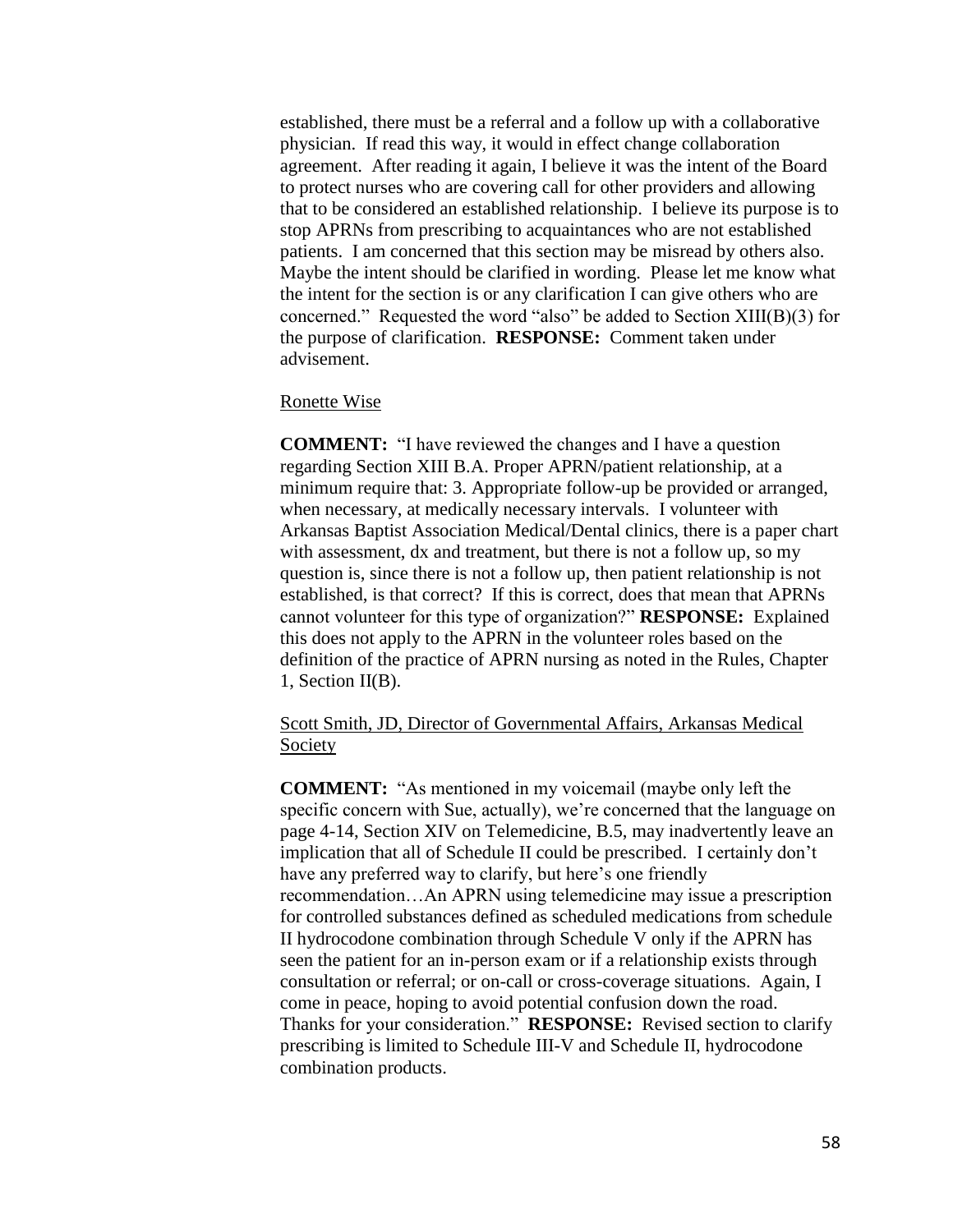### Dr. Katherine Darling, DNP, PMHNP/FNP-C, FAANP

**COMMENT:** Referencing Chapter 4, Section XIII, Dr. Darling reiterated the necessity for exclusionary language to ensure the restriction of prescribing scheduled medications for family and friends. Requested clarification of "immediate family member" and prohibition of prescribing any controlled substance with a few exceptions. **RESPONSE:** Comment taken under advisement. Do not believe a more comprehensive definition of immediate family is necessary and restricting prescribing all controlled substances inhibits the APRN's ability to provide adequate care especially in the rural setting.

# Karen Reynolds, CNP

**COMMENT:** Referencing Chapter 4, Section XIII, C., Ms. Reynolds suggested adding the word "also" on the first line of the section to clarify that all criteria is being met when establishing a patient relationship. **RESPONSE:** The word "also" was added.

Latoya Thomas, Director of State Policy Resource Center, American Telemedicine Association

**COMMENT:** Referencing Chapter 4, Section XIII requested "not imposing arbitrary physical examinations for mental health services." **RESPONSE:** No changes made. As written, allows real-time audio and visual technology in place of an in person examination.

**COMMENT:** Referencing Chapter 4, Section XIV(A) requested a change to modality neutral form of telemedicine. **RESPONSE:** No changes made. Written in alignment with the rules for physicians practicing telemedicine.

# **Chapter 6**

Susan Kehl-Dean of the Harding University Nursing Program

**COMMENT:** Ms. Kehl spoke in favor of the changes to Chapter 6, articulating the increased educational standards for nursing instructors are a step in the right direction. **RESPONSE:** None.

# **Chapter 7**

No comments received.

# **Chapter 10**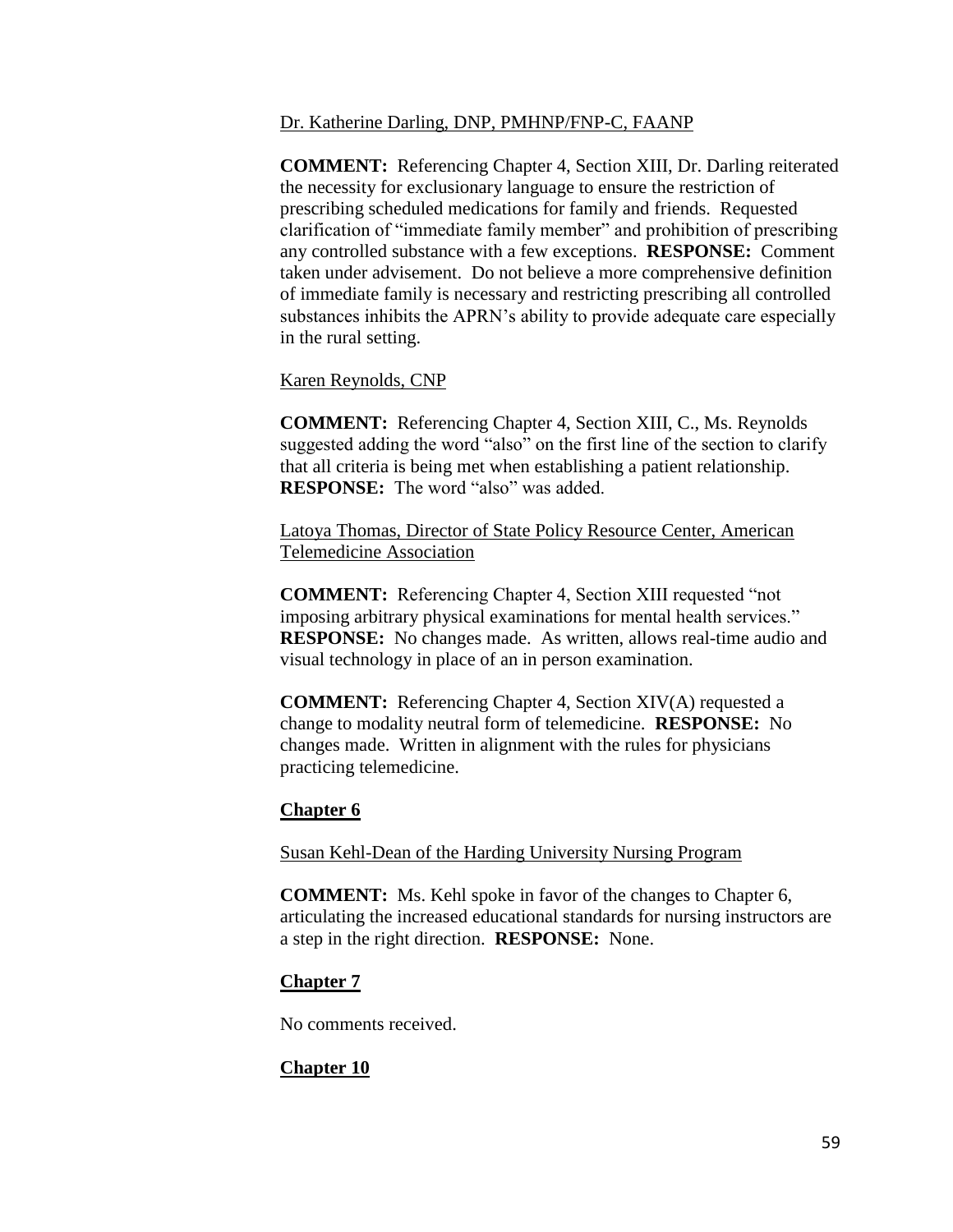No comments received.

The proposed effective date is January 1, 2018.

**FINANCIAL IMPACT:** There is no financial impact.

**LEGAL AUTHORIZATION:** The Arkansas State Board of Nursing is authorized to promulgate whatever regulations it deems necessary for the implementation of Ark. Code Ann. § 17-87-101 et seq. (Arkansas Code regarding nursing profession). These rules implement various acts from the 2017 legislative session, specifically Act 72 of 2017, sponsored by Representative Justin Boyd (modifying the definition of "chronic nonmalignant pain" in the Combating Prescription Drug Abuse Act); Act 203 of 2017, sponsored by Senator Cecile Bledsoe (creating the Telemedicine Act); Act 204 of 2017, sponsored by Senator Missy Irvin (waiving the licensure renewal fee charged by the Nursing Board for certain active-duty military healthcare professions); Act 248 of 2017, sponsored by Representative David Meeks (requiring state boards and commissions to promulgate rules for temporary licensure, certification, or permitting of spouses of active duty service members); Act 325 of 2017, sponsored by Representative Justin Boyd (creating the Alternative to Discipline Act); Act 372 of 2017, sponsored by Representative Mary Bentley (authorizing advanced practice registered nurses and physician assistants to have signature authority); and Act 820 of 2017, sponsored by Senator Jeremy Hutchinson (authorizing the Board to promulgate rules limiting the amount of Schedule II narcotics that may be prescribed and dispensed by licensees of the Board).

# **11. STATE PLANT BOARD, PESTICIDE DIVISION (Susie Nichols)**

## **a. SUBJECT: Pesticide Enforcement and Response Regulation**

**DESCRIPTION:** This rule amends the Enforcement Response Regulations in accordance with Act 778 of 2017 that increases the maximum civil penalty from \$1,000 to \$25,000 for egregious violations from applications of Dicamba, or an Auxin containing herbicide, or any new herbicide technology released after August 1, 2017. The purpose of the amendment is to define terms in Act 778 and to incorporate the penalty range of "up to \$25,000" into the civil penalty matrix.

**PUBLIC COMMENT:** A public hearing was held on September 21, 2017. The public comment period expired on September 19, 2017. The Board received no comments.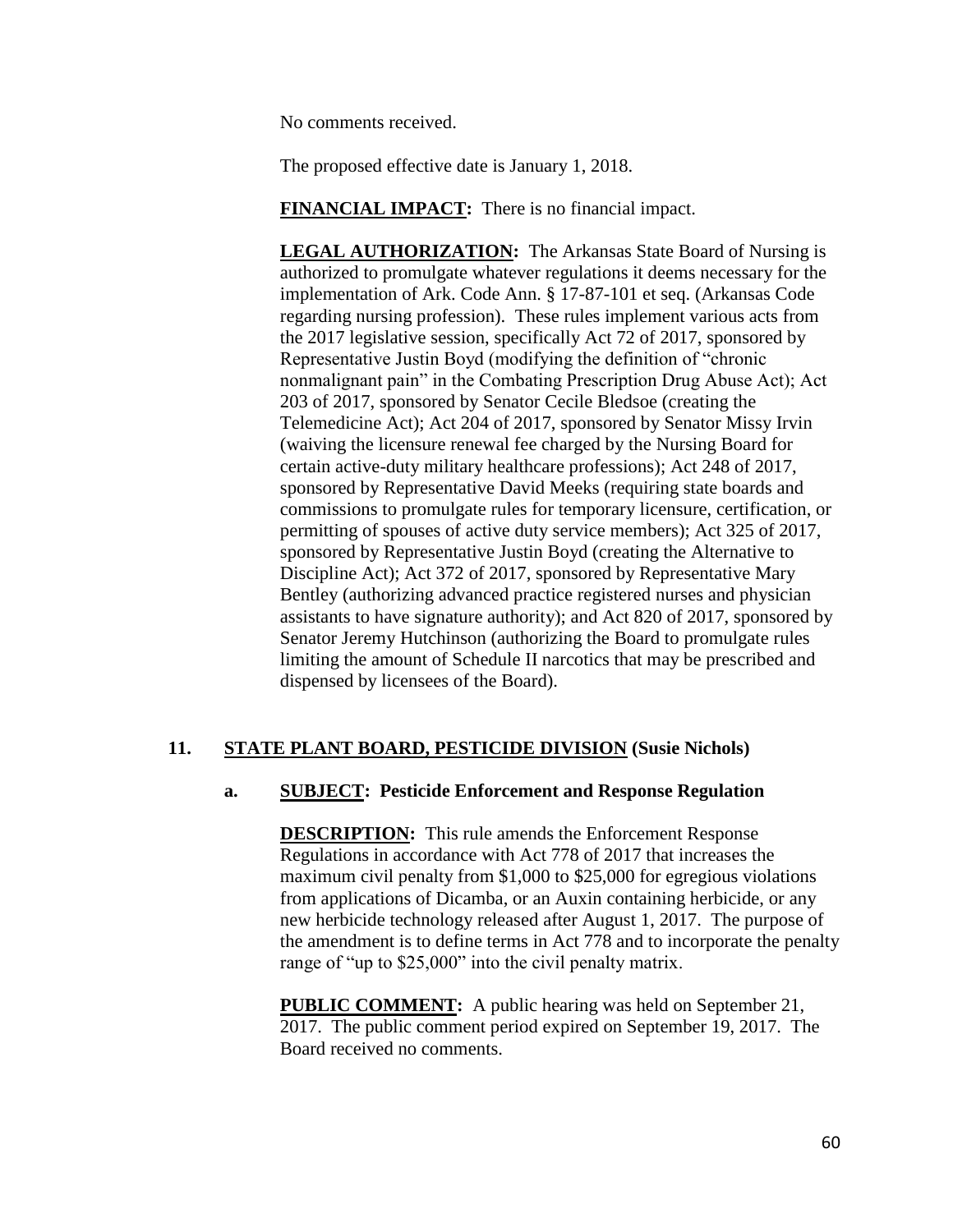This rule was promulgated on an emergency basis and was approved at a meeting of the Executive Subcommittee on July 5, 2017. The proposed effective date for the permanent rule is pending legislative review and approval.

**FINANCIAL IMPACT:** Individuals who comply with the law will not have any financial impact. Anyone found to have committed an egregious violation will be subject to a civil penalty of up to \$25,000. There will be no cost to state, county, or municipal government.

**LEGAL AUTHORIZATION:** The proposed rule implements **Act 778 of 2017**, sponsored by Senator Blake Johnson, which created penalties under the State Plant Board for the misuse of dicamba or dicamba-related products; limited the use of penalties above one thousand dollars (\$1,000); and directed moneys to scholarships and training of personnel. Arkansas Code Annotated §  $2-16-203(b)(1)(A)(ii)(a)$ , as amended by Act 778, § 1, specifically permits the Board to assess a civil penalty greater than one thousand dollars (\$1,000), but not more than twenty-five thousand dollars (\$25,000), only if the Board finds that a violation is egregious. As defined by the statute, "[a] violation is egregious only if significant off-target crop damage occurred as a result of the application of dicamba or an auxincontaining herbicide or any new herbicide technology released after August 1, 2017." Ark. Code Ann. § 2-16-203(b)(1)(A)(ii)(*b*), as amended by Act 778, § 1. Pursuant to Ark. Code Ann. § 2-16-203(b)(2)(A), the Board shall by rule establish a schedule designating the minimum and maximum civil penalty that may be assessed under the statute for violation of each statute, rule, or order over which the Board has regulatory control. The Board may also promulgate any other regulation necessary to carry out the intent of the statute. *See* Ark. Code Ann. § 2-16-203(b)(2)(B).

### **b. SUBJECT: Dicamba Use and Application**

**DESCRIPTION:** This rule to amend Arkansas Regulation on Pesticide Classification will restrict the use of dicamba for agricultural uses from April  $16<sup>th</sup>$  through October  $31<sup>st</sup>$  of all pesticides containing dicamba except for use on pastures, rangeland, turf, ornamental, direct injection for forestry activities and home use. The rule requires individuals who intend to apply dicamba by ground to complete online training provided by the University of Arkansas. This rule will protect farmers who have chosen not to use this pesticide technology and the general public.

**PUBLIC COMMENT:** A public hearing was held on November 8, 2017, and the public comment period expired on October 30, 2017. Provided by the Board and attached hereto is a summary of the public comments received and the Board's responses.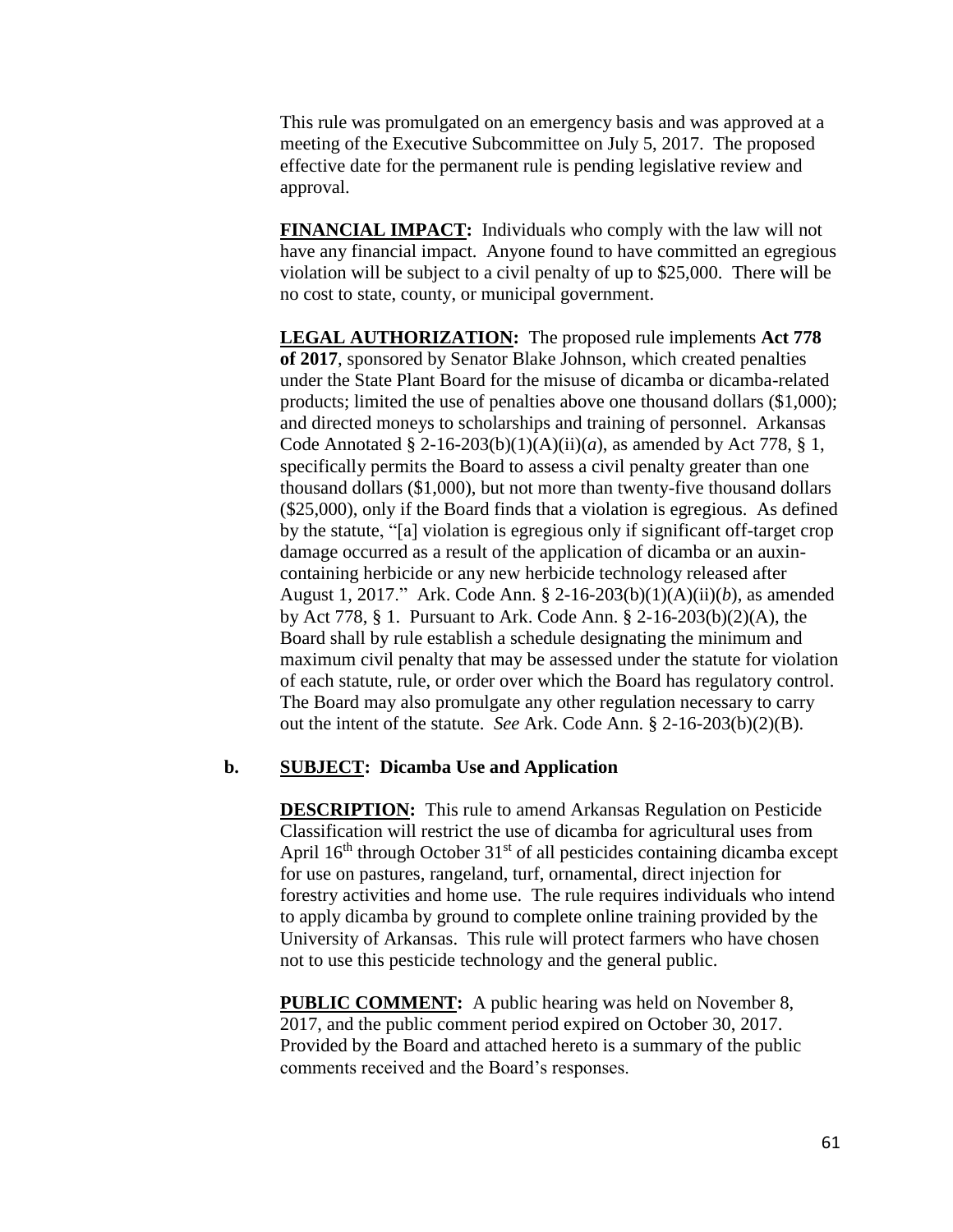The proposed effective date is pending legislative review and approval.

**FINANCIAL IMPACT:** There is no financial impact.

**LEGAL AUTHORIZATION:** The State Plant Board shall administer and enforce the Arkansas Pesticide Use and Application Act, codified at Arkansas Code Annotated §§ 20-20-201 through 20-20-227, and shall have authority to issue regulations after a public hearing following due notice to all interested persons to carry out the provisions of the Act. *See* Ark. Code Ann. § 20-20-206(a)(1). When the Board finds it necessary to carry out the purpose and intent of the Act, regulations may relate to the time, place, manner, amount, concentration, or other conditions under which pesticides may be distributed or applied and may restrict or prohibit use of pesticides in designated areas during specified periods of time to prevent unreasonable adverse effects by drift or misapplication to: plants, including forage plants, or adjacent or nearby lands; wildlife in the adjoining or nearby areas; fish and other aquatic life in waters in reasonable proximity to the area to be treated; and humans, animals, or beneficial insects. *See id*.

# **12. ARKANSAS STATE POLICE (Col. William J. Bryant, Maj. Lindsey Williams, and Mary Claire McLaurin)**

## **a. SUBJECT: Arkansas Concealed Handgun Carry License Rules**

**DESCRIPTION:** The legislature established an "enhanced" concealed carry license and "firearm sensitive areas." ASP is responsible for the issuance of the licenses, development of the training for the enhanced license, and approval of the security plans required to establish a firearm sensitive area. Act 562 mandates that ASP promulgate rules for this purpose within 120 days of September 1, 2017. Other updates and revisions to the rules were also included to conform with current law and/or departmental procedures.

**PUBLIC COMMENT:** A public hearing was held on October 31, 2017. The public comment period expired on November 10, 2017. The agency submitted a public comment summary, attached hereto, detailing all of the comments received regarding these rules.

Jessica Sutton, an attorney with the Bureau of Legislative Research, asked the following questions:

(1) Page 4. Why are the words "enhancement" or "enhanced license" used throughout the Rules? The legislation consistently uses the term "concealed carry endorsement"? **RESPONSE:** Concealed carry licenses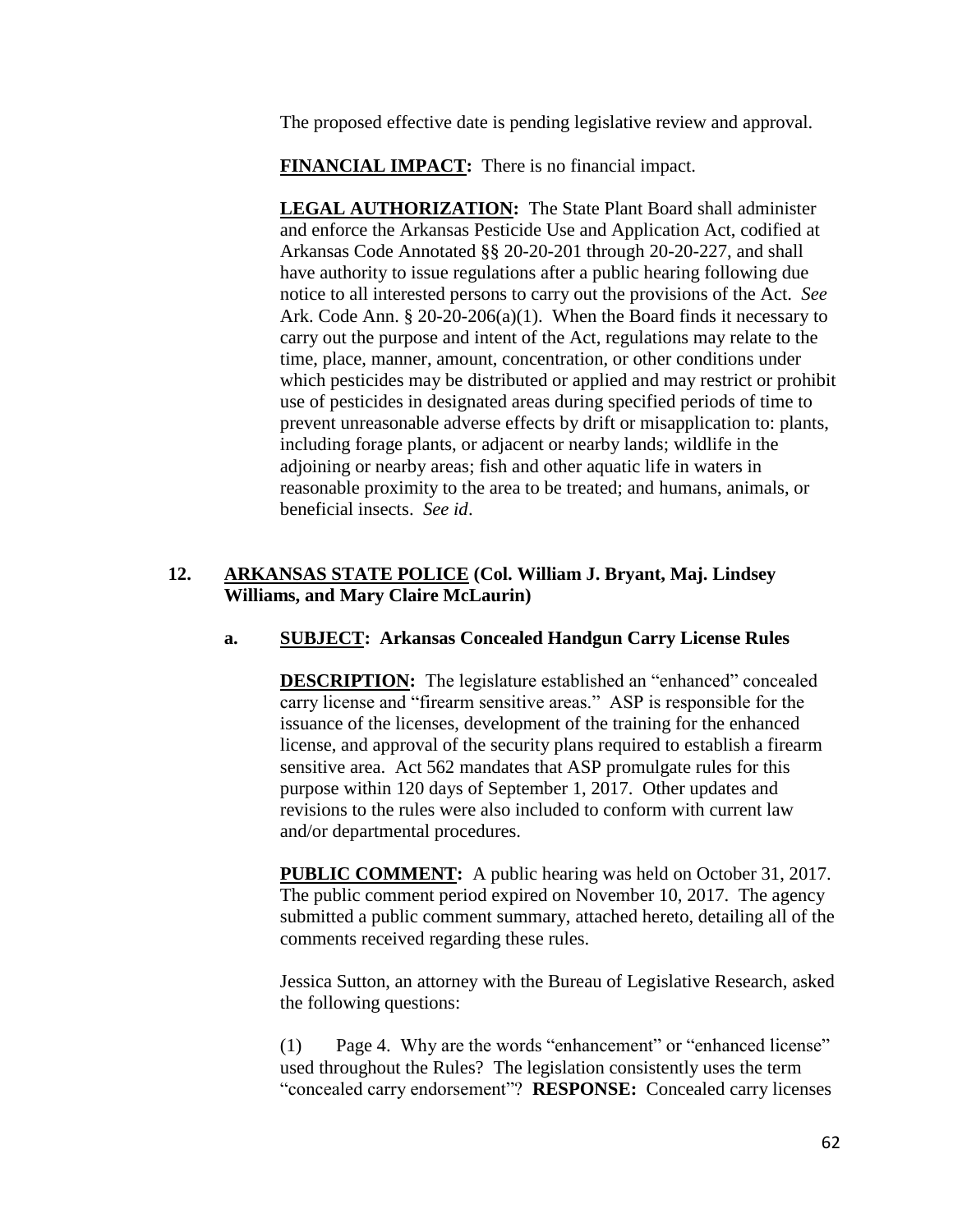with the "endorsement" were named "enhanced licenses" in the legislative title. The title of Act 562 is "An Act concerning the possession of a concealed handgun in a public university, public college, or community college building; concerning other privileges associated with an **enhanced** license to carry a concealed handgun; and for other purposes." Using the shorthand "enhanced license" makes it much more easily distinguishable from the license without an endorsement.

(2) Page 5. I'm curious why the definition of "concealed" is taken out of the Rules when it is still in the law? **RESPONSE:** I tried to remove as much redundant language from the rules as possible. If a definition is already contained in the law, I saw no reason to repeat the definition in the rules, unless further clarification was necessary.

(3) Page 9. Why is the agency removing the language requiring a "signed, agreed statement of allegiance to the United States Constitution and to the Arkansas Constitution" for issuance of a license? This is required under Ark. Code Ann. § 5-73-309(14). **RESPONSE:** We are subject to a consent decree and permanent injunction out of the Western District that requires us to allow all lawful permanent residents of the US residing in AR to apply and obtain a CHCL. It is my understanding that requiring foreign citizens to swear allegiance to the US Constitution and the Arkansas Constitution would be a violation of the consent decree.

(4) Page 11. The agency has stricken a few items from the application form (Rule 4.1) that are to be included under the law, specifically "any previous address of the applicant for the two (2) years preceding the date of the application" and "a statement whether or not the applicant has been found guilty of a crime of violence or domestic abuse." See § 5-73-310. **RESPONSE:** Change was made to match the language in the statute.

(5) Page 11. The agency is also striking language requiring a statement that the applicant has not been convicted of the offense of carrying a weapon within the last five (5) years. This could be a reason for denying a license under § 5-73-308, so I was curious why this item would be deleted from the form. **RESPONSE:** The statement by the applicant is not necessary (or ever used or considered) in processing the application. The Department relies on federal and state background checks for analysis of the individual's criminal history.

(6) Page 13. Why is the language under Rule 5.0 regarding the digital photograph of the licensee being deleted? This is required under § 5-73- 313. **RESPONSE:** Change was made to match the language in the statute.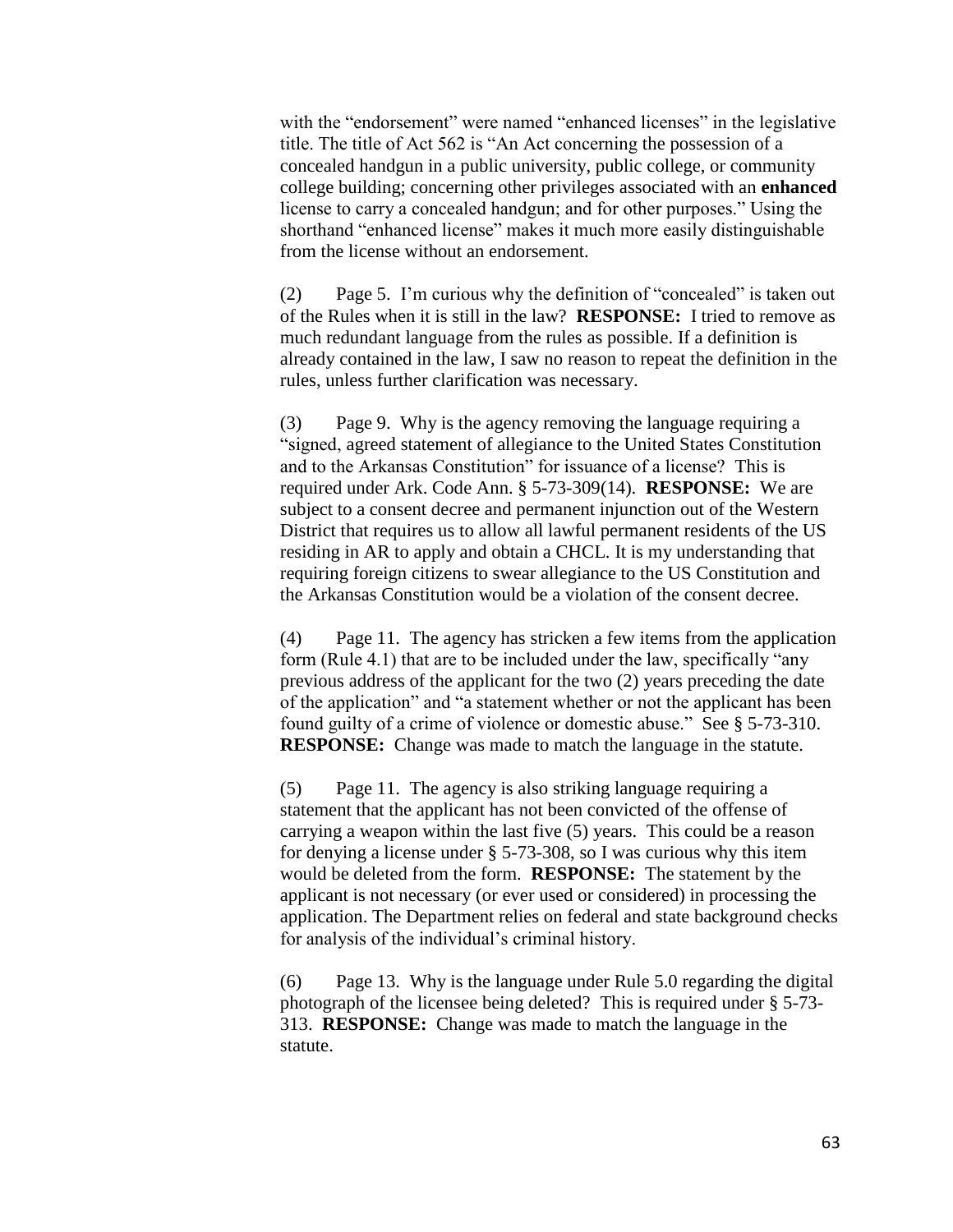(7) Page 13-14. Regarding Rules 5.1 and 5.2, why is "a verified statement that the licensee remains qualified pursuant to the criteria specified in A.C.A. § 5-73-308(a) and § 5-73-309 " being deleted? Language is required under § 5-73-313. **RESPONSE:** Change was made to match the language in the statute.

(8) Page 21. Regarding the transfer of a license issued by another state to Arkansas, the rules require "at least one (1) full set of the applicant's classifiable fingerprints." However, Ark. Code Ann. § 5-73- 319 requires two (2) properly completed fingerprint cards (which is the language that was originally in the rules). Why is there a discrepancy? **RESPONSE:** Change was made to match the language in the statute.

(9) Page 22. Under Rule 13.1, subsection (c) appears to be an incomplete thought. I wasn't sure if that language at the end of that subsection was meant to be stricken. **RESPONSE:** The way the redlining appears may make it confusing, but that is the correct statement. "(b) An instructor may not provide his or her own training certification for his or her own Arkansas concealed handgun carry license renewal application; however, the instructor may substitute his or her valid, current firearms safety training instructor registration issued by the Department for the renewal training requirement." Subsection (c) has been deleted.

(10) Page 22. Act 1017 of 2017 appears to remove language regarding the live-fire training requirement for active duty military. Why do the Rules require substitute documentation in place of a live-fire training requirement? **RESPONSE:** Act 1017 does remove the live-fire training requirement, but it does require under subsection (D) a letter from the commanding officer, and, under subsection (E) a form, as designated by the department, showing that the applicant has met the military qualification requirements for issuance and operation of a handgun within one (1) year of the application date. The Rules do not require any additional documentation that is not required under the law.

The proposed effective date is January 1, 2018.

**FINANCIAL IMPACT:** There will be a nominal cost to those who choose to enroll in training for an enhanced license.

The estimated cost to the state, county, and municipal government to implement the rule is unknown. The department does not receive any funding for the issuance of enhanced licenses or to administer security plan approval for "firearm-sensitive areas." Depending on demand by the public for enhanced licenses and submissions of security plans by public universities and colleges, there could be a detrimental financial impact on the department in terms of resources and personnel.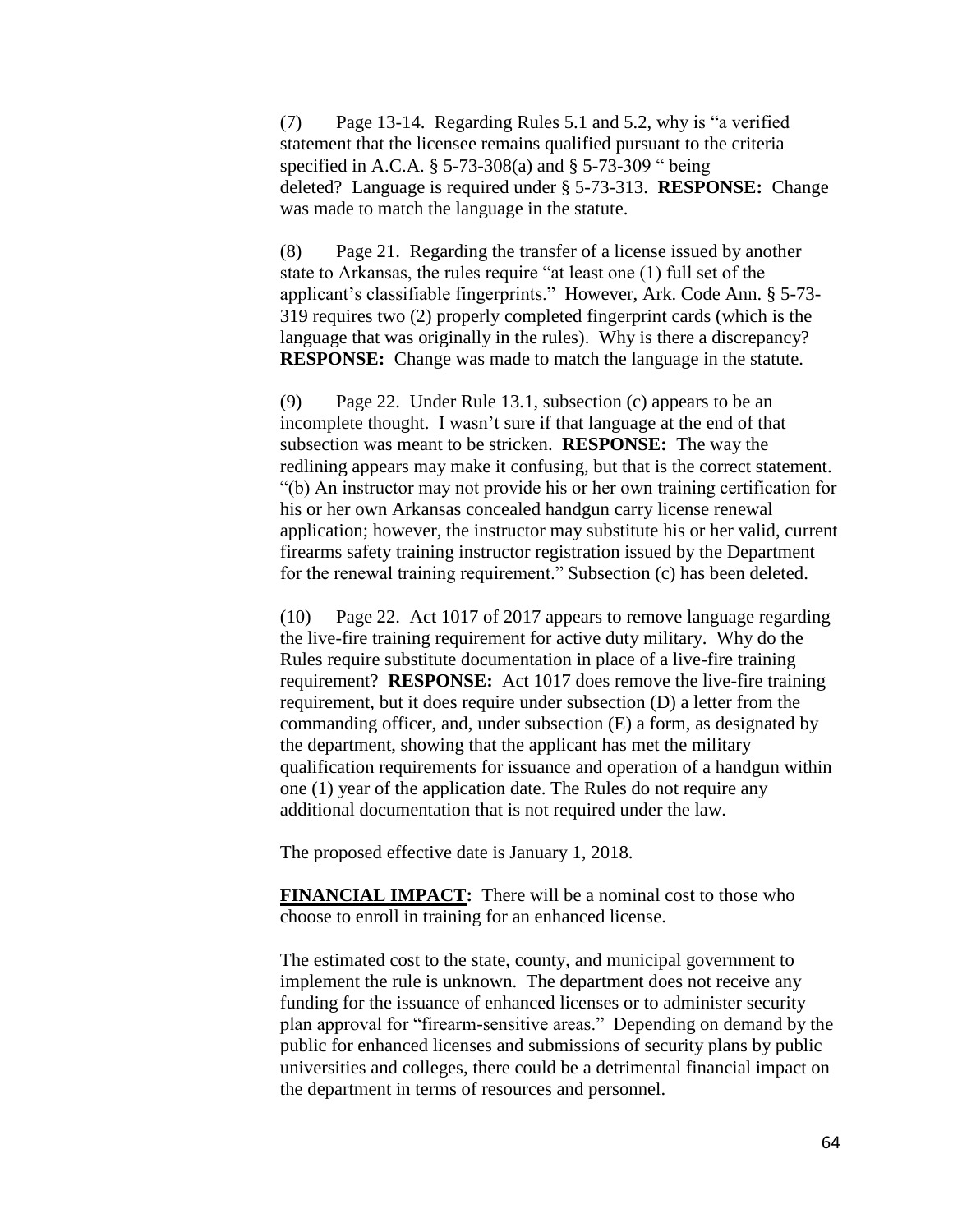The cost is unknown to public universities and colleges, UAMS, and the State Hospital for preparation and submission of security plans for designation of "firearm-sensitive areas."

**LEGAL AUTHORIZATION:** The Director of the Department of Arkansas State Police may promulgate rules and regulations to permit the efficient administration of § 5-73-301 et seq., concerning concealed handguns. Ark. Code Ann. § 5-73-317. These rules implement Act 562 of 2017, sponsored by Representative Charlie Collins, concerning concealed carry endorsements. The Department of Arkansas State Police shall promulgate rules to design a training program under this act within 120 days of the effective date of the act.

## **13. ARKANSAS TEACHER RETIREMENT SYSTEM (Rod Graves, Rett Hatcher, and Laura Gilson)**

## **a. SUBJECT: Rule 6-2 Reciprocity**

**DESCRIPTION:** This rule change is necessary after the passage of Act 612 of 2017, which provides members with the option to voluntarily waive all or part of their service credited in ATRS and to retire under a reciprocal system. Minor modifications were made to improve clarity and consistency in the rule.

**PUBLIC COMMENT:** No public hearing was held. The public comment period expired on October 27, 2017. The System received no comments.

Rebecca Miller-Rice, an attorney with the Bureau of Legislative Research, asked the following questions:

(1) Will the ATRS approved form for the waiver include the member's acknowledgement "that the waiver is a voluntary surrender of the member's concurrent service credit in the system and cancels the member's concurrent service credit in the system" in accord with Ark. Code Ann. § 24-7-601(g)(3)(A), as amended by Act 612 of 2017, § 1? **RESPONSE:** Yes, that will be included on the approved form. The submitted ATRS Rule 6-2 amendment makes clear that the member "elects" to waive concurrent service by "submitting *their* intention." The rule states the option; the form will emphasize the voluntary nature of the action and the canceling of the member's concurrent service credit (partially or fully) in the system consistent with Act 612 of 2017.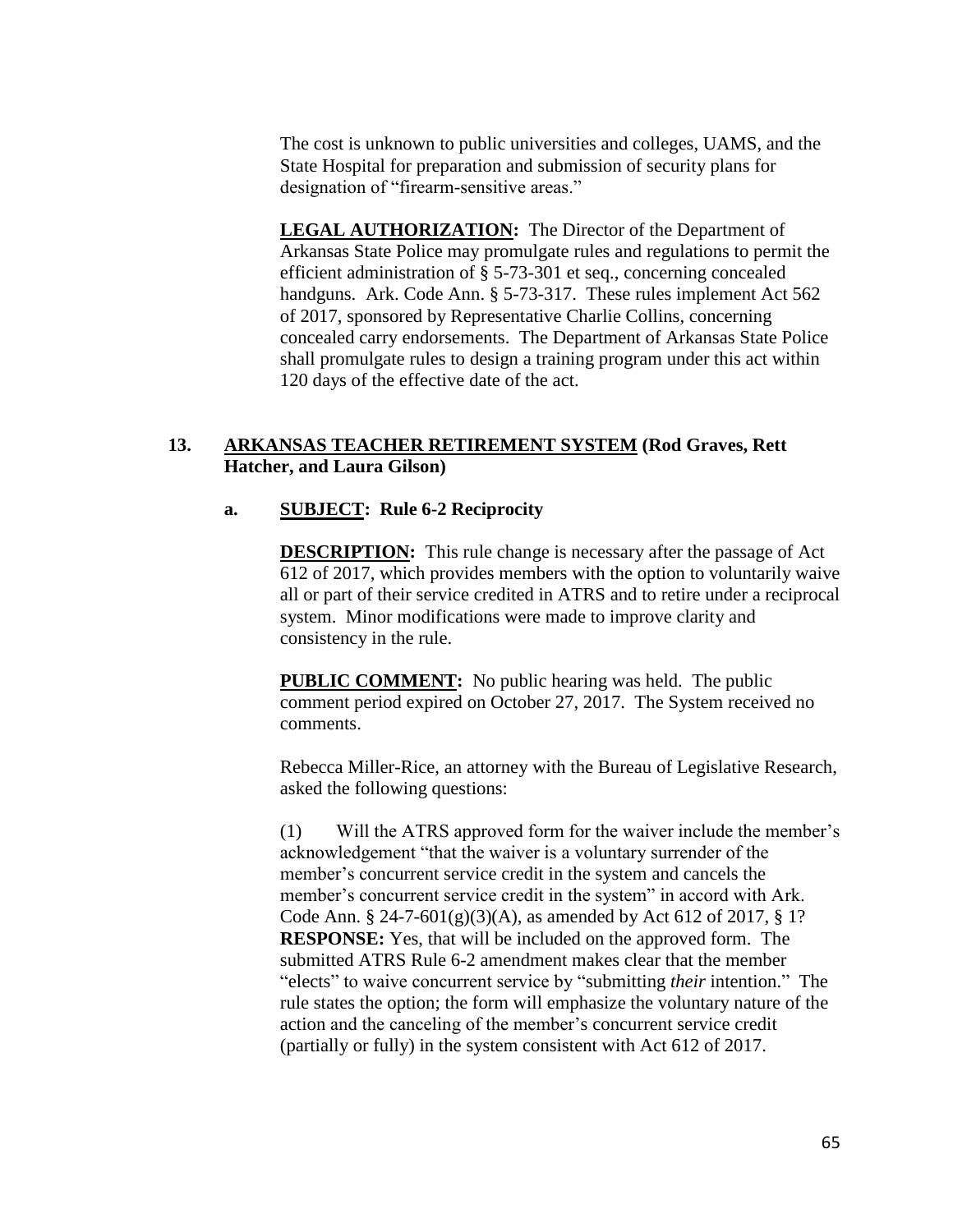(2) Arkansas Code Annotated  $\S$  24-7-601(g)(3), as amended by Act 612 of 2017, § 1, seems to require that in order to waive the concurrent service, the member must not only make the aforementioned acknowledgement, but the "member's employer-accrued contributions and employee-accrued contributions in the system [are to] remain with the system." I may be missing it, but I'm not seeing this requirement referenced. Is it included? **RESPONSE:** Service credit and contributions are separate components of the retirement formula. Act 612 provides that the accrued money will stay in the system in which it was earned; only the service credit may be waived. Prior to Act 612, the member was required to waive all of the other system's service. Now the member can choose to waive all or part, which allows the member to use a higher final average salary or service credit from the reciprocal system or ATRS to compute benefits.

The proposed effective date is pending legislative review and approval.

**FINANCIAL IMPACT:** There is no financial impact.

**LEGAL AUTHORIZATION:** The proposed rule includes revisions made in light of **Act 612 of 2017**, sponsored by Senator Bill Sample, which provided members of the Arkansas Teacher Retirement System ("System") with the option to waive concurrent service credit. The general administration and responsibility for the proper operation of the System and for making effective the relevant statutory provisions are vested in a board of trustees. *See* Ark. Code Ann. § 24-7-301. Pursuant to Arkansas Code Annotated § 24-7-305(b)(1), the "board shall promulgate rules as it deems necessary from time to time in the transaction of its business and in administering the [System]."

## **b. SUBJECT: Rule 9-2 Age and Services (Voluntary Retirement)**

**DESCRIPTION:** This change is necessary after the passage of Acts 293 and 780 of 2017 to maintain and provide a more flexible mechanism to protect the financial strength of ATRS and to protect its members.

First, the rule allows purchased and free credited service to be included in the calculation of credited service.

Next, the rule change also modified the existing right of the ATRS Board to reverse a compounded COLA as needed to maintain actuarial soundness. The board may already reverse the 2009 compounding of a COLA. The reversal may include a chart or proxy formula to be applied for members that have complicated changes in their benefits due to divorce, remarriage, death of the member, or death of a spouse. This rule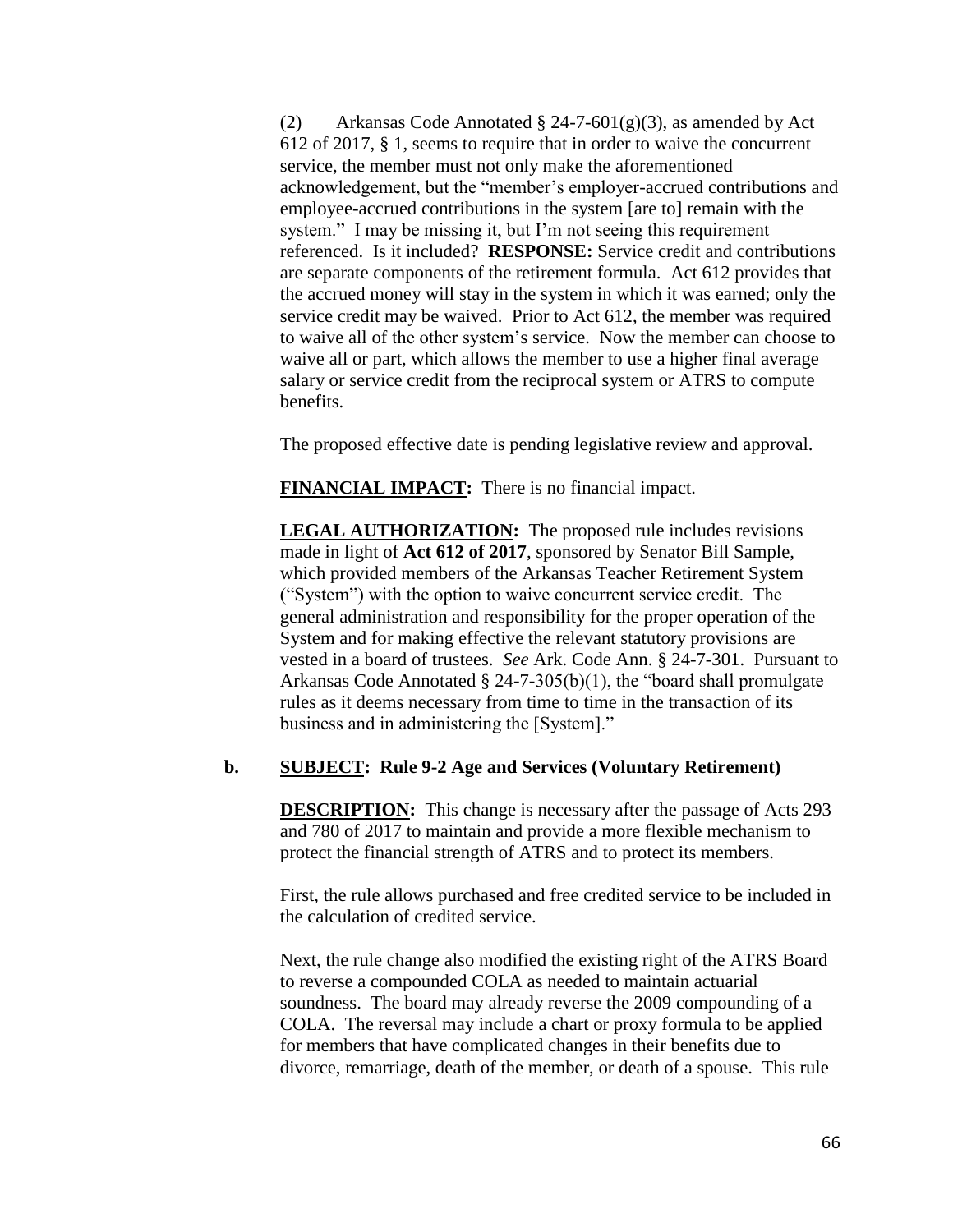would allow the board to phase in reversal to prevent a retiree from receiving a reduction of benefits at any time.

Finally, the rule reflects changes in a member's designated beneficiary as requested by the member.

Non-substantive changes include minor modifications to improve clarity and consistency to language and numbering in the rule.

**PUBLIC COMMENT:** No public hearing was held. The public comment period expired on October 27, 2017. The System received no comments.

Rebecca Miller-Rice, an attorney with the Bureau of Legislative Research, asked the following question:

With respect to section IV.E., concerning alternative residual beneficiaries, what prompted the addition of the section? Is it based on a specific statute or act? **RESPONSE:** Yes. Act 243 of 2017 allows for alternative beneficiaries. Since the mention of beneficiaries appears throughout ATRS' rules, we had to amend every rule that addresses the designation of a beneficiary. You will see more of this language allowing for alternative beneficiaries in your review of ATRS Rules 10-3 and 11-1.

The proposed effective date is pending legislative review and approval.

**FINANCIAL IMPACT:** There is no financial impact.

**LEGAL AUTHORIZATION:** The proposed changes to the instant rule include revisions made in light of **Act 243 of 2017**, sponsored by Representative John Maddox, which served to allow members of the Arkansas Teacher Retirement System ("System") to designate one or more residual beneficiaries; **Act 293 of 2017**, also sponsored by Representative John Maddox, which amended the requirements for voluntary retirement under the System and made other changes; and **Act 780 of 2017**, sponsored by Representative Gary Deffenbaugh, which amended the law concerning the compounded cost of living adjustment under the System. The general administration and responsibility for the proper operation of the System and for making effective the relevant statutory provisions are vested in a board of trustees. *See* Ark. Code Ann. § 24-7-301. Pursuant to Arkansas Code Annotated § 24-7-706(f), the board shall promulgate rules as necessary to administer the statute, which concerns annuity options. Further authority for the rulemaking can be found in Ark. Code Ann. § 24-  $7-305(b)(1)$ , which provides that the "board shall promulgate rules as it deems necessary from time to time in the transaction of its business and in administering the Arkansas Teacher Retirement System."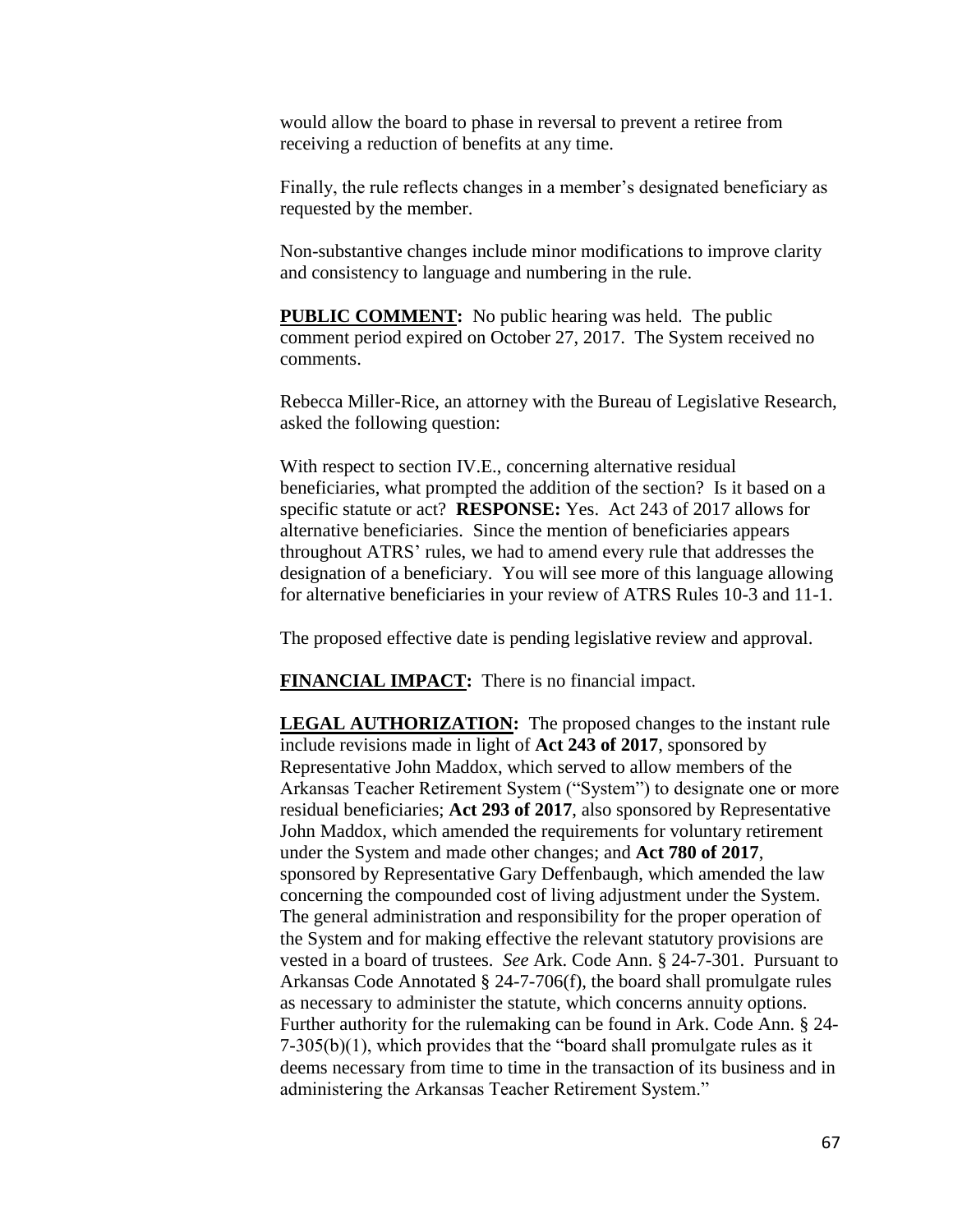### **c. SUBJECT: Rule 9-4 Disability Retirement**

**DESCRIPTION:** This rule change is necessary after the passage of Act 549 of 2017 to give disability retirees flexibility and to encourage and enable them to return to work and then be off disability retirement.

The rule streamlines the ATRS disability process and allows disability retirees to return to work on a full-time or part-time basis to assist schools in meeting critical staffing needs. It also safeguards the disability retiree benefit if they attempt to go back to work full-time, but find that their disability prevents them from doing so. Furthermore, it helps prevent a disability retiree's loss of ATRS disability benefits by allowing a review by the ATRS' medical committee within three (3) months of disability benefits ceasing due to lack of a favorable disability determination letter from the Social Security Administration.

In addition, the rule allows all reciprocal service credit with another Arkansas public retirement system to be counted for vesting purposes for disability retirement.

Non-substantive changes include minor modifications to improve clarity and consistency to language and numbering in the rule.

**PUBLIC COMMENT:** No public hearing was held. The public comment period expired on October 27, 2017. The System received no comments.

The proposed effective date is pending legislative review and approval.

**FINANCIAL IMPACT:** There is no financial impact.

**LEGAL AUTHORIZATION:** The general administration and responsibility for the proper operation of the Arkansas Teacher Retirement System ("System") and for making effective the relevant statutory provisions are vested in a board of trustees. *See* Ark. Code Ann. § 24-7- 301. Pursuant to Arkansas Code Annotated § 24-7-305(b)(1), the board shall promulgate rules as it deems necessary from time to time in the transaction of its business and in administering the System. The proposed changes also include revisions made in light of **Act 549 of 2017**, sponsored by Senator Eddie Cheatham, which allowed members of the System with reciprocal service to retire upon a determination of disability; amended disability retirement procedures; and encouraged disability retirees of the System to return to employment.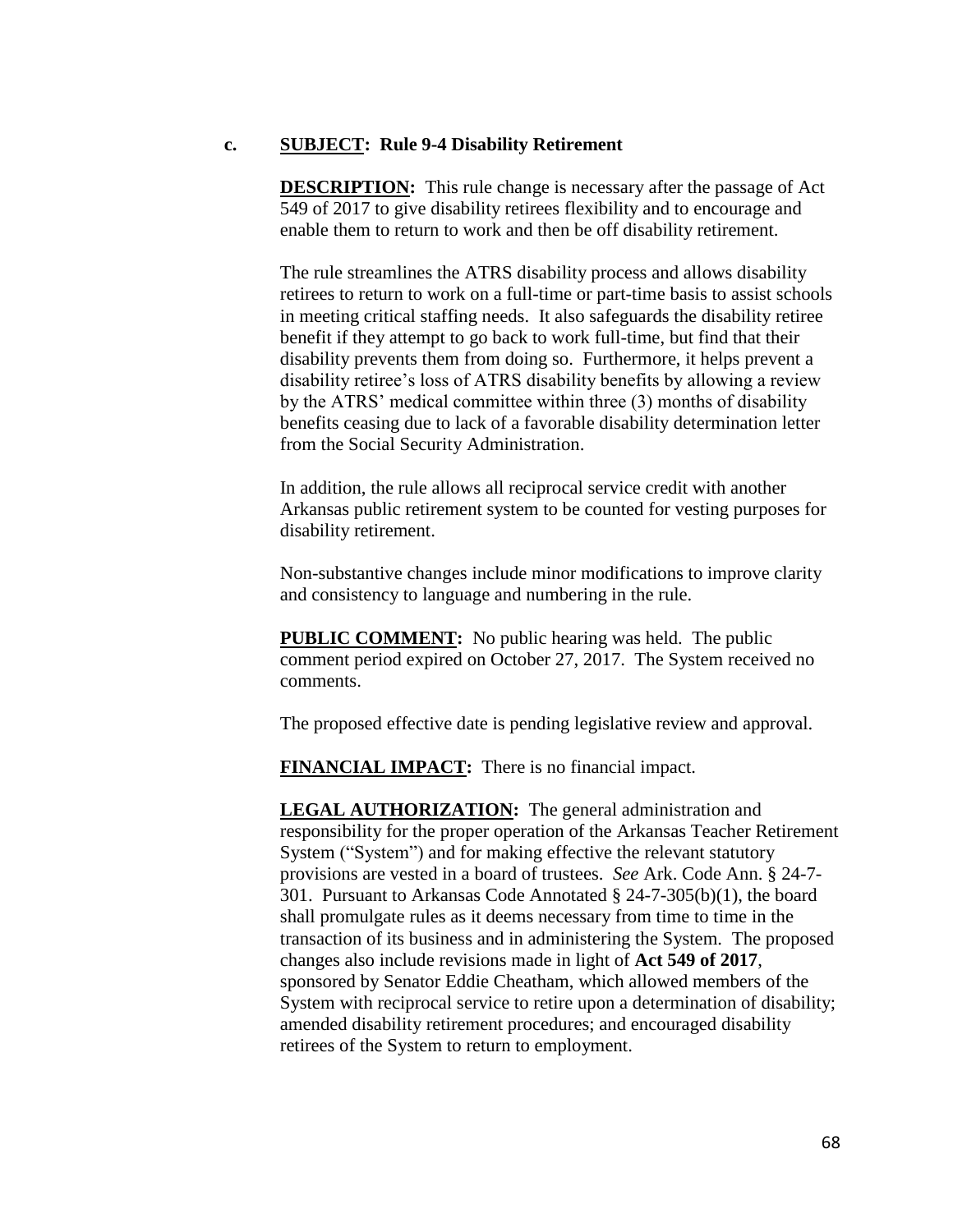## **d. SUBJECT: Rule 9-8 Error Corrections and Collection of Overpayments**

**DESCRIPTION:** This rule change is necessary after the passage of Act 241 of 2017, which allows an additional exception in the five (5) year look-back period for understated service credit of a member upon which all required contributions were paid at the time and when the understatement was due to an obvious or documented error by an employer or by ATRS.

Non-substantive changes include minor modifications to improve clarity and consistency to language.

**PUBLIC COMMENT:** No public hearing was held. The public comment period expired on October 27, 2017. The System received no comments.

Rebecca Miller-Rice, an attorney with the Bureau of Legislative Research, asked the following questions:

(1) It appears that the original subsection E language has been deleted, despite that language remaining in Ark. Code Ann. § 24-7-205(c), as amended by Act 241 of 2017, § 1. What was the Board's rationale for the deletion from the rule? Is it the Board's position that the language from subsection (c) of the statute is now encompassed in the rule's revised subsection E's referenced exceptions? **RESPONSE:** Yes, you are correct. ATRS prefers to leave statutory language intact and in the Code, and not repeat the language in the Rules. The Rule language is meant only to simplify and clarify the corresponding code language and not repeat it or alter it.

(2) I believe that subsection E may contain a typographical error and should read "exists" instead of "exits"? **RESPONSE:** Correct. Should read "exists."

(3) I just thought I'd note that I see where "under Nos. 1 and 2 above" was deleted in subsection G, but the same language remains in subsection C. **RESPONSE:** The language "under Nos. 1 and 2 above" should be deleted.

The proposed effective date is pending legislative review and approval.

**FINANCIAL IMPACT:** There is no financial impact.

**LEGAL AUTHORIZATION:** The general administration and responsibility for the proper operation of the Arkansas Teacher Retirement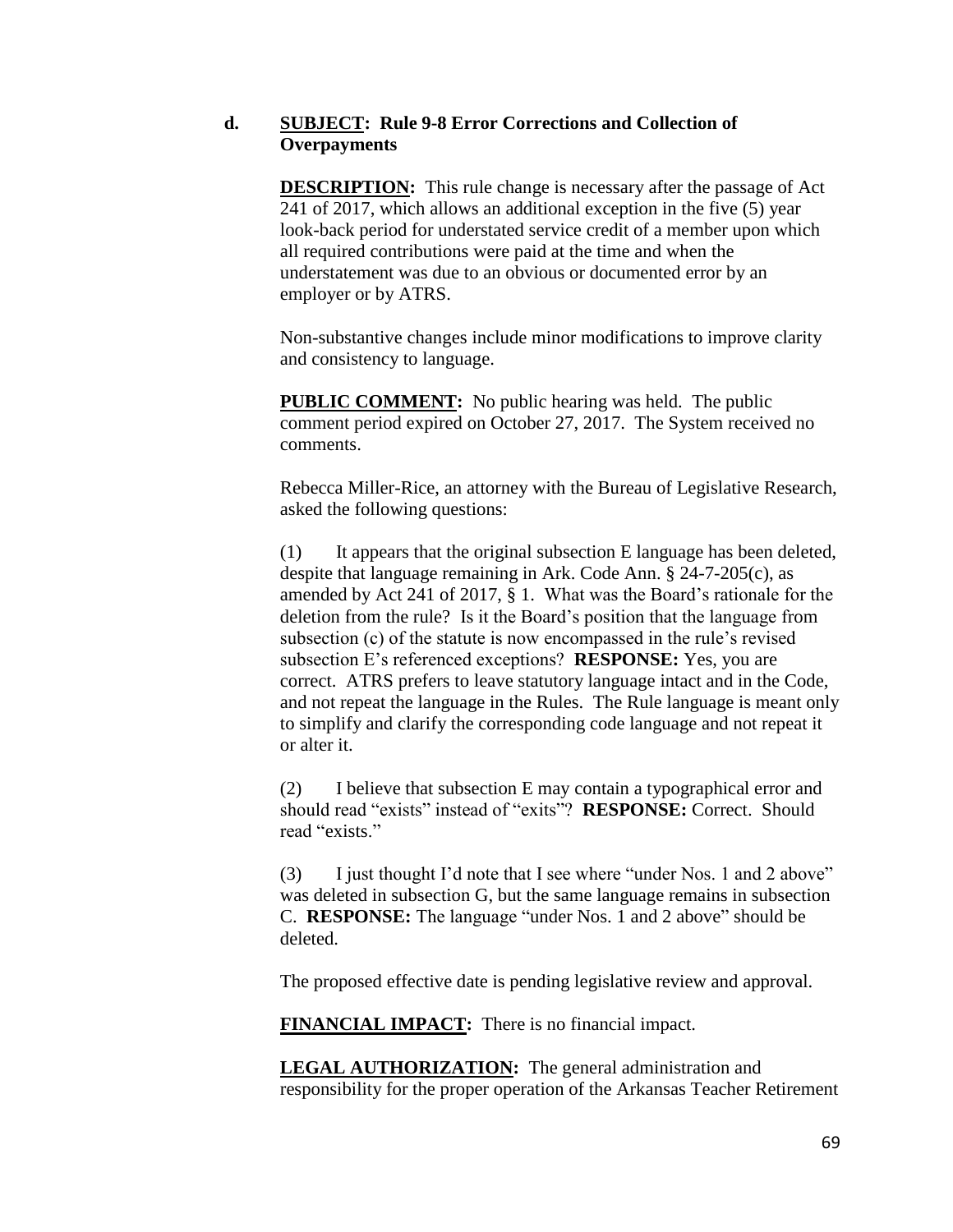System ("System") and for making effective the relevant statutory provisions are vested in a board of trustees. *See* Ark. Code Ann. § 24-7- 301. Pursuant to Arkansas Code Annotated § 24-7-305(b)(1), the board shall promulgate rules as it deems necessary from time to time in the transaction of its business and in administering the System. The proposed changes to this rule include revisions made in light of **Act 241 of 2017**, sponsored by Representative Dwight Tosh, which served to require the System to correct an error in its records at any time that understates the service credit of a member**.** 

## **e. SUBJECT: Rule 9-9 Retirement Application**

**DESCRIPTION:** This new rule is necessary for the proper administration of retirement applications and benefits. It sets a "window" of three (3) months in which a member may apply for retirement benefits before their effective date of retirement. (The Arkansas Public Employees Retirement System has such an application window for its members.) In addition, it allows ATRS to hold a member's application if the member applies too early or too late, and requires the member to fill out a simple form once an allowable date is reached, directing ATRS to file the application at that later date.

This new rule applies to voluntary retirement, early retirement, and T-DROP. It does not apply to disability retirement or survivor benefits.

**PUBLIC COMMENT:** No public hearing was held. The public comment period expired on October 27, 2017. The System received no comments.

The proposed effective date is pending legislative review and approval.

**FINANCIAL IMPACT:** There is no financial impact.

**LEGAL AUTHORIZATION:** The general administration and responsibility for the proper operation of the Arkansas Teacher Retirement System and for making effective the relevant statutory provisions are vested in a board of trustees. *See* Ark. Code Ann. § 24-7-301. Pursuant to Arkansas Code Annotated § 24-7-305(b)(1), the "board shall promulgate rules as it deems necessary from time to time in the transaction of its business and in administering the Arkansas Teacher Retirement System."

# **f. SUBJECT: Rule 10-3 Teacher Deferred Retirement Option Plan (T-DROP)**

**DESCRIPTION:** This rule change is necessary after the passage of Acts 243 and 1049 of 2017. It allows the board to adopt either a fixed or a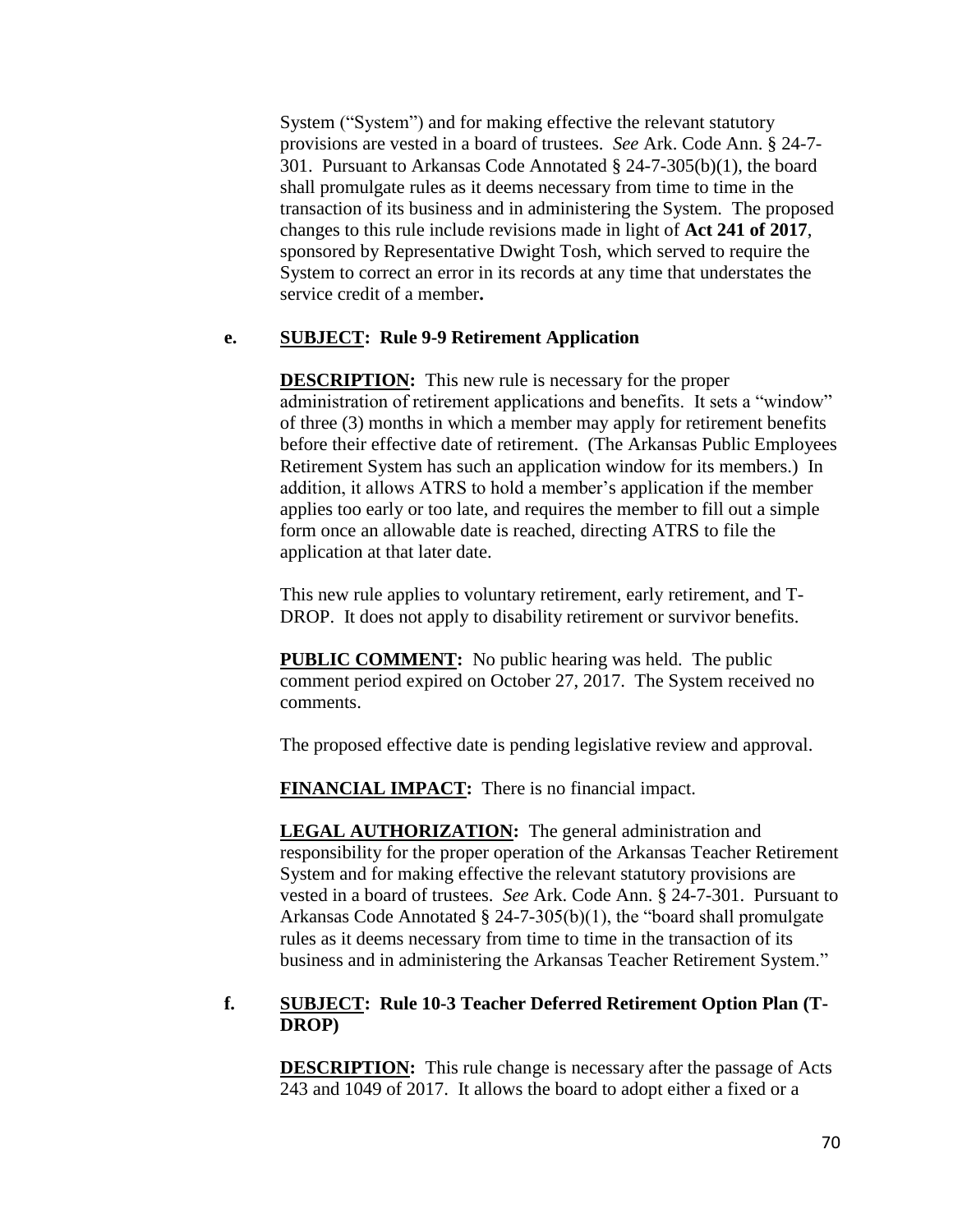variable T-DROP interest rate. A variable interest rate formula would likely be based upon investment returns and other similar factors. The board may adopt a T-DROP participation incentive rate during a fiscal year, in addition to the applicable interest rate, if investment returns and financial conditions justify an incentive rate for the fiscal year.

The rule also allows the member to change a spousal benefit to an alternative beneficiary, and vice-versa.

Non-substantive changes include minor modifications to improve clarity and consistency in the rule.

**PUBLIC COMMENT:** No public hearing was held. The public comment period expired on October 27, 2017. The System received no comments.

The proposed effective date is pending legislative review and approval.

**FINANCIAL IMPACT:** There is no financial impact.

**LEGAL AUTHORIZATION:** The proposed rule change includes revisions brought about by **Act 243 of 2017**, sponsored by Representative John Maddox, which served to allow members of the Arkansas Teacher Retirement System ("System") to designate one or more residual beneficiaries, and **Act 1049 of 2017**, sponsored by Senator Bart Hester, which served to modify the method used to set the Teacher Deferred Retirement Option Plan interest rate and to allow balance transfers between reciprocal systems. In lieu of terminating employment and accepting a service retirement benefit pursuant to Arkansas Code Annotated § 24-7-101 et seq., any person who is a member of the System and who meets the condition of having at least thirty (30) years of service credit in the System may elect to participate in the Teacher Deferred Retirement Option Plan and to defer the receipt of retirement benefits in accordance with the provisions of Title 24, Chapter 7, Subchapter 13 of the Arkansas Code. *See* Ark. Code Ann. § 24-7-1301(a), (b). Pursuant to Ark. Code Ann. § 24-7-1301(c), the board of trustees of the System may promulgate rules necessary for the orderly administration of the plan, including without limitation the rules for eligibility for continuance of deposits for part-time employment. The board may further adopt rules to carry out the provisions of Ark. Code Ann. § 24-7-710, concerning survivor annuity benefits. *See* Ark. Code Ann. § 24-7-710(b)(3).

### **g. SUBJECT: Rule 11-1 Survivor Benefits**

**DESCRIPTION:** This change is necessary after the passage of Act 243 of 2017, which eliminates the current automatic statutory designation that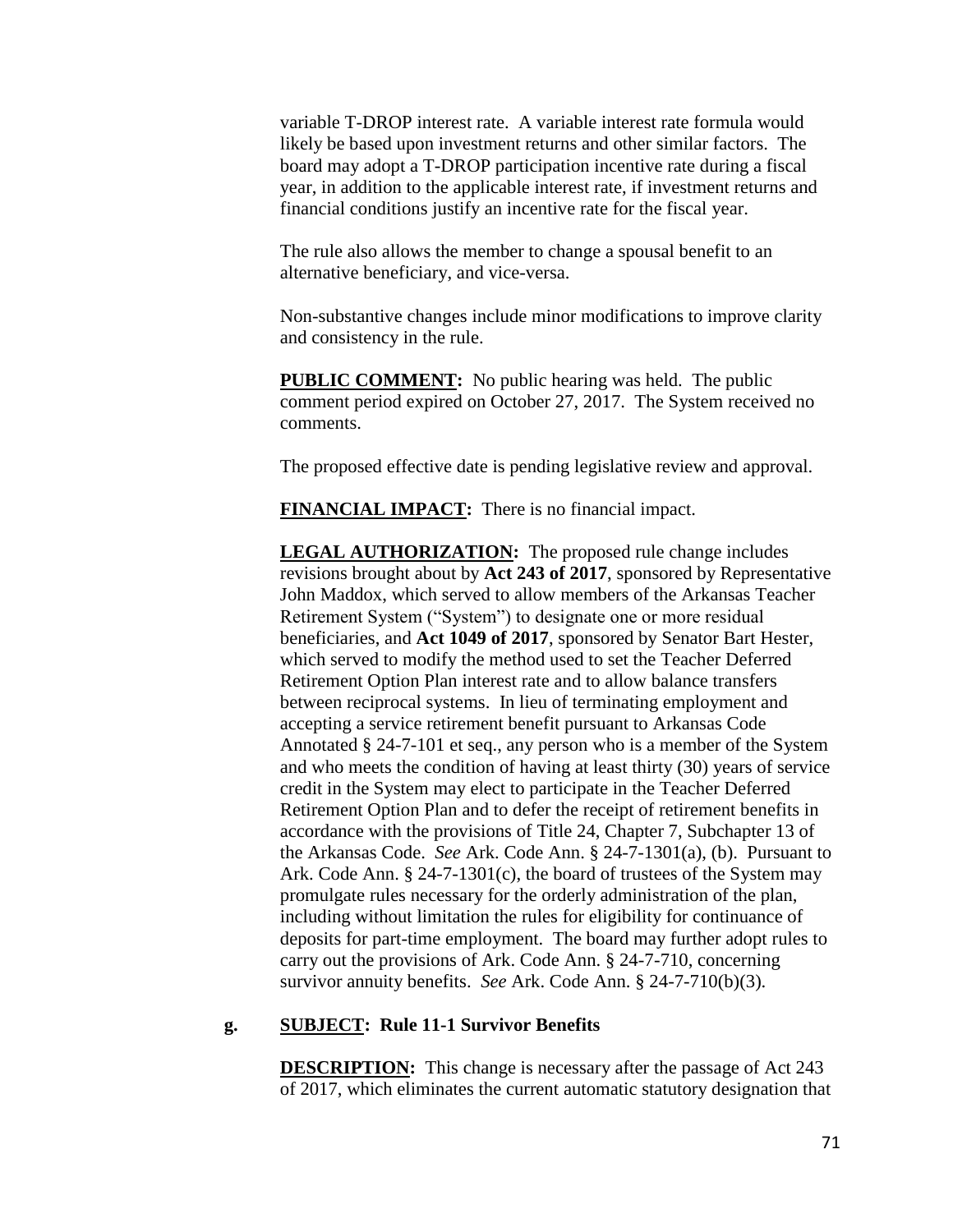residual benefits must go to a spouse, even if the member objects. It allows a member of ATRS to voluntarily designate an alternative residual beneficiary in lieu of an automatic spousal designation to receive a lump sum payment of the member's residue amount upon death of an active or T-DROP member. This means that no spousal survivor benefit shall be payable if an alternate beneficiary is named.

The rule also strikes language regarding the inclusion of the monthly stipend because the board now has greater flexibility to adjust the benefit stipend if needed in order to maintain actuarial soundness.

Non-substantive changes include minor modifications to improve clarity and consistency to language in the rule.

**PUBLIC COMMENT:** No public hearing was held. The public comment period expired on October 27, 2017. The System received no comments.

The proposed effective date is pending legislative review and approval.

**FINANCIAL IMPACT:** There is no financial impact.

**LEGAL AUTHORIZATION:** The proposed change includes revisions made in light of **Act 243 of 2017**, sponsored by Representative John Maddox, which served to allow members of the Arkansas Teacher Retirement System ("System") to designate one or more residual beneficiaries, and **Act 782 of 2017**, sponsored by Representative Gary Deffenbaugh, which amended the law concerning the application and adjustment of benefit stipends under the System. Pursuant to Arkansas Code Annotated § 24-7-706(f), the board of the System shall promulgate rules as necessary to administer the section, concerning annuity options, and institute fair procedures for members of the System, including without limitation: requirements for designating a beneficiary and spousal election. Further authority for the rulemaking can be found in Ark. Code Ann. § 24- 7-305(b)(1), which provides that the "board shall promulgate rules as it deems necessary from time to time in the transaction of its business and in administering" the System.

### **h. SUBJECT: Rule 13-1 Administration Adjudications: Staff Determinations and Appeals**

**DESCRIPTION:** This rule change includes non-substantive changes. From the time this rule was originally promulgated in 2010, there have been changes to improve clarity and consistency of the administrative adjudication process, including staff determinations and member appeals. The current rule changes continue those efforts to ensure that all parts of